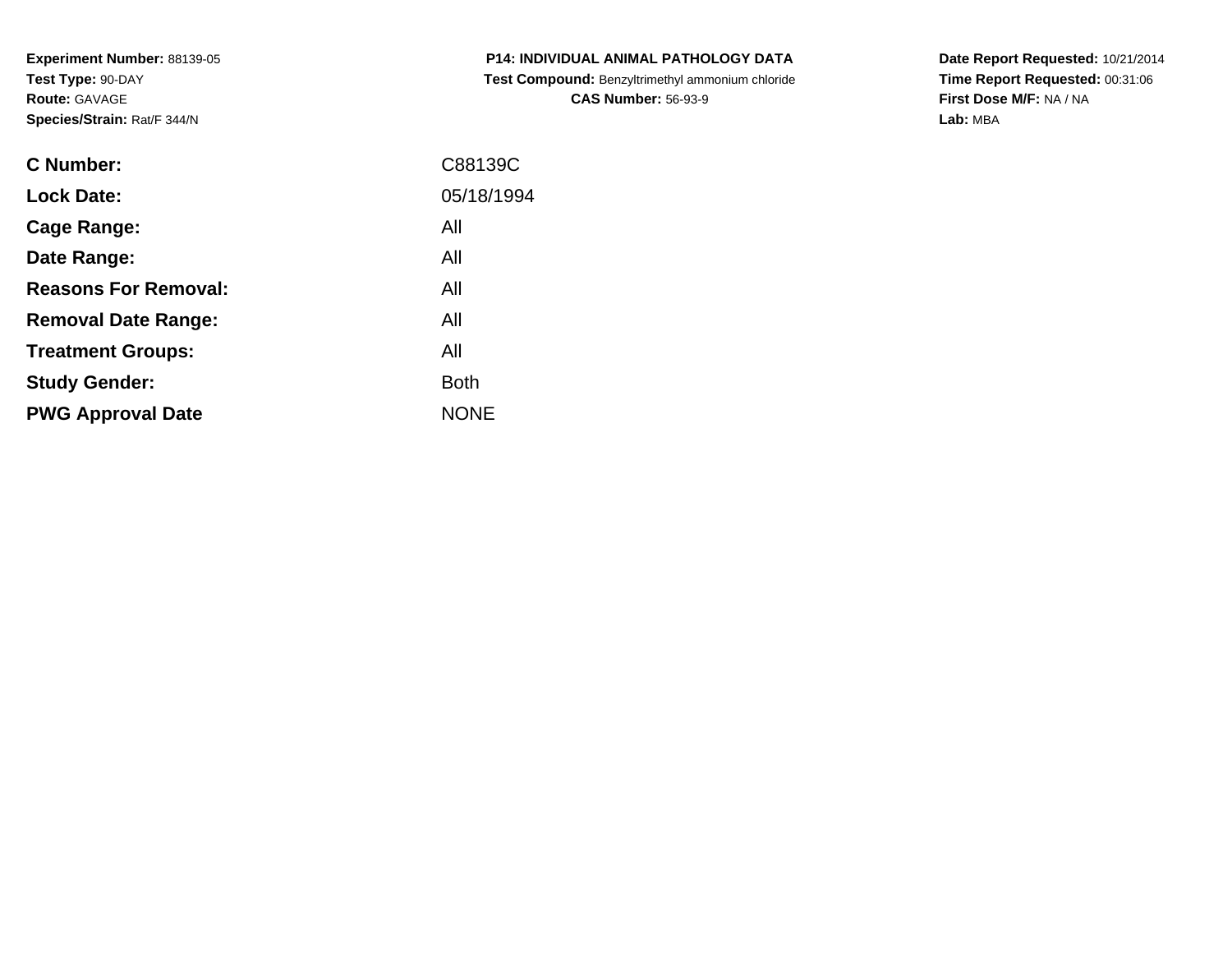| <b>Experiment Number: 88139-05</b><br>Test Type: 90-DAY<br><b>Route: GAVAGE</b><br>Species/Strain: Rat/F 344/N |                            | <b>P14: INDIVIDUAL ANIMAL PATHOLOGY DATA</b><br>Test Compound: Benzyltrimethyl ammonium chloride<br><b>CAS Number: 56-93-9</b> | Date Report Requested: 10/21/2014<br>Time Report Requested: 00:31:06<br>First Dose M/F: NA / NA<br>Lab: MBA |
|----------------------------------------------------------------------------------------------------------------|----------------------------|--------------------------------------------------------------------------------------------------------------------------------|-------------------------------------------------------------------------------------------------------------|
| <b>ANIMAL ID: 1</b>                                                                                            | <b>TRT#: 1</b>             | <b>SEX: Male</b>                                                                                                               | DAY ON TEST: 92                                                                                             |
|                                                                                                                | <b>DOSE: CONTROL</b>       | <b>DISP: Terminal Sacrifice</b><br>ORGAN AND ACCOUNTABLE SITE STATUS                                                           | <b>HISTO: MB211G-1</b>                                                                                      |
| <b>NORMAL</b>                                                                                                  |                            |                                                                                                                                |                                                                                                             |
| * Adrenal Cortex                                                                                               | * Adrenal Medulla          | * Blood Vessel                                                                                                                 | * Bone                                                                                                      |
| * Bone Marrow                                                                                                  | * Brain                    | * Epididymis                                                                                                                   | * Esophagus                                                                                                 |
| * Intestine Large, Cecum                                                                                       | * Intestine Large, Colon   | * Intestine Large, Rectum                                                                                                      | * Intestine Small, Duodenum                                                                                 |
| * Intestine Small, Ileum                                                                                       | * Intestine Small, Jejunum | * Islets, Pancreatic                                                                                                           | * Kidney                                                                                                    |
| * Liver                                                                                                        | * Lymph Node, Mandibular   | * Lymph Node, Mesenteric                                                                                                       | * Mammary Gland                                                                                             |
| * Nose                                                                                                         | * Pancreas                 | * Parathyroid Gland                                                                                                            | * Pituitary Gland                                                                                           |
| * Preputial Gland                                                                                              | * Prostate                 | * Salivary Glands                                                                                                              | * Seminal Vesicle                                                                                           |
| * Skeletal Muscle                                                                                              | * Skin                     | * Spinal Cord                                                                                                                  | * Spleen                                                                                                    |
| * Stomach, Forestomach                                                                                         | * Stomach, Glandular       | * Testes                                                                                                                       | * Thymus                                                                                                    |
| * Thyroid Gland                                                                                                | * Trachea                  | * Urinary Bladder                                                                                                              |                                                                                                             |
| <b>OBSERVATIONS</b>                                                                                            |                            |                                                                                                                                |                                                                                                             |
| * Heart                                                                                                        |                            | Inflammation                                                                                                                   | Focal, Mild                                                                                                 |
| * Lung                                                                                                         |                            | Inflammation                                                                                                                   | Focal, Mild                                                                                                 |
| PRIMARY CAUSE OF DEATH                                                                                         |                            |                                                                                                                                |                                                                                                             |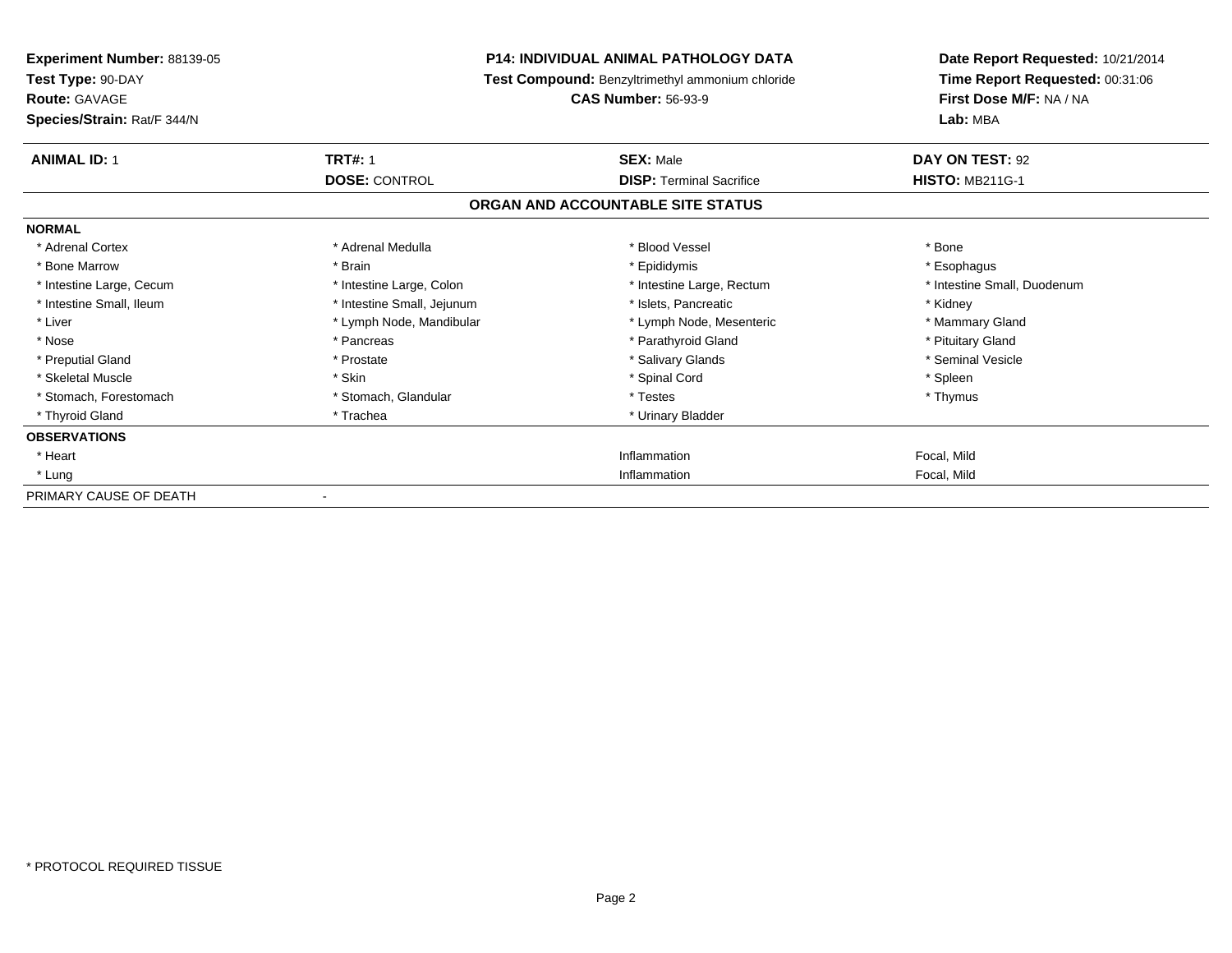| <b>P14: INDIVIDUAL ANIMAL PATHOLOGY DATA</b><br><b>Experiment Number: 88139-05</b><br>Test Type: 90-DAY<br>Test Compound: Benzyltrimethyl ammonium chloride |                            | Date Report Requested: 10/21/2014 |                                 |
|-------------------------------------------------------------------------------------------------------------------------------------------------------------|----------------------------|-----------------------------------|---------------------------------|
|                                                                                                                                                             |                            |                                   | Time Report Requested: 00:31:06 |
| <b>Route: GAVAGE</b>                                                                                                                                        |                            | <b>CAS Number: 56-93-9</b>        |                                 |
| Species/Strain: Rat/F 344/N                                                                                                                                 |                            |                                   | Lab: MBA                        |
| <b>ANIMAL ID: 2</b>                                                                                                                                         | <b>TRT#: 1</b>             | <b>SEX: Male</b>                  | DAY ON TEST: 92                 |
|                                                                                                                                                             | <b>DOSE: CONTROL</b>       | <b>DISP: Terminal Sacrifice</b>   | <b>HISTO: MB211G-2</b>          |
|                                                                                                                                                             |                            | ORGAN AND ACCOUNTABLE SITE STATUS |                                 |
| <b>NORMAL</b>                                                                                                                                               |                            |                                   |                                 |
| * Adrenal Cortex                                                                                                                                            | * Adrenal Medulla          | * Blood Vessel                    | * Bone                          |
| * Bone Marrow                                                                                                                                               | * Brain                    | * Epididymis                      | * Esophagus                     |
| * Intestine Large, Cecum                                                                                                                                    | * Intestine Large, Colon   | * Intestine Large, Rectum         | * Intestine Small, Duodenum     |
| * Intestine Small, Ileum                                                                                                                                    | * Intestine Small, Jejunum | * Islets, Pancreatic              | * Kidney                        |
| * Liver                                                                                                                                                     | * Lymph Node, Mandibular   | * Lymph Node, Mesenteric          | * Mammary Gland                 |
| * Nose                                                                                                                                                      | * Pancreas                 | * Parathyroid Gland               | * Pituitary Gland               |
| * Preputial Gland                                                                                                                                           | * Prostate                 | * Salivary Glands                 | * Seminal Vesicle               |
| * Skeletal Muscle                                                                                                                                           | * Skin                     | * Spinal Cord                     | * Stomach, Forestomach          |
| * Stomach, Glandular                                                                                                                                        | * Testes                   | * Thymus                          | * Thyroid Gland                 |
| * Trachea                                                                                                                                                   | * Urinary Bladder          |                                   |                                 |
| <b>OBSERVATIONS</b>                                                                                                                                         |                            |                                   |                                 |
| * Heart                                                                                                                                                     |                            | Inflammation                      | Focal, Mild                     |
| * Lung                                                                                                                                                      |                            | Inflammation                      | Focal, Mild                     |
| * Spleen                                                                                                                                                    |                            | Hematopoietic Cell Proliferation  | Minimal                         |
| PRIMARY CAUSE OF DEATH                                                                                                                                      |                            |                                   |                                 |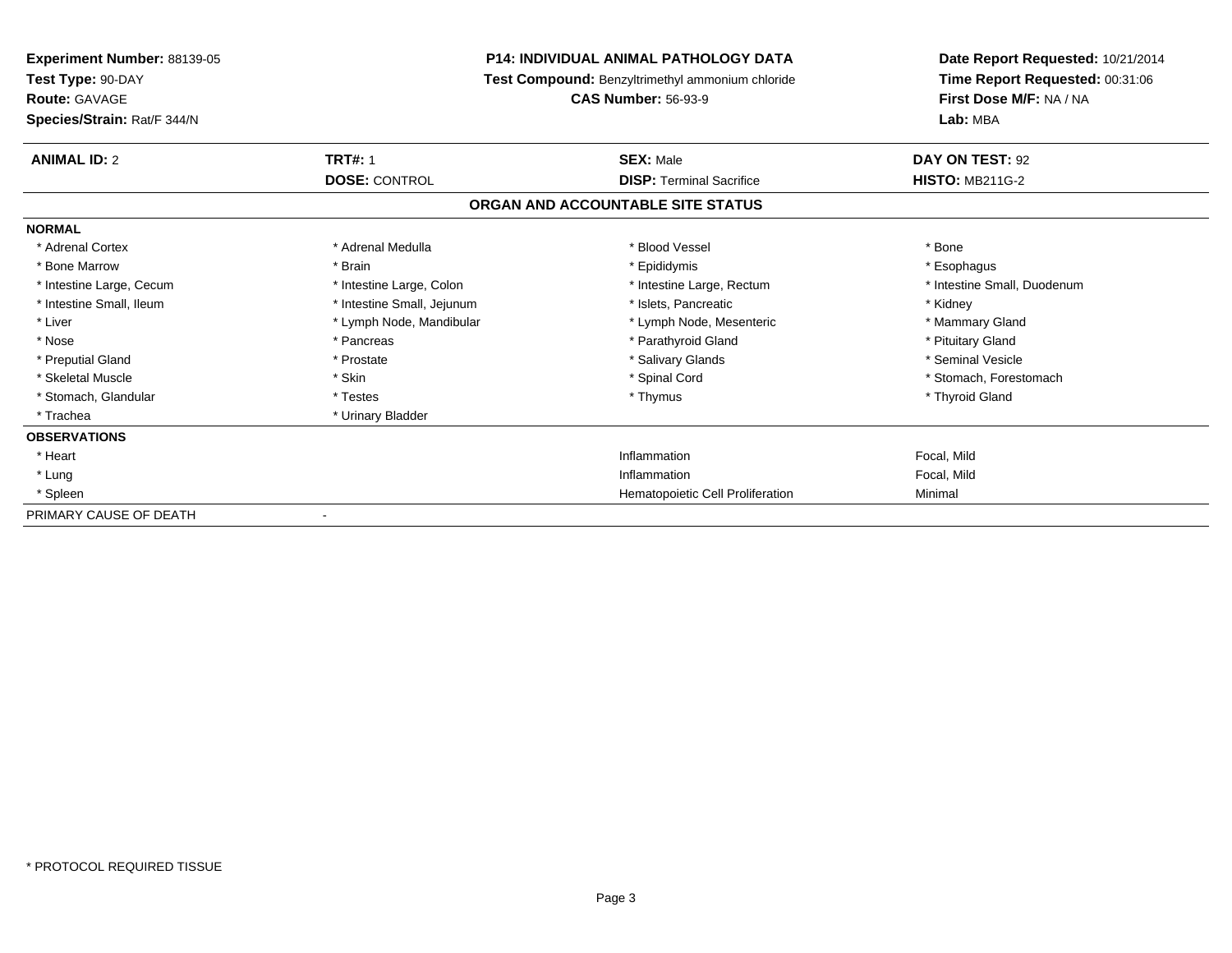| <b>P14: INDIVIDUAL ANIMAL PATHOLOGY DATA</b><br><b>Experiment Number: 88139-05</b> |                                                  | Date Report Requested: 10/21/2014 |                                 |
|------------------------------------------------------------------------------------|--------------------------------------------------|-----------------------------------|---------------------------------|
| Test Type: 90-DAY                                                                  | Test Compound: Benzyltrimethyl ammonium chloride |                                   | Time Report Requested: 00:31:06 |
| <b>Route: GAVAGE</b>                                                               |                                                  | <b>CAS Number: 56-93-9</b>        | First Dose M/F: NA / NA         |
| Species/Strain: Rat/F 344/N                                                        |                                                  |                                   | Lab: MBA                        |
| <b>ANIMAL ID: 3</b>                                                                | <b>TRT#: 1</b>                                   | <b>SEX: Male</b>                  | DAY ON TEST: 92                 |
|                                                                                    | <b>DOSE: CONTROL</b>                             | <b>DISP: Terminal Sacrifice</b>   | <b>HISTO: MB211G-3</b>          |
|                                                                                    |                                                  | ORGAN AND ACCOUNTABLE SITE STATUS |                                 |
| <b>NORMAL</b>                                                                      |                                                  |                                   |                                 |
| * Adrenal Cortex                                                                   | * Adrenal Medulla                                | * Blood Vessel                    | * Bone                          |
| * Bone Marrow                                                                      | * Brain                                          | * Epididymis                      | * Esophagus                     |
| * Intestine Large, Cecum                                                           | * Intestine Large, Colon                         | * Intestine Large, Rectum         | * Intestine Small, Duodenum     |
| * Intestine Small, Ileum                                                           | * Intestine Small, Jejunum                       | * Islets, Pancreatic              | * Kidney                        |
| * Lymph Node, Mandibular                                                           | * Lymph Node, Mesenteric                         | * Mammary Gland                   | * Nose                          |
| * Pancreas                                                                         | * Parathyroid Gland                              | * Pituitary Gland                 | * Preputial Gland               |
| * Prostate                                                                         | * Salivary Glands                                | * Seminal Vesicle                 | * Skeletal Muscle               |
| * Skin                                                                             | * Spinal Cord                                    | * Spleen                          | * Stomach, Forestomach          |
| * Stomach, Glandular                                                               | * Testes                                         | * Thymus                          | * Thyroid Gland                 |
| * Trachea                                                                          | * Urinary Bladder                                |                                   |                                 |
| <b>OBSERVATIONS</b>                                                                |                                                  |                                   |                                 |
| * Heart                                                                            |                                                  | Inflammation                      | Focal, Moderate                 |
| * Liver                                                                            |                                                  | Inflammation                      | Focal, Minimal                  |
| * Lung                                                                             |                                                  | Inflammation                      | Focal, Minimal                  |
| PRIMARY CAUSE OF DEATH                                                             |                                                  |                                   |                                 |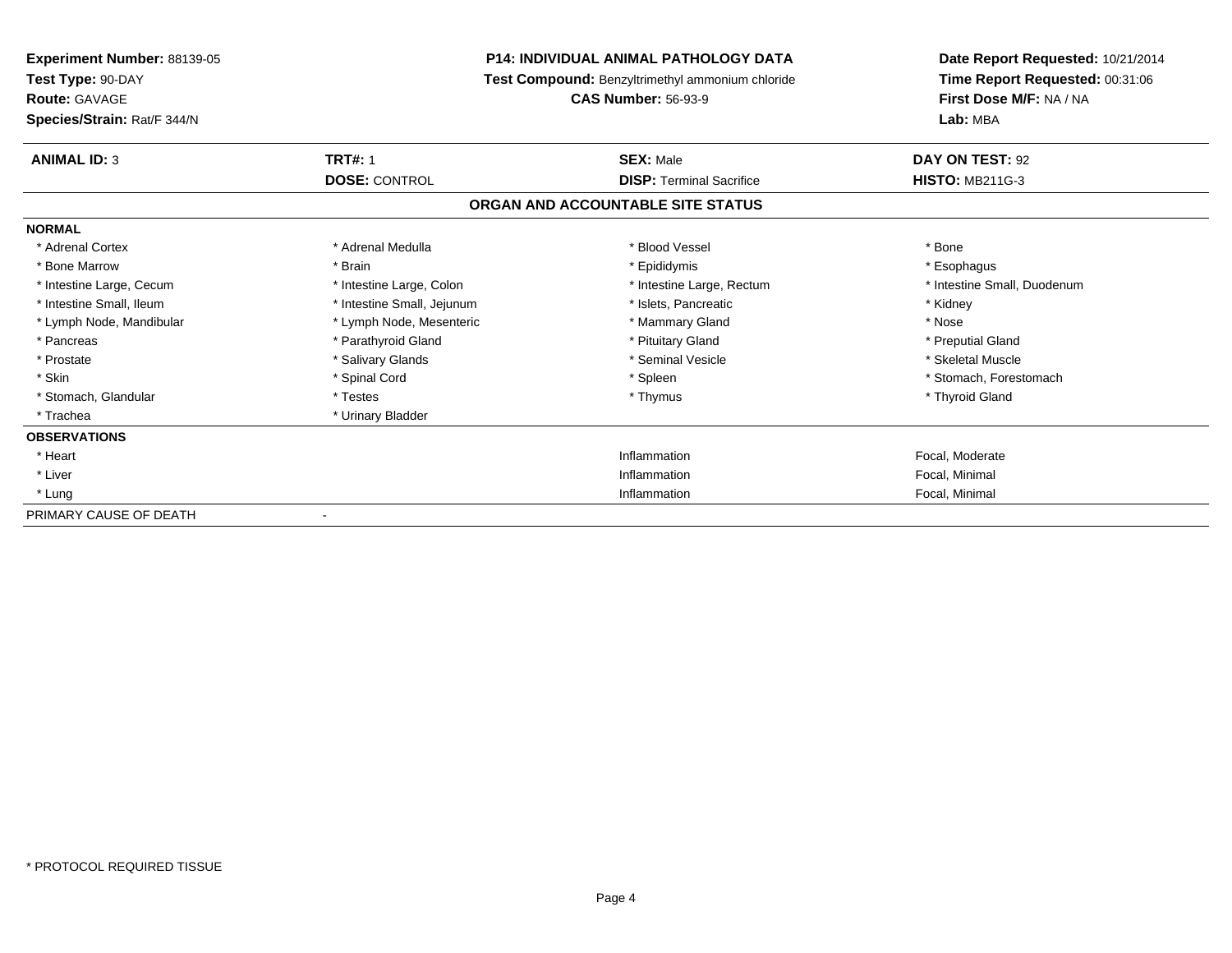| <b>Experiment Number: 88139-05</b><br>Test Type: 90-DAY<br><b>Route: GAVAGE</b><br>Species/Strain: Rat/F 344/N |                            | <b>P14: INDIVIDUAL ANIMAL PATHOLOGY DATA</b><br>Test Compound: Benzyltrimethyl ammonium chloride<br><b>CAS Number: 56-93-9</b> | Date Report Requested: 10/21/2014<br>Time Report Requested: 00:31:06<br>First Dose M/F: NA / NA<br>Lab: MBA |
|----------------------------------------------------------------------------------------------------------------|----------------------------|--------------------------------------------------------------------------------------------------------------------------------|-------------------------------------------------------------------------------------------------------------|
| <b>ANIMAL ID: 4</b>                                                                                            | <b>TRT#: 1</b>             | <b>SEX: Male</b>                                                                                                               | DAY ON TEST: 92                                                                                             |
|                                                                                                                | <b>DOSE: CONTROL</b>       | <b>DISP: Terminal Sacrifice</b>                                                                                                | <b>HISTO: MB211G-4</b>                                                                                      |
|                                                                                                                |                            | ORGAN AND ACCOUNTABLE SITE STATUS                                                                                              |                                                                                                             |
| <b>NORMAL</b>                                                                                                  |                            |                                                                                                                                |                                                                                                             |
| * Adrenal Cortex                                                                                               | * Adrenal Medulla          | * Blood Vessel                                                                                                                 | * Bone                                                                                                      |
| * Bone Marrow                                                                                                  | * Brain                    | * Epididymis                                                                                                                   | * Esophagus                                                                                                 |
| * Intestine Large, Cecum                                                                                       | * Intestine Large, Colon   | * Intestine Large, Rectum                                                                                                      | * Intestine Small, Duodenum                                                                                 |
| * Intestine Small, Ileum                                                                                       | * Intestine Small, Jejunum | * Islets, Pancreatic                                                                                                           | * Kidney                                                                                                    |
| * Liver                                                                                                        | * Lymph Node, Mandibular   | * Lymph Node, Mesenteric                                                                                                       | * Mammary Gland                                                                                             |
| * Nose                                                                                                         | * Pancreas                 | * Pituitary Gland                                                                                                              | * Preputial Gland                                                                                           |
| * Prostate                                                                                                     | * Salivary Glands          | * Seminal Vesicle                                                                                                              | * Skeletal Muscle                                                                                           |
| * Skin                                                                                                         | * Spinal Cord              | * Spleen                                                                                                                       | * Stomach, Forestomach                                                                                      |
| * Stomach, Glandular                                                                                           | * Testes                   | * Thymus                                                                                                                       | * Trachea                                                                                                   |
| * Urinary Bladder                                                                                              |                            |                                                                                                                                |                                                                                                             |
| <b>MISSING</b>                                                                                                 |                            |                                                                                                                                |                                                                                                             |
| * Parathyroid Gland                                                                                            |                            |                                                                                                                                |                                                                                                             |
| <b>OBSERVATIONS</b>                                                                                            |                            |                                                                                                                                |                                                                                                             |
| * Heart                                                                                                        |                            | Inflammation                                                                                                                   | Focal, Minimal                                                                                              |
| * Lung                                                                                                         |                            | Inflammation                                                                                                                   | Focal, Mild                                                                                                 |
| * Thyroid Gland                                                                                                | Follicle                   | Cyst                                                                                                                           | Minimal                                                                                                     |
| PRIMARY CAUSE OF DEATH                                                                                         |                            |                                                                                                                                |                                                                                                             |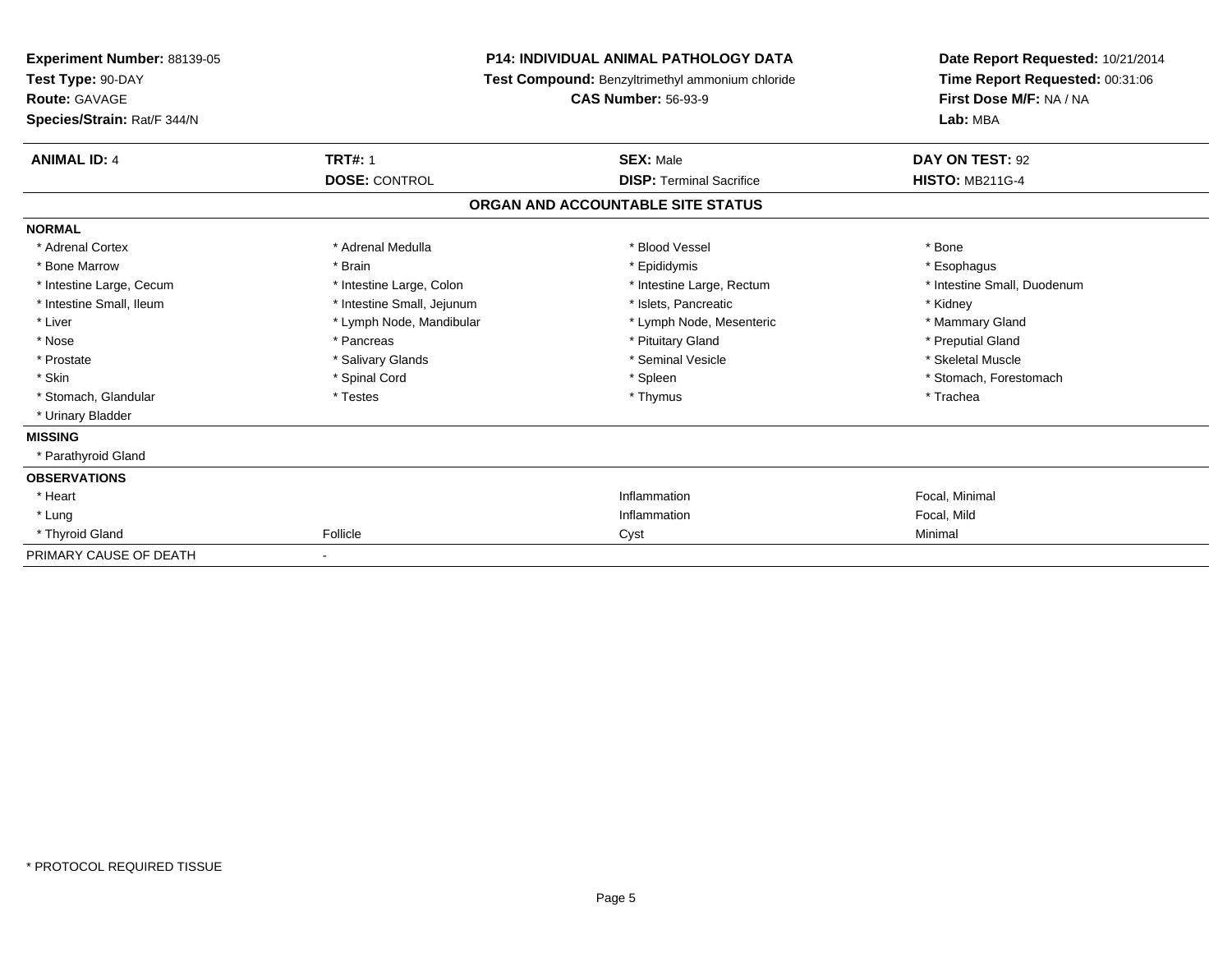| <b>P14: INDIVIDUAL ANIMAL PATHOLOGY DATA</b><br><b>Experiment Number: 88139-05</b><br>Test Type: 90-DAY<br>Test Compound: Benzyltrimethyl ammonium chloride<br><b>Route: GAVAGE</b><br><b>CAS Number: 56-93-9</b> |                            |                                   | Date Report Requested: 10/21/2014<br>Time Report Requested: 00:31:06 |  |
|-------------------------------------------------------------------------------------------------------------------------------------------------------------------------------------------------------------------|----------------------------|-----------------------------------|----------------------------------------------------------------------|--|
|                                                                                                                                                                                                                   |                            |                                   |                                                                      |  |
|                                                                                                                                                                                                                   |                            |                                   | First Dose M/F: NA / NA                                              |  |
| Species/Strain: Rat/F 344/N                                                                                                                                                                                       |                            |                                   | Lab: MBA                                                             |  |
| <b>ANIMAL ID: 5</b>                                                                                                                                                                                               | <b>TRT#: 1</b>             | <b>SEX: Male</b>                  | DAY ON TEST: 92                                                      |  |
|                                                                                                                                                                                                                   | <b>DOSE: CONTROL</b>       | <b>DISP: Terminal Sacrifice</b>   | <b>HISTO: MB211G-5</b>                                               |  |
|                                                                                                                                                                                                                   |                            | ORGAN AND ACCOUNTABLE SITE STATUS |                                                                      |  |
| <b>NORMAL</b>                                                                                                                                                                                                     |                            |                                   |                                                                      |  |
| * Adrenal Cortex                                                                                                                                                                                                  | * Adrenal Medulla          | * Blood Vessel                    | * Bone                                                               |  |
| * Bone Marrow                                                                                                                                                                                                     | * Brain                    | * Epididymis                      | * Esophagus                                                          |  |
| * Intestine Large, Cecum                                                                                                                                                                                          | * Intestine Large, Colon   | * Intestine Large, Rectum         | * Intestine Small, Duodenum                                          |  |
| * Intestine Small, Ileum                                                                                                                                                                                          | * Intestine Small, Jejunum | * Islets, Pancreatic              | * Kidney                                                             |  |
| * Lymph Node, Mandibular                                                                                                                                                                                          | * Lymph Node, Mesenteric   | * Mammary Gland                   | * Pancreas                                                           |  |
| * Parathyroid Gland                                                                                                                                                                                               | * Pituitary Gland          | * Preputial Gland                 | * Prostate                                                           |  |
| * Salivary Glands                                                                                                                                                                                                 | * Seminal Vesicle          | * Skeletal Muscle                 | * Skin                                                               |  |
| * Spinal Cord                                                                                                                                                                                                     | * Spleen                   | * Stomach, Forestomach            | * Stomach, Glandular                                                 |  |
| * Testes                                                                                                                                                                                                          | * Thymus                   | * Trachea                         | * Urinary Bladder                                                    |  |
| <b>OBSERVATIONS</b>                                                                                                                                                                                               |                            |                                   |                                                                      |  |
| * Heart                                                                                                                                                                                                           |                            | Inflammation                      | Focal, Minimal                                                       |  |
| * Liver                                                                                                                                                                                                           |                            | Inflammation                      | Focal, Mild                                                          |  |
| * Lung                                                                                                                                                                                                            |                            | Inflammation                      | Focal, Minimal                                                       |  |
| * Nose                                                                                                                                                                                                            |                            | Inflammation                      | Minimal                                                              |  |
| * Thyroid Gland                                                                                                                                                                                                   | Follicle                   | Cyst                              | Minimal                                                              |  |
| PRIMARY CAUSE OF DEATH                                                                                                                                                                                            |                            |                                   |                                                                      |  |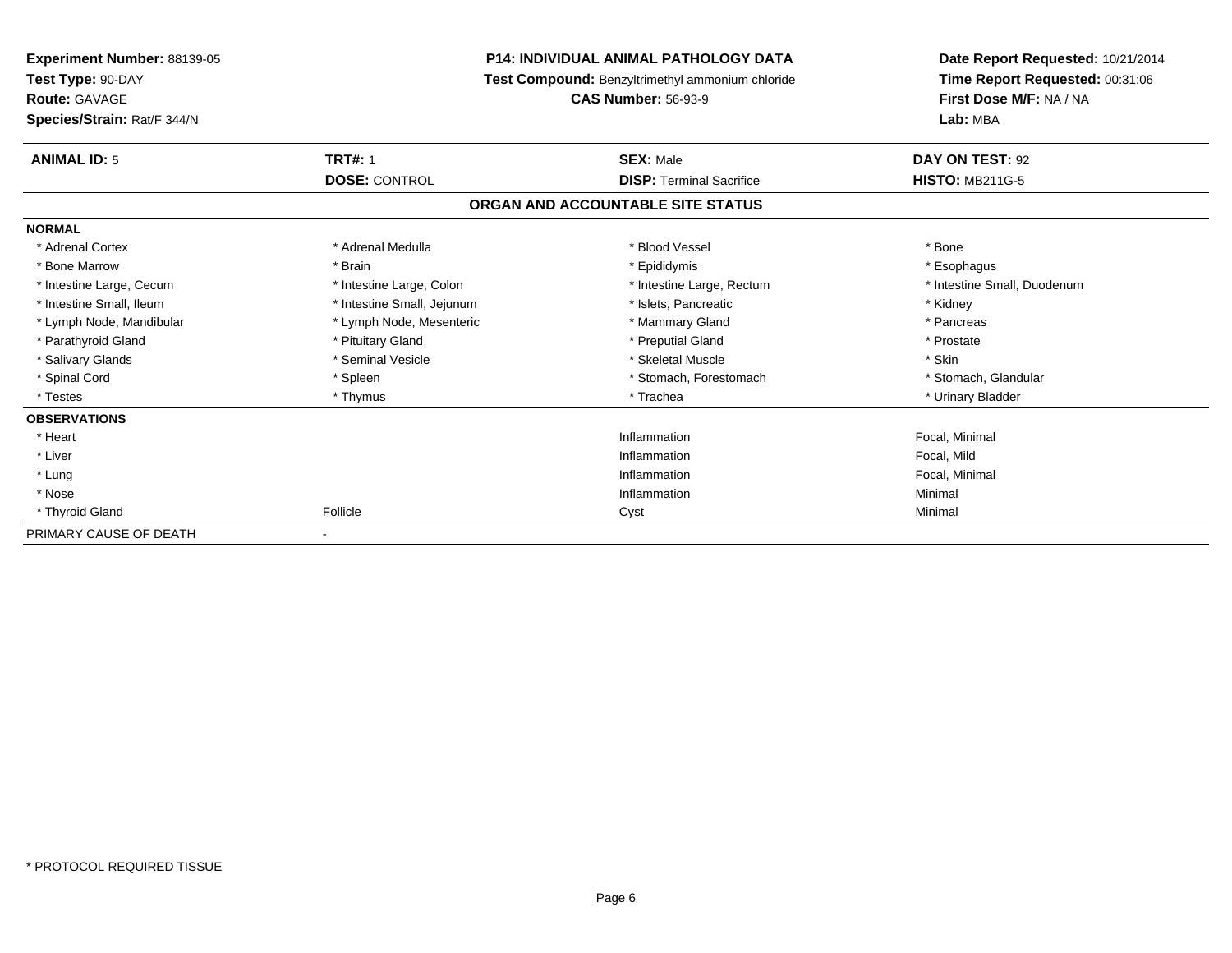| <b>Experiment Number: 88139-05</b> | <b>P14: INDIVIDUAL ANIMAL PATHOLOGY DATA</b><br>Test Compound: Benzyltrimethyl ammonium chloride<br><b>CAS Number: 56-93-9</b> |                                   | Date Report Requested: 10/21/2014 |  |
|------------------------------------|--------------------------------------------------------------------------------------------------------------------------------|-----------------------------------|-----------------------------------|--|
| Test Type: 90-DAY                  |                                                                                                                                |                                   | Time Report Requested: 00:31:06   |  |
| <b>Route: GAVAGE</b>               |                                                                                                                                |                                   | First Dose M/F: NA / NA           |  |
| Species/Strain: Rat/F 344/N        |                                                                                                                                |                                   | Lab: MBA                          |  |
| <b>ANIMAL ID: 6</b>                | <b>TRT#: 1</b>                                                                                                                 | <b>SEX: Male</b>                  | DAY ON TEST: 92                   |  |
|                                    | <b>DOSE: CONTROL</b>                                                                                                           | <b>DISP: Terminal Sacrifice</b>   | <b>HISTO: MB211G-6</b>            |  |
|                                    |                                                                                                                                | ORGAN AND ACCOUNTABLE SITE STATUS |                                   |  |
| <b>NORMAL</b>                      |                                                                                                                                |                                   |                                   |  |
| * Adrenal Cortex                   | * Adrenal Medulla                                                                                                              | * Blood Vessel                    | * Bone                            |  |
| * Bone Marrow                      | * Brain                                                                                                                        | * Epididymis                      | * Esophagus                       |  |
| * Intestine Large, Cecum           | * Intestine Large, Colon                                                                                                       | * Intestine Large, Rectum         | * Intestine Small, Duodenum       |  |
| * Intestine Small, Ileum           | * Intestine Small, Jejunum                                                                                                     | * Islets, Pancreatic              | * Liver                           |  |
| * Lung                             | * Lymph Node, Mandibular                                                                                                       | * Lymph Node, Mesenteric          | * Mammary Gland                   |  |
| * Nose                             | * Pancreas                                                                                                                     | * Parathyroid Gland               | * Pituitary Gland                 |  |
| * Preputial Gland                  | * Salivary Glands                                                                                                              | * Seminal Vesicle                 | * Skeletal Muscle                 |  |
| * Skin                             | * Spinal Cord                                                                                                                  | * Spleen                          | * Stomach, Forestomach            |  |
| * Stomach, Glandular               | * Testes                                                                                                                       | * Thymus                          | * Thyroid Gland                   |  |
| * Trachea                          | * Urinary Bladder                                                                                                              |                                   |                                   |  |
| <b>OBSERVATIONS</b>                |                                                                                                                                |                                   |                                   |  |
| * Heart                            |                                                                                                                                | Inflammation                      | Focal, Mild                       |  |
| * Kidney                           | <b>Renal Tubule</b>                                                                                                            | Hemorrhage                        | Focal, Mild                       |  |
| * Prostate                         |                                                                                                                                | <b>Infiltration Cellular</b>      | Lymphocyte, Focal, Mild           |  |
| PRIMARY CAUSE OF DEATH             |                                                                                                                                |                                   |                                   |  |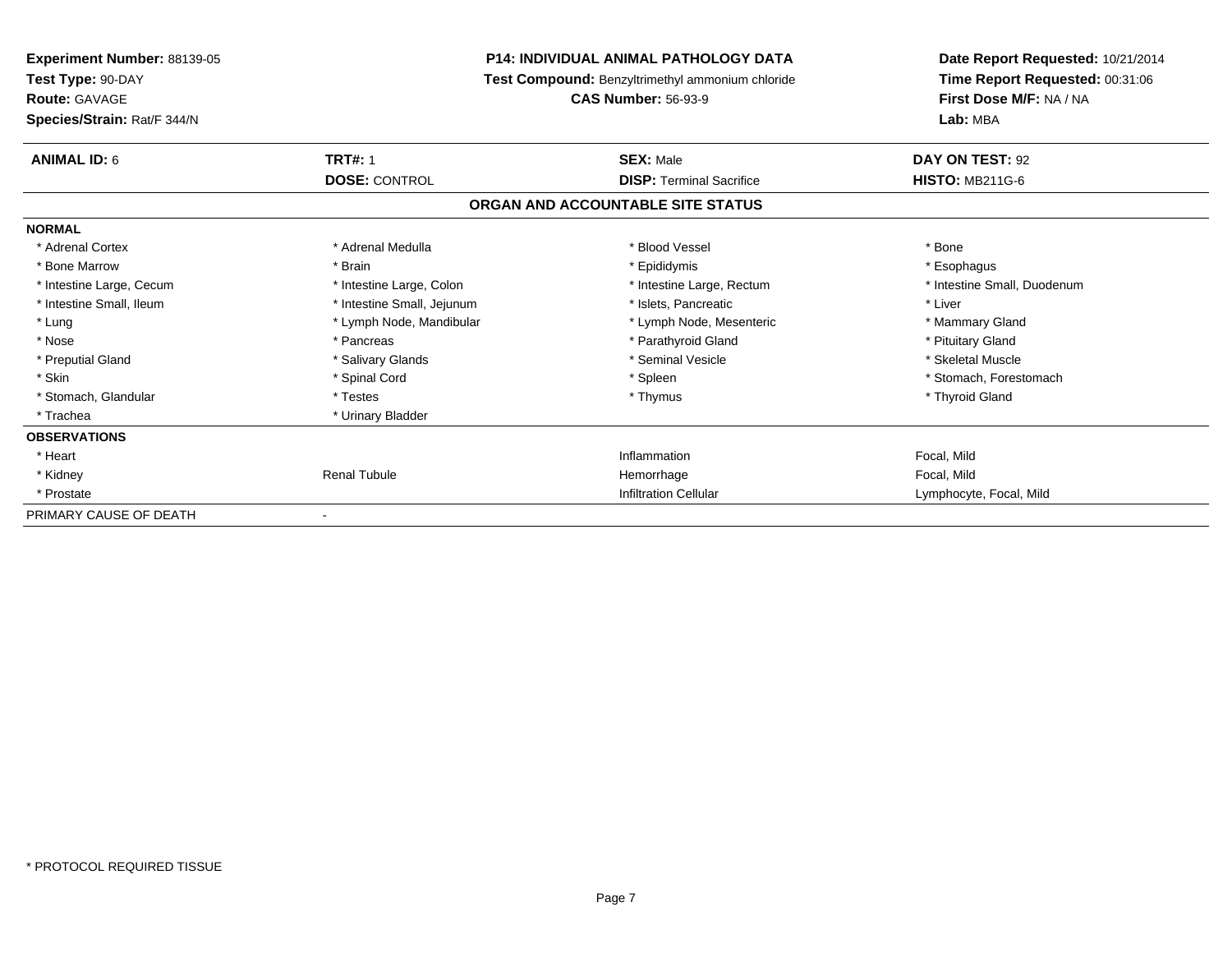| Experiment Number: 88139-05<br>Test Type: 90-DAY    | <b>P14: INDIVIDUAL ANIMAL PATHOLOGY DATA</b><br>Test Compound: Benzyltrimethyl ammonium chloride |                                   | Date Report Requested: 10/21/2014<br>Time Report Requested: 00:31:06 |  |
|-----------------------------------------------------|--------------------------------------------------------------------------------------------------|-----------------------------------|----------------------------------------------------------------------|--|
| <b>Route: GAVAGE</b><br>Species/Strain: Rat/F 344/N |                                                                                                  | <b>CAS Number: 56-93-9</b>        | First Dose M/F: NA / NA<br>Lab: MBA                                  |  |
| <b>ANIMAL ID: 7</b>                                 | <b>TRT#: 1</b>                                                                                   | <b>SEX: Male</b>                  | DAY ON TEST: 92                                                      |  |
|                                                     | <b>DOSE: CONTROL</b>                                                                             | <b>DISP: Terminal Sacrifice</b>   | <b>HISTO: MB211G-7</b>                                               |  |
|                                                     |                                                                                                  | ORGAN AND ACCOUNTABLE SITE STATUS |                                                                      |  |
| <b>NORMAL</b>                                       |                                                                                                  |                                   |                                                                      |  |
| * Adrenal Cortex                                    | * Adrenal Medulla                                                                                | * Blood Vessel                    | * Bone                                                               |  |
| * Bone Marrow                                       | * Brain                                                                                          | * Epididymis                      | * Esophagus                                                          |  |
| * Heart                                             | * Intestine Large, Cecum                                                                         | * Intestine Large, Colon          | * Intestine Large, Rectum                                            |  |
| * Intestine Small, Duodenum                         | * Intestine Small, Ileum                                                                         | * Intestine Small, Jejunum        | * Islets, Pancreatic                                                 |  |
| * Kidney                                            | * Liver                                                                                          | * Lung                            | * Lymph Node, Mandibular                                             |  |
| * Lymph Node, Mesenteric                            | * Mammary Gland                                                                                  | * Nose                            | * Pancreas                                                           |  |
| * Parathyroid Gland                                 | * Preputial Gland                                                                                | * Prostate                        | * Salivary Glands                                                    |  |
| * Seminal Vesicle                                   | * Skeletal Muscle                                                                                | * Skin                            | * Spinal Cord                                                        |  |
| * Spleen                                            | * Stomach, Forestomach                                                                           | * Stomach, Glandular              | * Testes                                                             |  |
| * Thymus                                            | * Thyroid Gland                                                                                  | * Trachea                         | * Urinary Bladder                                                    |  |
| <b>OBSERVATIONS</b>                                 |                                                                                                  |                                   |                                                                      |  |
| * Pituitary Gland                                   |                                                                                                  | Cyst                              | Minimal                                                              |  |
| PRIMARY CAUSE OF DEATH                              |                                                                                                  |                                   |                                                                      |  |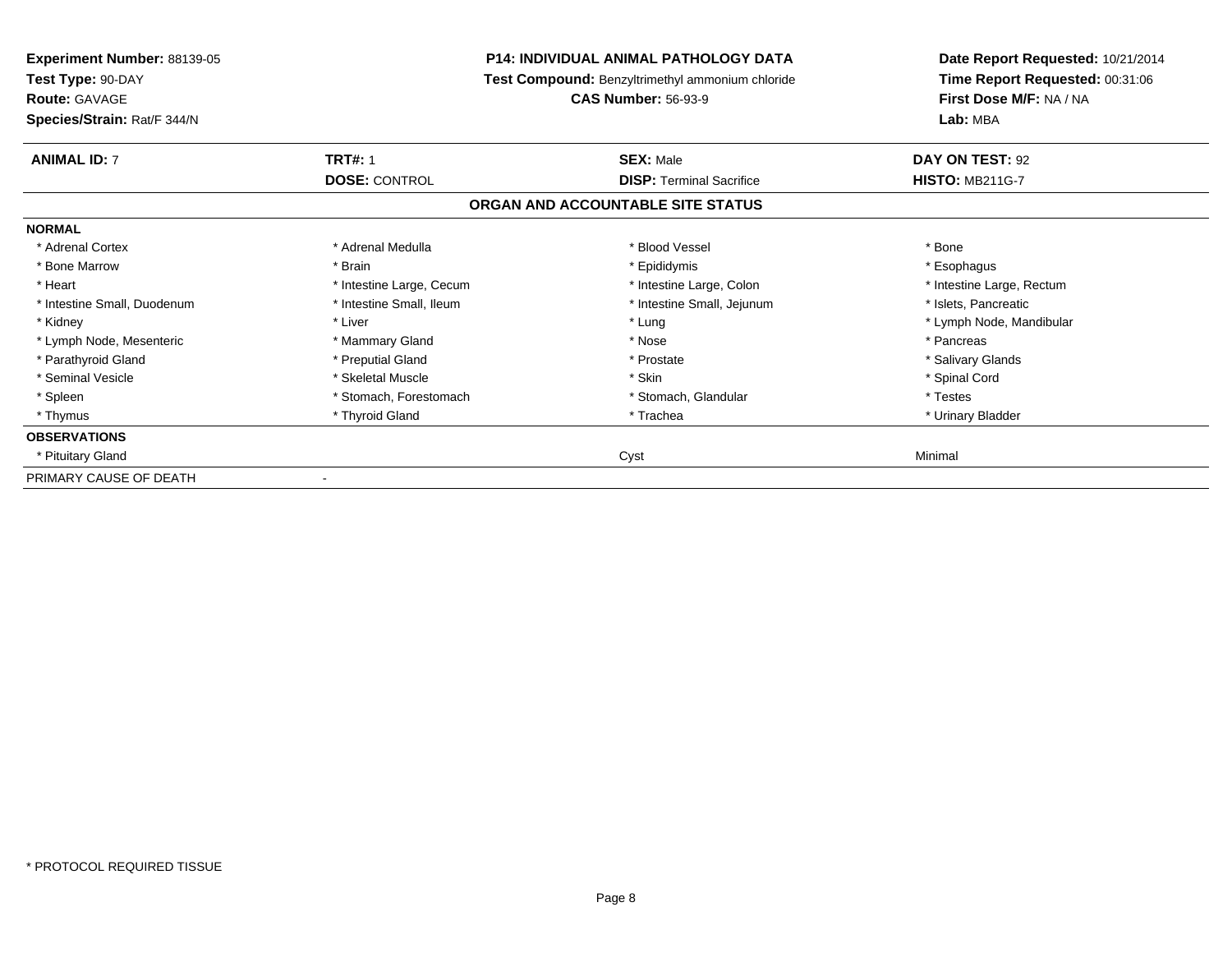| <b>Experiment Number: 88139-05</b><br>Test Type: 90-DAY<br><b>Route: GAVAGE</b><br>Species/Strain: Rat/F 344/N | <b>P14: INDIVIDUAL ANIMAL PATHOLOGY DATA</b><br>Test Compound: Benzyltrimethyl ammonium chloride<br><b>CAS Number: 56-93-9</b> |                                                     | Date Report Requested: 10/21/2014<br>Time Report Requested: 00:31:06<br>First Dose M/F: NA / NA<br>Lab: MBA |  |
|----------------------------------------------------------------------------------------------------------------|--------------------------------------------------------------------------------------------------------------------------------|-----------------------------------------------------|-------------------------------------------------------------------------------------------------------------|--|
| <b>ANIMAL ID: 8</b>                                                                                            | <b>TRT#: 1</b><br><b>DOSE: CONTROL</b>                                                                                         | <b>SEX: Male</b><br><b>DISP: Terminal Sacrifice</b> | DAY ON TEST: 92<br><b>HISTO: MB211G-8</b>                                                                   |  |
|                                                                                                                |                                                                                                                                | ORGAN AND ACCOUNTABLE SITE STATUS                   |                                                                                                             |  |
| <b>NORMAL</b>                                                                                                  |                                                                                                                                |                                                     |                                                                                                             |  |
| * Adrenal Cortex                                                                                               | * Adrenal Medulla                                                                                                              | * Blood Vessel                                      | * Bone                                                                                                      |  |
| * Bone Marrow                                                                                                  | * Brain                                                                                                                        | * Epididymis                                        | * Esophagus                                                                                                 |  |
| * Intestine Large, Cecum                                                                                       | * Intestine Large, Colon                                                                                                       | * Intestine Large, Rectum                           | * Intestine Small, Duodenum                                                                                 |  |
| * Intestine Small. Ileum                                                                                       | * Intestine Small, Jejunum                                                                                                     | * Islets. Pancreatic                                | * Kidney                                                                                                    |  |
| * Lung                                                                                                         | * Lymph Node, Mandibular                                                                                                       | * Lymph Node, Mesenteric                            | * Mammary Gland                                                                                             |  |
| * Nose                                                                                                         | * Pancreas                                                                                                                     | * Parathyroid Gland                                 | * Pituitary Gland                                                                                           |  |
| * Preputial Gland                                                                                              | * Prostate                                                                                                                     | * Salivary Glands                                   | * Seminal Vesicle                                                                                           |  |
| * Skeletal Muscle                                                                                              | * Skin                                                                                                                         | * Spinal Cord                                       | * Spleen                                                                                                    |  |
| * Stomach, Forestomach                                                                                         | * Stomach, Glandular                                                                                                           | * Testes                                            | * Thymus                                                                                                    |  |
| * Thyroid Gland                                                                                                | * Trachea                                                                                                                      | * Urinary Bladder                                   |                                                                                                             |  |
| <b>OBSERVATIONS</b>                                                                                            |                                                                                                                                |                                                     |                                                                                                             |  |
| * Heart                                                                                                        |                                                                                                                                | Inflammation                                        | Focal, Minimal                                                                                              |  |
| * Liver                                                                                                        |                                                                                                                                | Inflammation                                        | Focal, Minimal                                                                                              |  |
| PRIMARY CAUSE OF DEATH                                                                                         |                                                                                                                                |                                                     |                                                                                                             |  |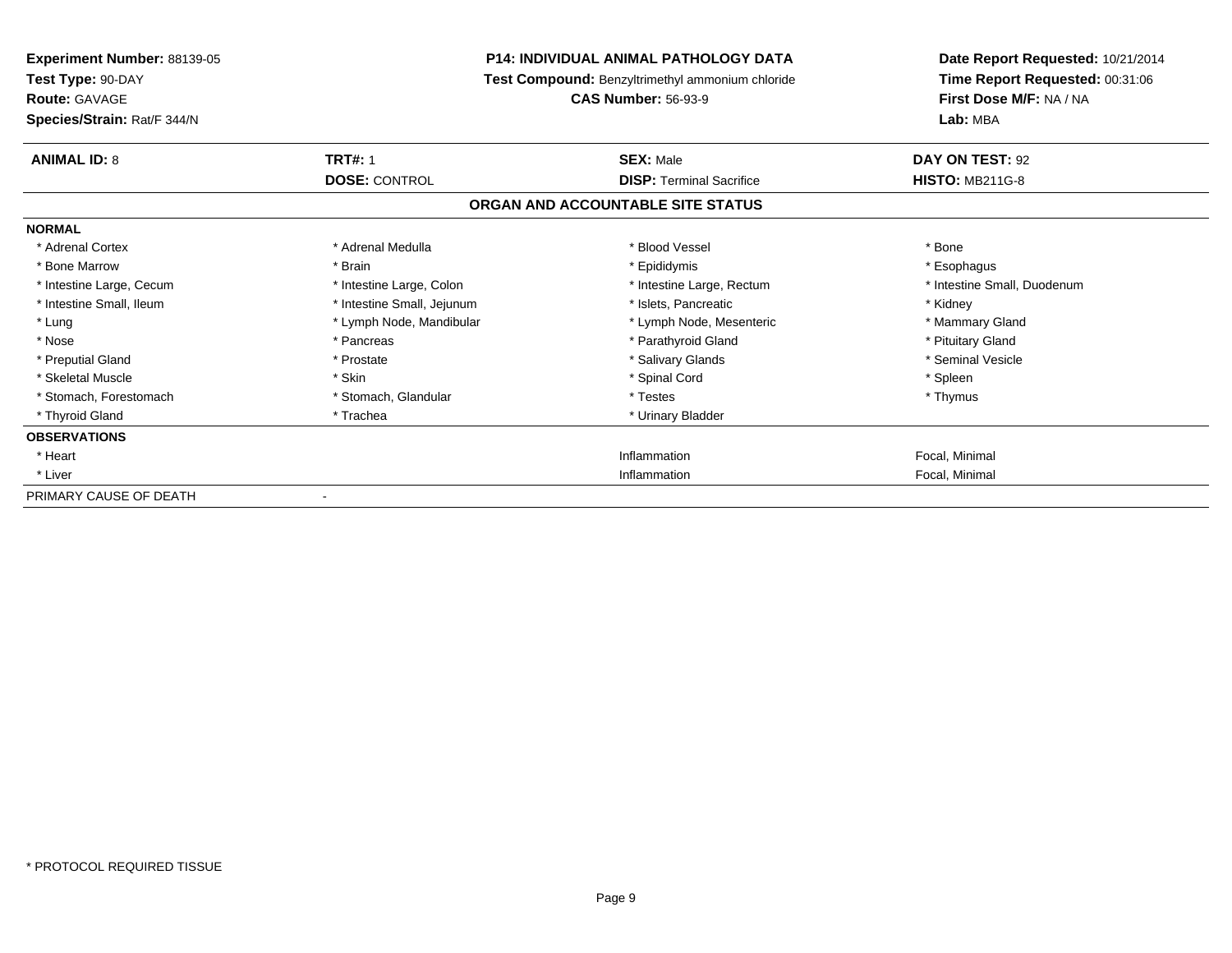| Experiment Number: 88139-05 |                                                  | <b>P14: INDIVIDUAL ANIMAL PATHOLOGY DATA</b> | Date Report Requested: 10/21/2014<br>Time Report Requested: 00:31:07 |
|-----------------------------|--------------------------------------------------|----------------------------------------------|----------------------------------------------------------------------|
| Test Type: 90-DAY           | Test Compound: Benzyltrimethyl ammonium chloride |                                              |                                                                      |
| <b>Route: GAVAGE</b>        |                                                  | <b>CAS Number: 56-93-9</b>                   | First Dose M/F: NA / NA                                              |
| Species/Strain: Rat/F 344/N |                                                  |                                              | Lab: MBA                                                             |
| <b>ANIMAL ID: 9</b>         | <b>TRT#: 1</b>                                   | <b>SEX: Male</b>                             | DAY ON TEST: 92                                                      |
|                             | <b>DOSE: CONTROL</b>                             | <b>DISP: Terminal Sacrifice</b>              | <b>HISTO: MB211G-9</b>                                               |
|                             |                                                  | ORGAN AND ACCOUNTABLE SITE STATUS            |                                                                      |
| <b>NORMAL</b>               |                                                  |                                              |                                                                      |
| * Adrenal Cortex            | * Adrenal Medulla                                | * Blood Vessel                               | * Bone                                                               |
| * Bone Marrow               | * Brain                                          | * Epididymis                                 | * Esophagus                                                          |
| * Intestine Large, Cecum    | * Intestine Large, Colon                         | * Intestine Large, Rectum                    | * Intestine Small, Duodenum                                          |
| * Intestine Small, Ileum    | * Intestine Small, Jejunum                       | * Islets. Pancreatic                         | * Kidney                                                             |
| * Liver                     | * Lung                                           | * Lymph Node, Mandibular                     | * Lymph Node, Mesenteric                                             |
| * Mammary Gland             | * Pancreas                                       | * Parathyroid Gland                          | * Pituitary Gland                                                    |
| * Preputial Gland           | * Prostate                                       | * Salivary Glands                            | * Seminal Vesicle                                                    |
| * Skeletal Muscle           | * Skin                                           | * Spinal Cord                                | * Stomach, Forestomach                                               |
| * Stomach, Glandular        | * Testes                                         | * Thymus                                     | * Thyroid Gland                                                      |
| * Trachea                   | * Urinary Bladder                                |                                              |                                                                      |
| <b>OBSERVATIONS</b>         |                                                  |                                              |                                                                      |
| * Heart                     |                                                  | Inflammation                                 | Focal, Mild                                                          |
| * Nose                      |                                                  | Inflammation                                 | Minimal                                                              |
| * Spleen                    |                                                  | Hematopoietic Cell Proliferation             | Minimal                                                              |
| PRIMARY CAUSE OF DEATH      |                                                  |                                              |                                                                      |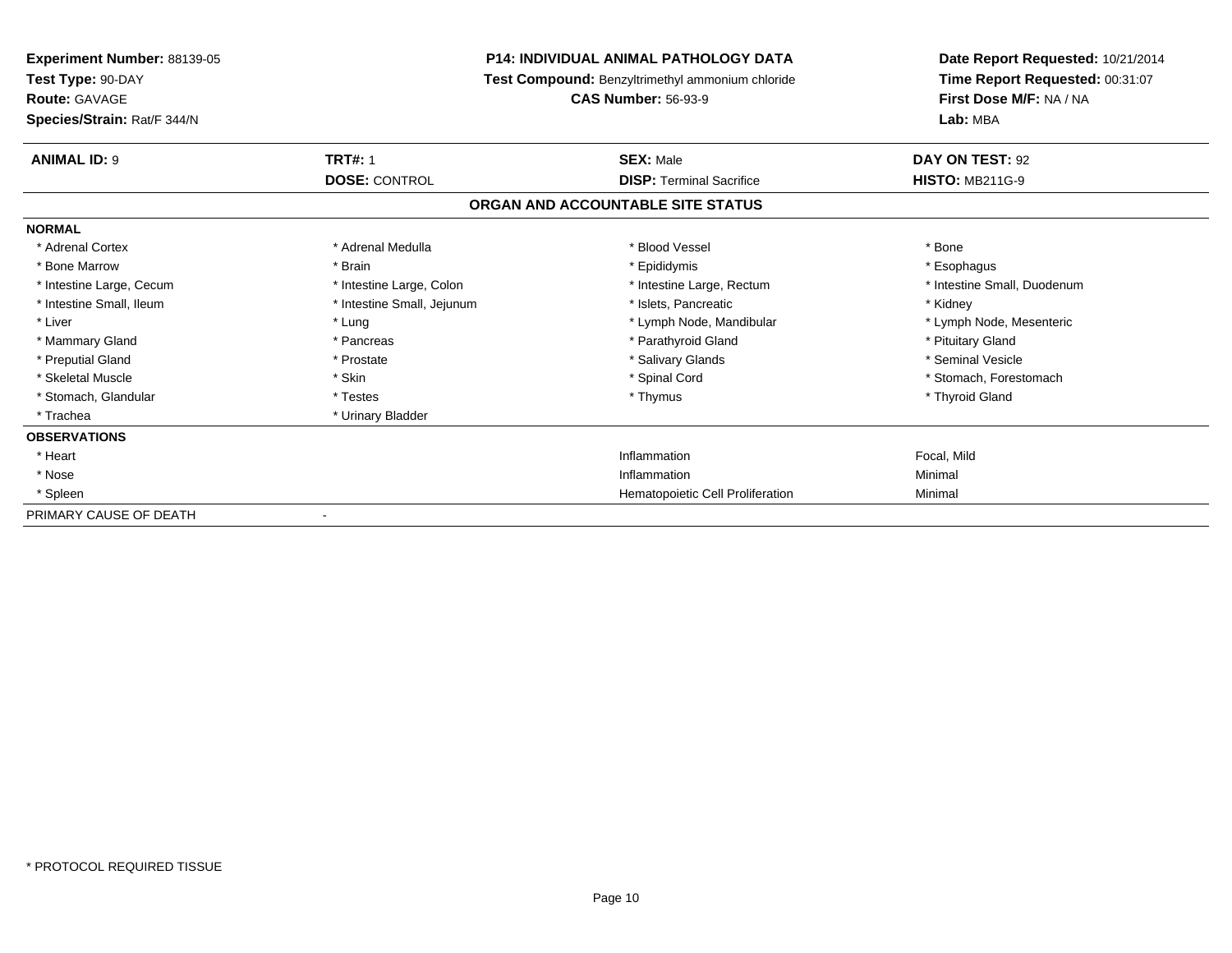| Experiment Number: 88139-05<br>Test Type: 90-DAY |                          | <b>P14: INDIVIDUAL ANIMAL PATHOLOGY DATA</b><br>Test Compound: Benzyltrimethyl ammonium chloride | Date Report Requested: 10/21/2014<br>Time Report Requested: 00:31:07 |  |
|--------------------------------------------------|--------------------------|--------------------------------------------------------------------------------------------------|----------------------------------------------------------------------|--|
| Route: GAVAGE                                    |                          | <b>CAS Number: 56-93-9</b>                                                                       | First Dose M/F: NA / NA                                              |  |
| Species/Strain: Rat/F 344/N                      |                          |                                                                                                  | Lab: MBA                                                             |  |
| <b>ANIMAL ID: 10</b>                             | <b>TRT#: 1</b>           | <b>SEX: Male</b>                                                                                 | DAY ON TEST: 92                                                      |  |
|                                                  | <b>DOSE: CONTROL</b>     | <b>DISP: Terminal Sacrifice</b>                                                                  | <b>HISTO: MB211G-10</b>                                              |  |
|                                                  |                          | ORGAN AND ACCOUNTABLE SITE STATUS                                                                |                                                                      |  |
| <b>NORMAL</b>                                    |                          |                                                                                                  |                                                                      |  |
| * Adrenal Cortex                                 | * Adrenal Medulla        | * Blood Vessel                                                                                   | * Bone                                                               |  |
| * Bone Marrow                                    | * Brain                  | * Epididymis                                                                                     | * Esophagus                                                          |  |
| * Heart                                          | * Intestine Large, Cecum | * Intestine Large, Colon                                                                         | * Intestine Large, Rectum                                            |  |
| * Intestine Small, Duodenum                      | * Intestine Small, Ileum | * Intestine Small, Jejunum                                                                       | * Islets, Pancreatic                                                 |  |
| * Kidney                                         | * Lymph Node, Mandibular | * Lymph Node, Mesenteric                                                                         | * Mammary Gland                                                      |  |
| * Nose                                           | * Pancreas               | * Pituitary Gland                                                                                | * Preputial Gland                                                    |  |
| * Prostate                                       | * Salivary Glands        | * Seminal Vesicle                                                                                | * Skeletal Muscle                                                    |  |
| * Skin                                           | * Spinal Cord            | * Stomach, Forestomach                                                                           | * Stomach, Glandular                                                 |  |
| * Testes                                         | * Thymus                 | * Thyroid Gland                                                                                  | * Trachea                                                            |  |
| * Urinary Bladder                                |                          |                                                                                                  |                                                                      |  |
| <b>MISSING</b>                                   |                          |                                                                                                  |                                                                      |  |
| * Parathyroid Gland                              |                          |                                                                                                  |                                                                      |  |
| <b>OBSERVATIONS</b>                              |                          |                                                                                                  |                                                                      |  |
| * Liver                                          |                          | Inflammation                                                                                     | Focal, Minimal                                                       |  |
| * Lung                                           |                          | Inflammation                                                                                     | Focal, Minimal                                                       |  |
| * Spleen                                         |                          | Hematopoietic Cell Proliferation                                                                 | Minimal                                                              |  |
| PRIMARY CAUSE OF DEATH                           |                          |                                                                                                  |                                                                      |  |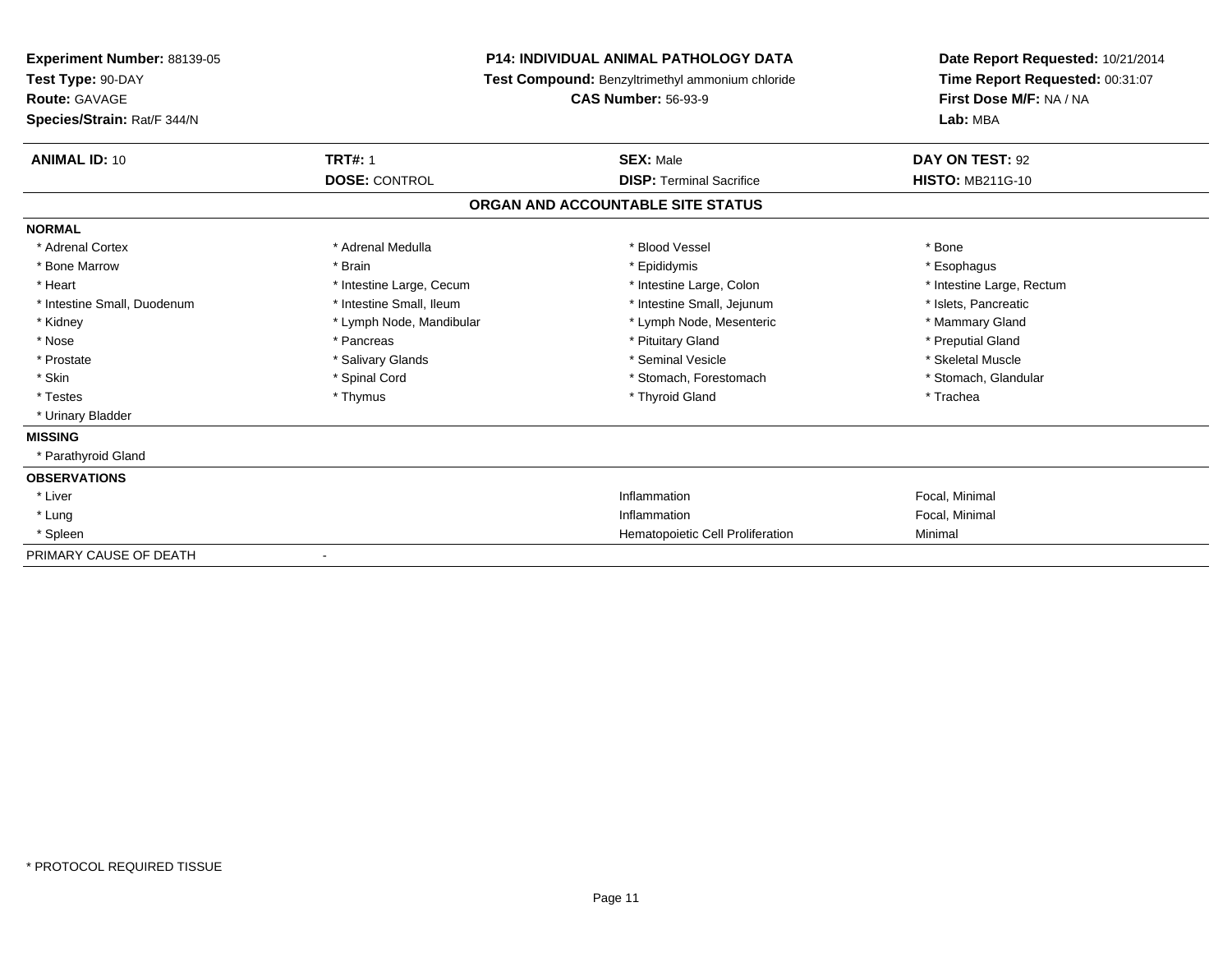| Experiment Number: 88139-05<br>Test Type: 90-DAY<br><b>Route: GAVAGE</b> | <b>P14: INDIVIDUAL ANIMAL PATHOLOGY DATA</b><br>Test Compound: Benzyltrimethyl ammonium chloride<br><b>CAS Number: 56-93-9</b> |                                   | Date Report Requested: 10/21/2014<br>Time Report Requested: 00:31:07<br>First Dose M/F: NA / NA |
|--------------------------------------------------------------------------|--------------------------------------------------------------------------------------------------------------------------------|-----------------------------------|-------------------------------------------------------------------------------------------------|
| Species/Strain: Rat/F 344/N                                              |                                                                                                                                |                                   | Lab: MBA                                                                                        |
| <b>ANIMAL ID: 11</b>                                                     | TRT#: 2                                                                                                                        | <b>SEX: Male</b>                  | DAY ON TEST: 92                                                                                 |
|                                                                          | <b>DOSE: 12.5 MG/KG</b>                                                                                                        | <b>DISP: Terminal Sacrifice</b>   | <b>HISTO: MB211G-11</b>                                                                         |
|                                                                          |                                                                                                                                | ORGAN AND ACCOUNTABLE SITE STATUS |                                                                                                 |
| <b>NORMAL</b>                                                            |                                                                                                                                |                                   |                                                                                                 |
| Liver                                                                    |                                                                                                                                |                                   |                                                                                                 |
| <b>OBSERVATIONS</b>                                                      |                                                                                                                                |                                   |                                                                                                 |
| Liver                                                                    |                                                                                                                                |                                   |                                                                                                 |
| Note: TGL 1-NCL                                                          |                                                                                                                                |                                   |                                                                                                 |
| PRIMARY CAUSE OF DEATH                                                   |                                                                                                                                |                                   |                                                                                                 |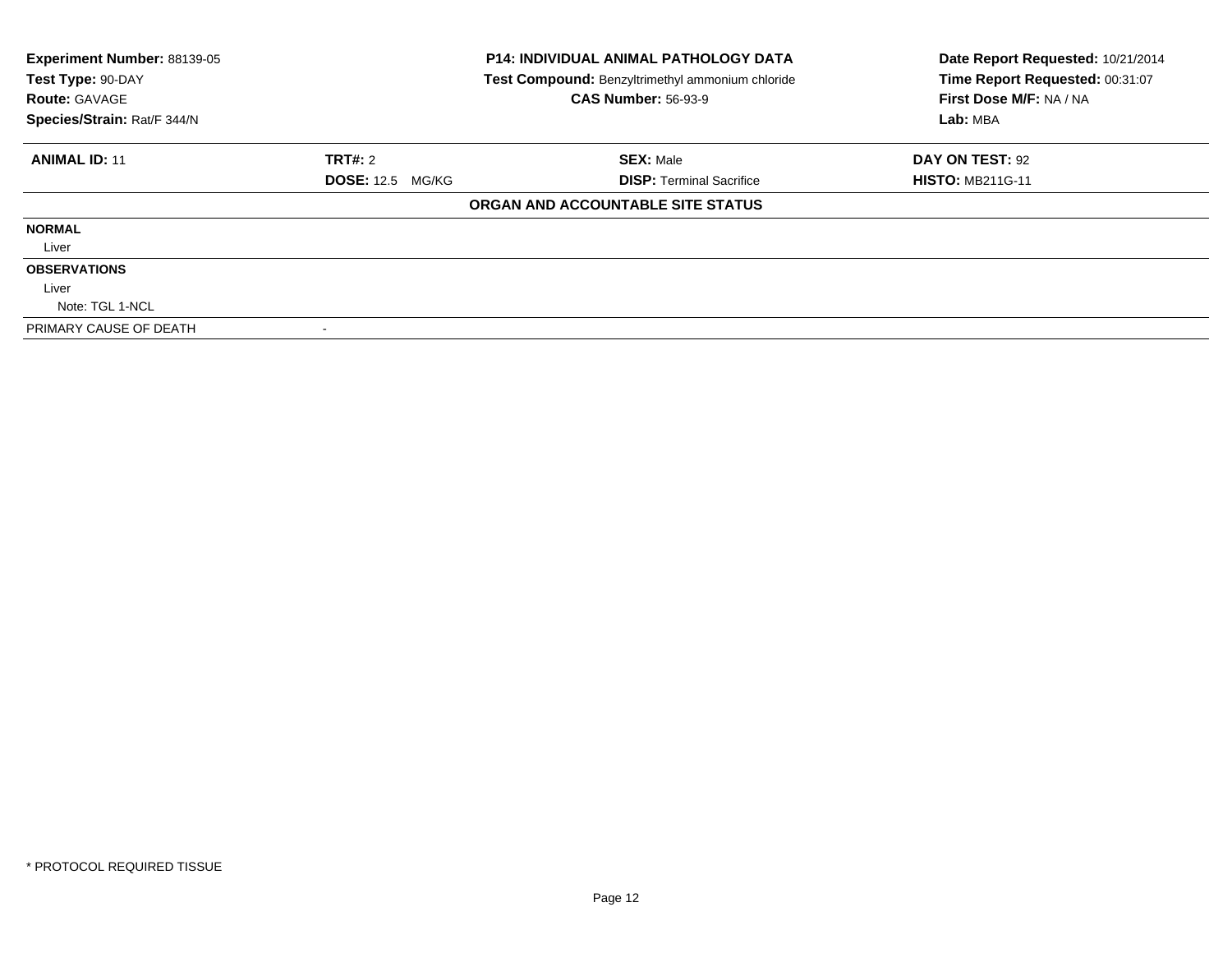| Experiment Number: 88139-05<br>Test Type: 90-DAY<br><b>Route: GAVAGE</b> |                         | <b>P14: INDIVIDUAL ANIMAL PATHOLOGY DATA</b><br>Test Compound: Benzyltrimethyl ammonium chloride<br><b>CAS Number: 56-93-9</b> | Date Report Requested: 10/21/2014<br>Time Report Requested: 00:31:07<br>First Dose M/F: NA / NA |
|--------------------------------------------------------------------------|-------------------------|--------------------------------------------------------------------------------------------------------------------------------|-------------------------------------------------------------------------------------------------|
| Species/Strain: Rat/F 344/N                                              |                         |                                                                                                                                | Lab: MBA                                                                                        |
| <b>ANIMAL ID: 12</b>                                                     | <b>TRT#: 2</b>          | <b>SEX: Male</b>                                                                                                               | DAY ON TEST: 92                                                                                 |
|                                                                          | <b>DOSE: 12.5 MG/KG</b> | <b>DISP: Terminal Sacrifice</b>                                                                                                | <b>HISTO: MB211G-12</b>                                                                         |
|                                                                          |                         | ORGAN AND ACCOUNTABLE SITE STATUS                                                                                              |                                                                                                 |
| <b>NORMAL</b>                                                            |                         |                                                                                                                                |                                                                                                 |
| Liver                                                                    |                         |                                                                                                                                |                                                                                                 |
| <b>OBSERVATIONS</b>                                                      |                         |                                                                                                                                |                                                                                                 |
| Liver                                                                    |                         |                                                                                                                                |                                                                                                 |
| Note: TGL 1-NCL                                                          |                         |                                                                                                                                |                                                                                                 |
| PRIMARY CAUSE OF DEATH                                                   |                         |                                                                                                                                |                                                                                                 |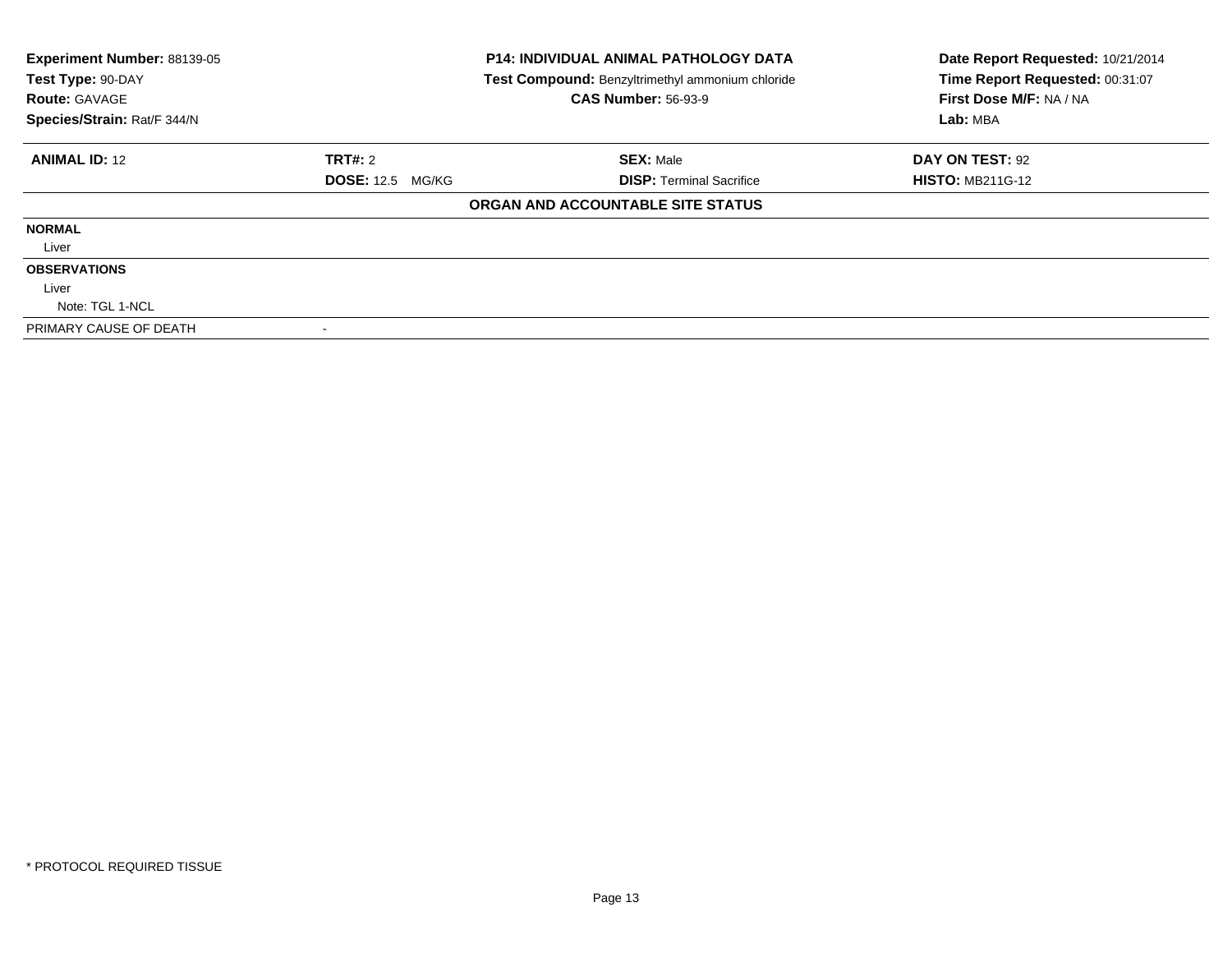| Experiment Number: 88139-05<br>Test Type: 90-DAY       |                         | <b>P14: INDIVIDUAL ANIMAL PATHOLOGY DATA</b>     | Date Report Requested: 10/21/2014 |
|--------------------------------------------------------|-------------------------|--------------------------------------------------|-----------------------------------|
|                                                        |                         | Test Compound: Benzyltrimethyl ammonium chloride | Time Report Requested: 00:31:07   |
| <b>Route: GAVAGE</b>                                   |                         | <b>CAS Number: 56-93-9</b>                       | First Dose M/F: NA / NA           |
| Species/Strain: Rat/F 344/N                            |                         |                                                  | Lab: MBA                          |
| <b>ANIMAL ID: 26</b>                                   | <b>TRT#: 3</b>          | <b>SEX: Male</b>                                 | DAY ON TEST: 92                   |
|                                                        | <b>DOSE: 25.0 MG/KG</b> | <b>DISP:</b> Terminal Sacrifice                  | <b>HISTO: MB211G-26</b>           |
|                                                        |                         | ORGAN AND ACCOUNTABLE SITE STATUS                |                                   |
| <b>NORMAL</b>                                          |                         |                                                  |                                   |
| Kidney                                                 |                         |                                                  |                                   |
| <b>OBSERVATIONS</b>                                    |                         |                                                  |                                   |
| Epididymis                                             |                         | Inflammation                                     | Granulomatous, Focal, Moderate    |
| [Inflammation TGLS = $3-9$ ]                           |                         |                                                  |                                   |
| Kidney                                                 |                         |                                                  |                                   |
| Note: TGL 5-NCL                                        |                         |                                                  |                                   |
| <b>Testes</b>                                          |                         | Atrophy                                          | Moderate                          |
| Note: TGL 1-NCL                                        |                         |                                                  |                                   |
| [Atrophy TGLS = $4-9$ ]                                |                         |                                                  |                                   |
| PRIMARY CAUSE OF DEATH                                 |                         |                                                  |                                   |
| Animal Note: NO TGL 2--NECROPSY TECHNICIAN LINE ERROR. |                         |                                                  |                                   |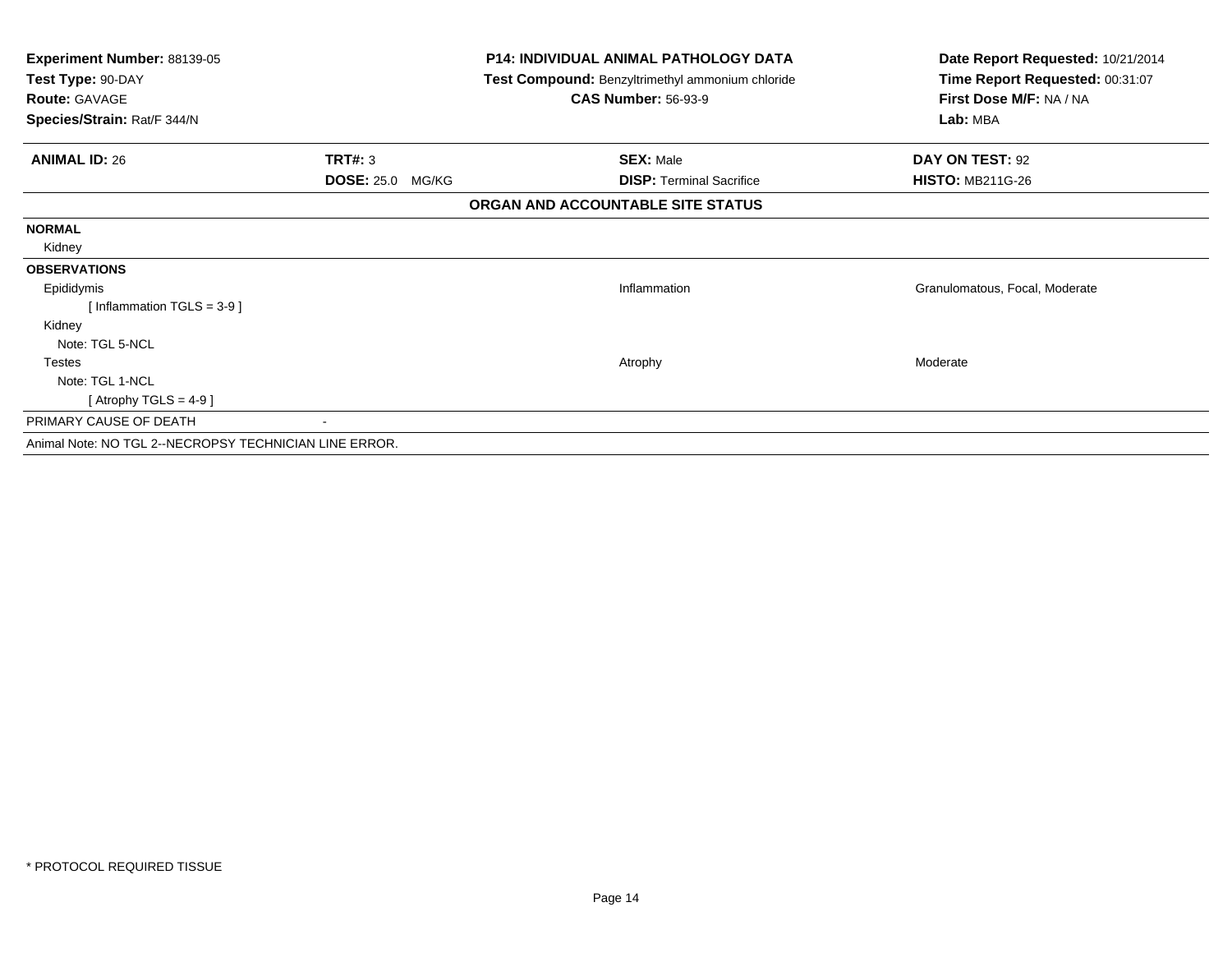| <b>Experiment Number: 88139-05</b> |                         | <b>P14: INDIVIDUAL ANIMAL PATHOLOGY DATA</b>     | Date Report Requested: 10/21/2014 |  |
|------------------------------------|-------------------------|--------------------------------------------------|-----------------------------------|--|
| Test Type: 90-DAY                  |                         | Test Compound: Benzyltrimethyl ammonium chloride | Time Report Requested: 00:31:07   |  |
| <b>Route: GAVAGE</b>               |                         | <b>CAS Number: 56-93-9</b>                       | First Dose M/F: NA / NA           |  |
| Species/Strain: Rat/F 344/N        |                         |                                                  | Lab: MBA                          |  |
| <b>ANIMAL ID: 31</b>               | <b>TRT#: 4</b>          | <b>SEX: Male</b>                                 | DAY ON TEST: 92                   |  |
|                                    | <b>DOSE: 50.0 MG/KG</b> | <b>DISP: Terminal Sacrifice</b>                  | <b>HISTO: MB211G-31</b>           |  |
|                                    |                         | ORGAN AND ACCOUNTABLE SITE STATUS                |                                   |  |
| <b>NORMAL</b>                      |                         |                                                  |                                   |  |
| Lung                               |                         |                                                  |                                   |  |
| PRIMARY CAUSE OF DEATH             |                         |                                                  |                                   |  |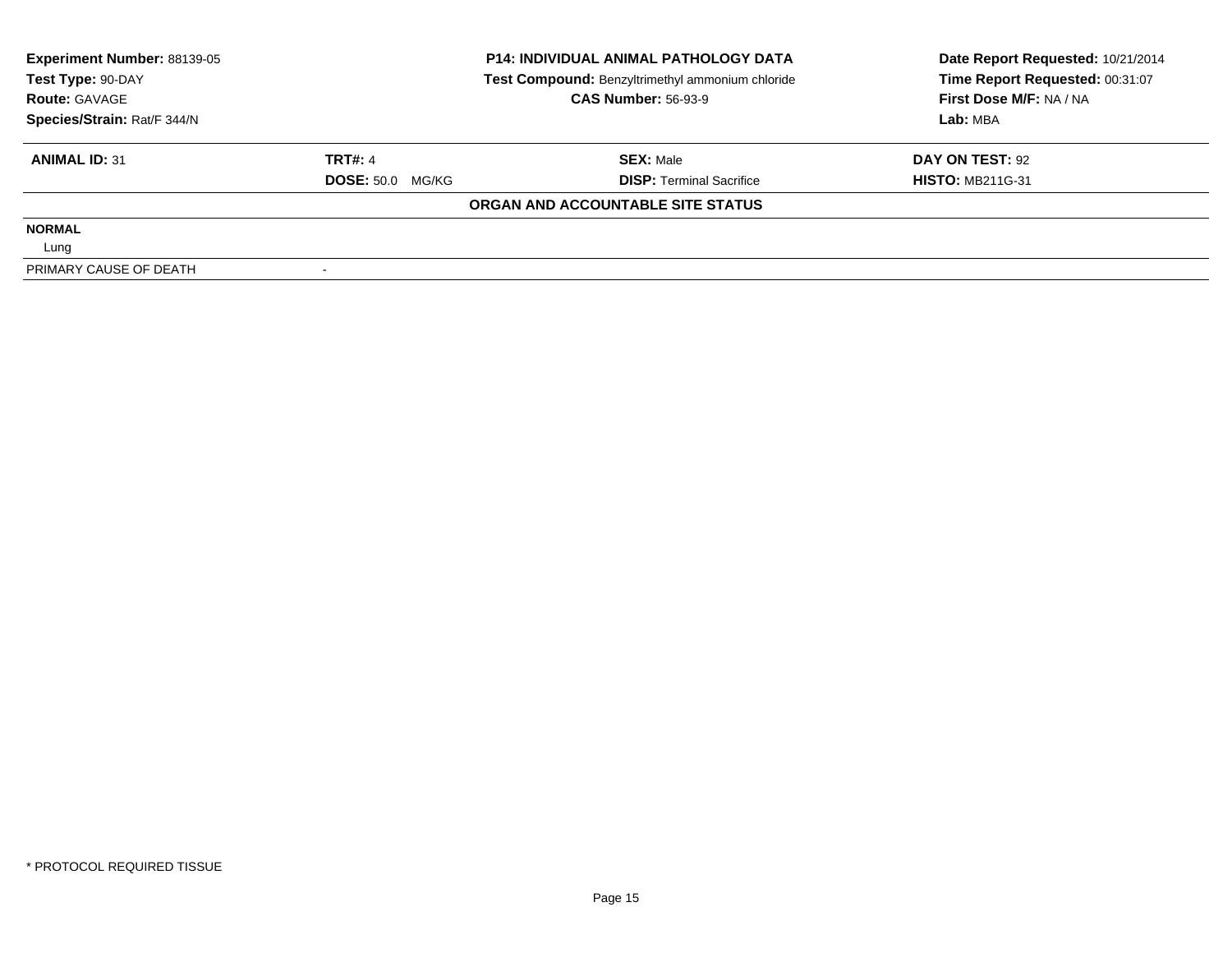| Experiment Number: 88139-05<br>Test Type: 90-DAY |                         | <b>P14: INDIVIDUAL ANIMAL PATHOLOGY DATA</b>     | Date Report Requested: 10/21/2014 |
|--------------------------------------------------|-------------------------|--------------------------------------------------|-----------------------------------|
|                                                  |                         | Test Compound: Benzyltrimethyl ammonium chloride | Time Report Requested: 00:31:07   |
| <b>Route: GAVAGE</b>                             |                         | <b>CAS Number: 56-93-9</b>                       | First Dose M/F: NA / NA           |
| Species/Strain: Rat/F 344/N                      |                         |                                                  | Lab: MBA                          |
| <b>ANIMAL ID: 32</b>                             | <b>TRT#: 4</b>          | <b>SEX: Male</b>                                 | DAY ON TEST: 92                   |
|                                                  | <b>DOSE: 50.0 MG/KG</b> | <b>DISP: Terminal Sacrifice</b>                  | <b>HISTO: MB211G-32</b>           |
|                                                  |                         | ORGAN AND ACCOUNTABLE SITE STATUS                |                                   |
| <b>NORMAL</b>                                    |                         |                                                  |                                   |
| Lung                                             |                         |                                                  |                                   |
| PRIMARY CAUSE OF DEATH                           |                         |                                                  |                                   |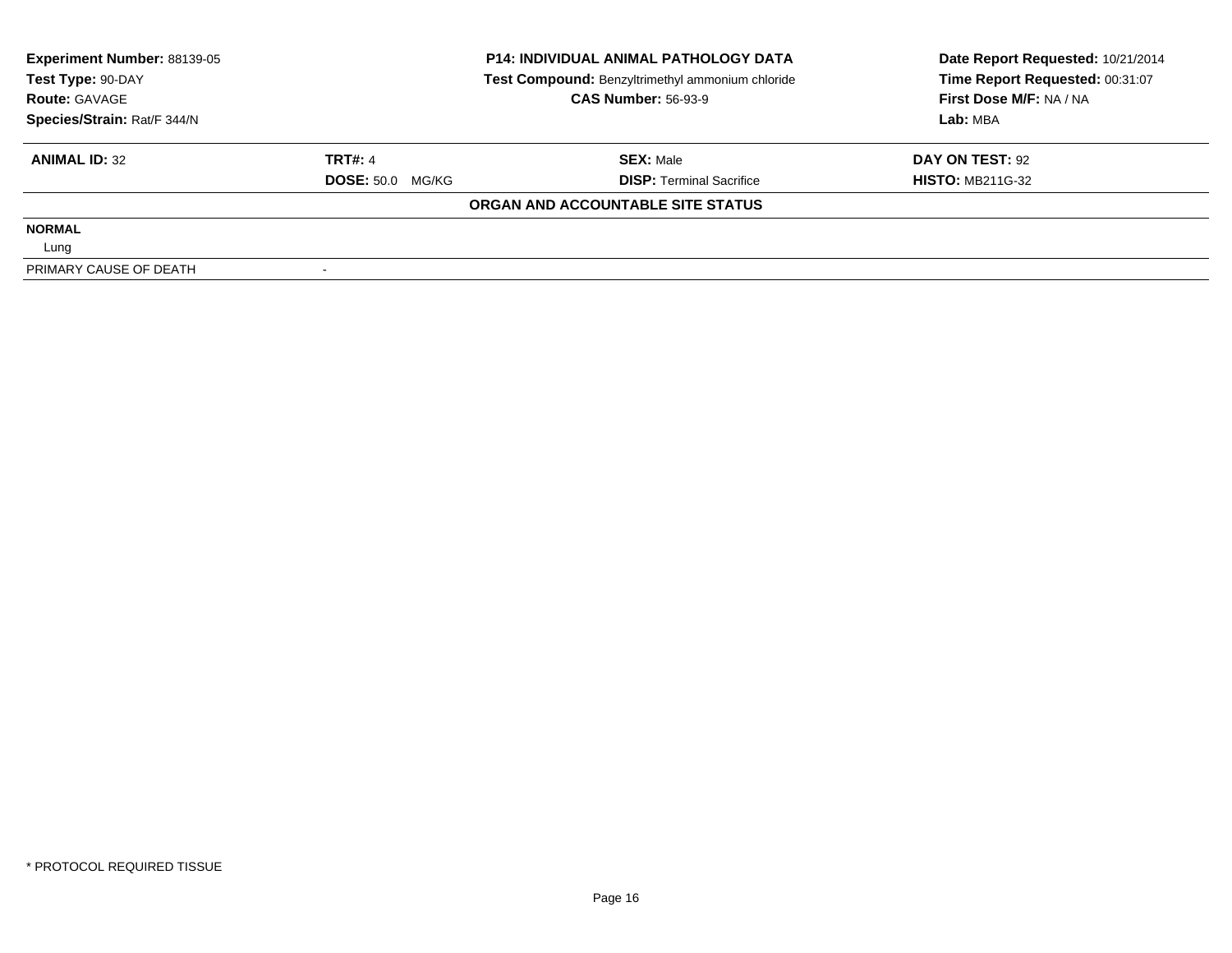| Experiment Number: 88139-05<br>Test Type: 90-DAY |                         | <b>P14: INDIVIDUAL ANIMAL PATHOLOGY DATA</b>     | Date Report Requested: 10/21/2014 |  |
|--------------------------------------------------|-------------------------|--------------------------------------------------|-----------------------------------|--|
|                                                  |                         | Test Compound: Benzyltrimethyl ammonium chloride | Time Report Requested: 00:31:07   |  |
| <b>Route: GAVAGE</b>                             |                         | <b>CAS Number: 56-93-9</b>                       | First Dose M/F: NA / NA           |  |
| Species/Strain: Rat/F 344/N                      |                         |                                                  | Lab: MBA                          |  |
| <b>ANIMAL ID: 33</b>                             | <b>TRT#: 4</b>          | <b>SEX: Male</b>                                 | DAY ON TEST: 92                   |  |
|                                                  | <b>DOSE: 50.0 MG/KG</b> | <b>DISP: Terminal Sacrifice</b>                  | <b>HISTO: MB211G-33</b>           |  |
|                                                  |                         | ORGAN AND ACCOUNTABLE SITE STATUS                |                                   |  |
| <b>NORMAL</b>                                    |                         |                                                  |                                   |  |
| Lung                                             |                         |                                                  |                                   |  |
| PRIMARY CAUSE OF DEATH                           |                         |                                                  |                                   |  |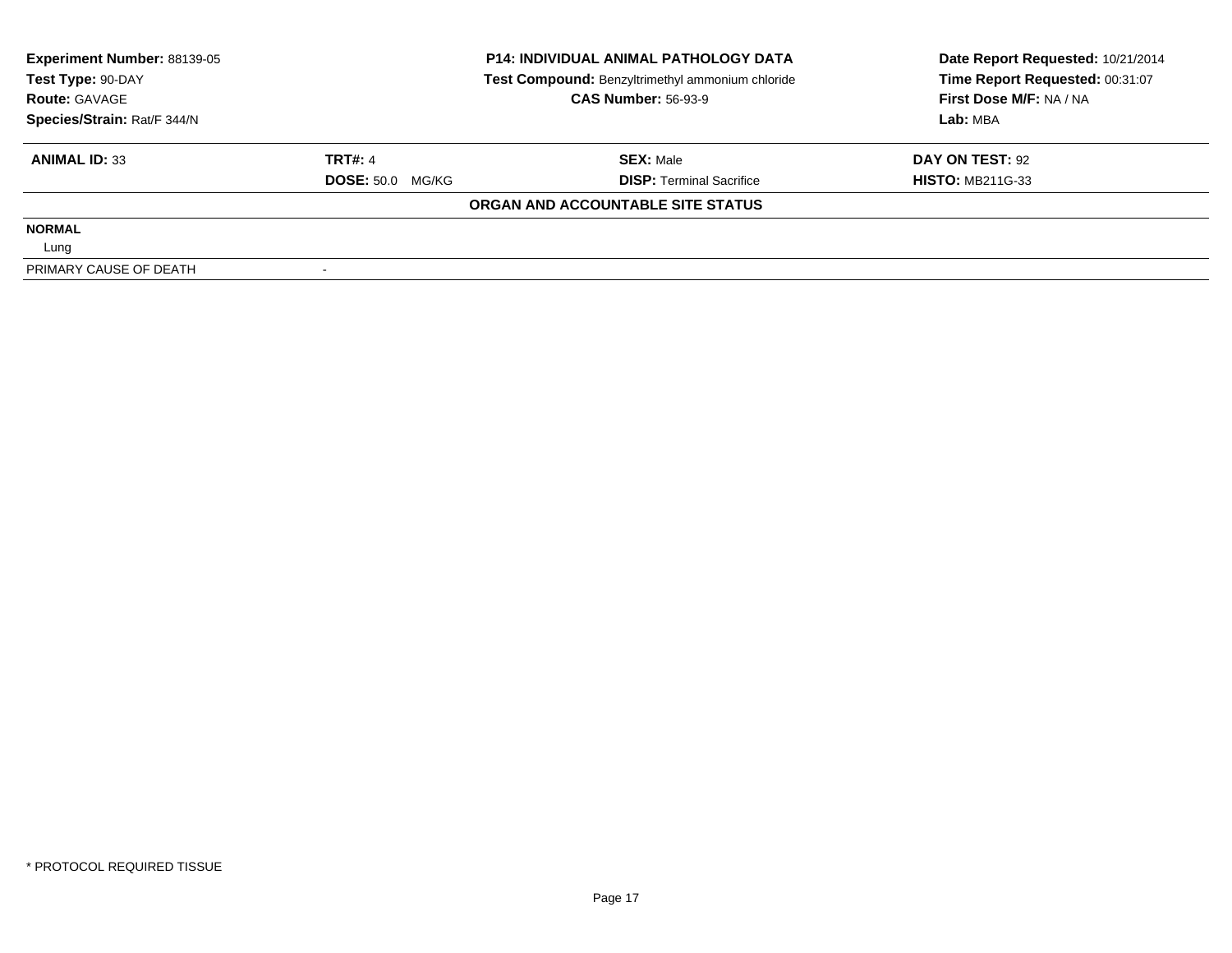| Experiment Number: 88139-05<br>Test Type: 90-DAY<br><b>Route: GAVAGE</b><br>Species/Strain: Rat/F 344/N |                         | <b>P14: INDIVIDUAL ANIMAL PATHOLOGY DATA</b><br>Test Compound: Benzyltrimethyl ammonium chloride<br><b>CAS Number: 56-93-9</b> | Date Report Requested: 10/21/2014<br>Time Report Requested: 00:31:07<br>First Dose M/F: NA / NA<br>Lab: MBA |
|---------------------------------------------------------------------------------------------------------|-------------------------|--------------------------------------------------------------------------------------------------------------------------------|-------------------------------------------------------------------------------------------------------------|
| <b>ANIMAL ID: 34</b>                                                                                    | <b>TRT#: 4</b>          | <b>SEX: Male</b>                                                                                                               | DAY ON TEST: 92                                                                                             |
|                                                                                                         | <b>DOSE: 50.0 MG/KG</b> | <b>DISP: Terminal Sacrifice</b>                                                                                                | <b>HISTO: MB211G-34</b>                                                                                     |
| <b>OBSERVATIONS</b>                                                                                     |                         |                                                                                                                                |                                                                                                             |
| Lung                                                                                                    |                         | Inflammation                                                                                                                   | Focal, Minimal                                                                                              |
| PRIMARY CAUSE OF DEATH                                                                                  | $\sim$                  |                                                                                                                                |                                                                                                             |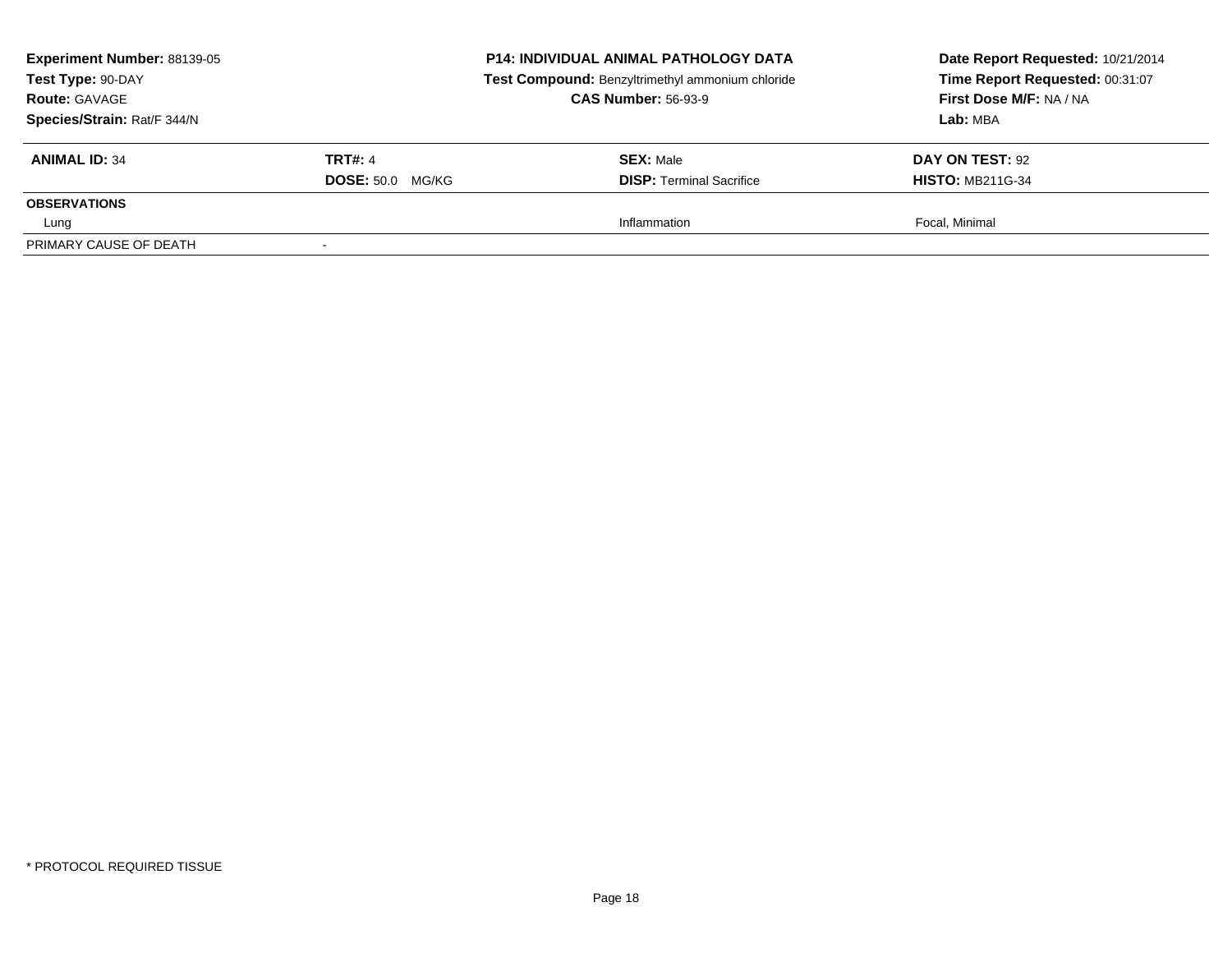| <b>Experiment Number: 88139-05</b> |                         | <b>P14: INDIVIDUAL ANIMAL PATHOLOGY DATA</b>     | Date Report Requested: 10/21/2014 |  |
|------------------------------------|-------------------------|--------------------------------------------------|-----------------------------------|--|
| Test Type: 90-DAY                  |                         | Test Compound: Benzyltrimethyl ammonium chloride | Time Report Requested: 00:31:07   |  |
| <b>Route: GAVAGE</b>               |                         | <b>CAS Number: 56-93-9</b>                       | First Dose M/F: NA / NA           |  |
| Species/Strain: Rat/F 344/N        |                         |                                                  | Lab: MBA                          |  |
| <b>ANIMAL ID: 35</b>               | <b>TRT#: 4</b>          | <b>SEX: Male</b>                                 | DAY ON TEST: 92                   |  |
|                                    | <b>DOSE: 50.0 MG/KG</b> | <b>DISP: Terminal Sacrifice</b>                  | <b>HISTO: MB211G-35</b>           |  |
|                                    |                         | ORGAN AND ACCOUNTABLE SITE STATUS                |                                   |  |
| <b>NORMAL</b>                      |                         |                                                  |                                   |  |
| Lung                               |                         |                                                  |                                   |  |
| PRIMARY CAUSE OF DEATH             |                         |                                                  |                                   |  |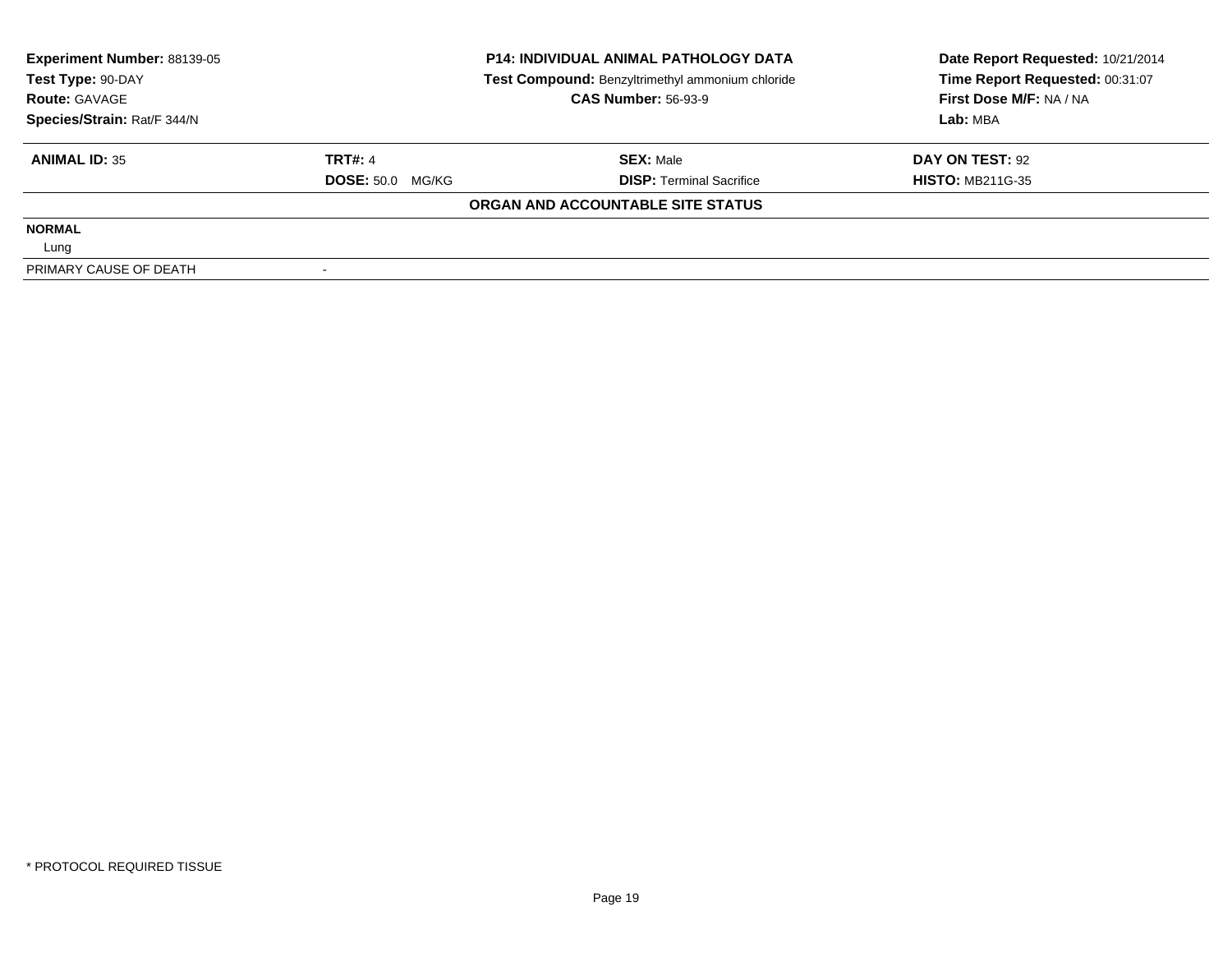| Experiment Number: 88139-05<br>Test Type: 90-DAY |                         | <b>P14: INDIVIDUAL ANIMAL PATHOLOGY DATA</b>     | Date Report Requested: 10/21/2014 |  |
|--------------------------------------------------|-------------------------|--------------------------------------------------|-----------------------------------|--|
|                                                  |                         | Test Compound: Benzyltrimethyl ammonium chloride | Time Report Requested: 00:31:07   |  |
| <b>Route: GAVAGE</b>                             |                         | <b>CAS Number: 56-93-9</b>                       | First Dose M/F: NA / NA           |  |
| Species/Strain: Rat/F 344/N                      |                         |                                                  | Lab: MBA                          |  |
| <b>ANIMAL ID: 36</b>                             | <b>TRT#: 4</b>          | <b>SEX: Male</b>                                 | DAY ON TEST: 92                   |  |
|                                                  | <b>DOSE: 50.0 MG/KG</b> | <b>DISP: Terminal Sacrifice</b>                  | <b>HISTO: MB211G-36</b>           |  |
|                                                  |                         | ORGAN AND ACCOUNTABLE SITE STATUS                |                                   |  |
| <b>NORMAL</b>                                    |                         |                                                  |                                   |  |
| Lung                                             |                         |                                                  |                                   |  |
| PRIMARY CAUSE OF DEATH                           |                         |                                                  |                                   |  |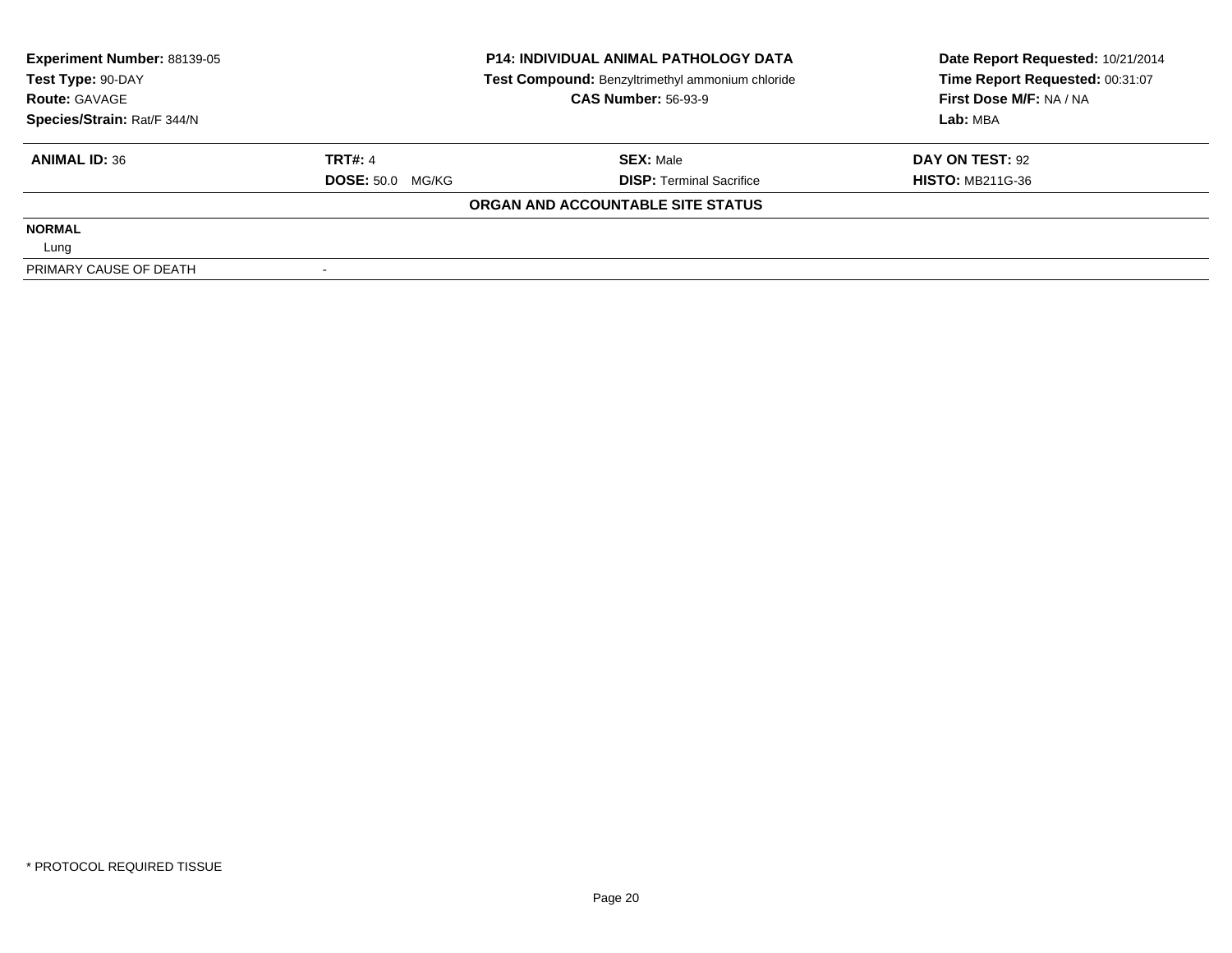| Experiment Number: 88139-05<br>Test Type: 90-DAY |                         | <b>P14: INDIVIDUAL ANIMAL PATHOLOGY DATA</b>     | Date Report Requested: 10/21/2014 |
|--------------------------------------------------|-------------------------|--------------------------------------------------|-----------------------------------|
|                                                  |                         | Test Compound: Benzyltrimethyl ammonium chloride | Time Report Requested: 00:31:07   |
| <b>Route: GAVAGE</b>                             |                         | <b>CAS Number: 56-93-9</b>                       | First Dose M/F: NA / NA           |
| Species/Strain: Rat/F 344/N                      |                         |                                                  | Lab: MBA                          |
| <b>ANIMAL ID: 37</b>                             | <b>TRT#: 4</b>          | <b>SEX: Male</b>                                 | DAY ON TEST: 92                   |
|                                                  | <b>DOSE: 50.0 MG/KG</b> | <b>DISP: Terminal Sacrifice</b>                  | <b>HISTO: MB211G-37</b>           |
|                                                  |                         | ORGAN AND ACCOUNTABLE SITE STATUS                |                                   |
| <b>NORMAL</b>                                    |                         |                                                  |                                   |
| Lung                                             |                         |                                                  |                                   |
| PRIMARY CAUSE OF DEATH                           |                         |                                                  |                                   |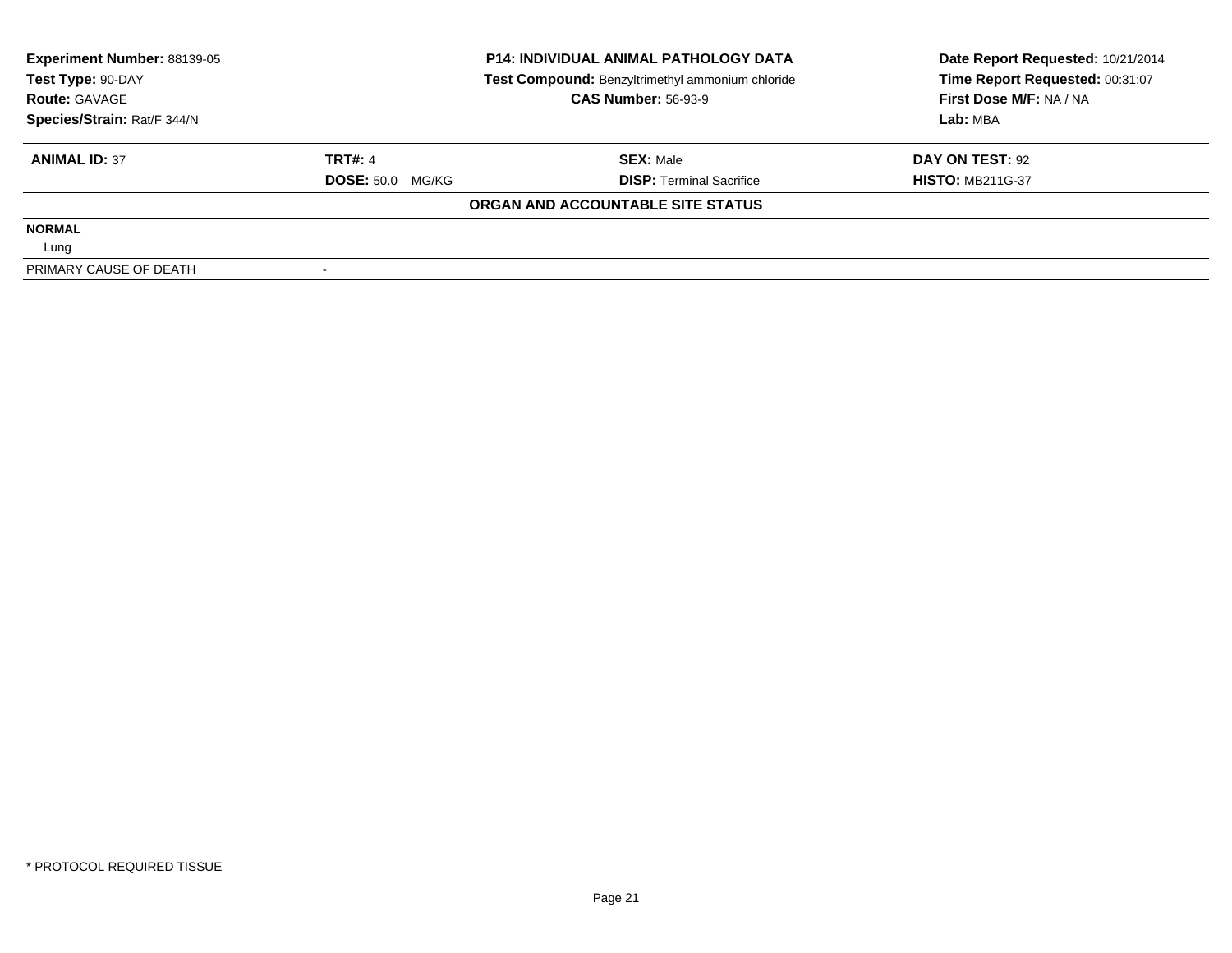| <b>Experiment Number: 88139-05</b> |                         | <b>P14: INDIVIDUAL ANIMAL PATHOLOGY DATA</b>     | Date Report Requested: 10/21/2014 |  |
|------------------------------------|-------------------------|--------------------------------------------------|-----------------------------------|--|
| Test Type: 90-DAY                  |                         | Test Compound: Benzyltrimethyl ammonium chloride | Time Report Requested: 00:31:07   |  |
| <b>Route: GAVAGE</b>               |                         | <b>CAS Number: 56-93-9</b>                       | First Dose M/F: NA / NA           |  |
| Species/Strain: Rat/F 344/N        |                         |                                                  | Lab: MBA                          |  |
| <b>ANIMAL ID: 38</b>               | <b>TRT#: 4</b>          | <b>SEX: Male</b>                                 | DAY ON TEST: 92                   |  |
|                                    | <b>DOSE: 50.0 MG/KG</b> | <b>DISP: Terminal Sacrifice</b>                  | <b>HISTO: MB211G-38</b>           |  |
|                                    |                         | ORGAN AND ACCOUNTABLE SITE STATUS                |                                   |  |
| <b>NORMAL</b>                      |                         |                                                  |                                   |  |
| Lung                               |                         |                                                  |                                   |  |
| PRIMARY CAUSE OF DEATH             |                         |                                                  |                                   |  |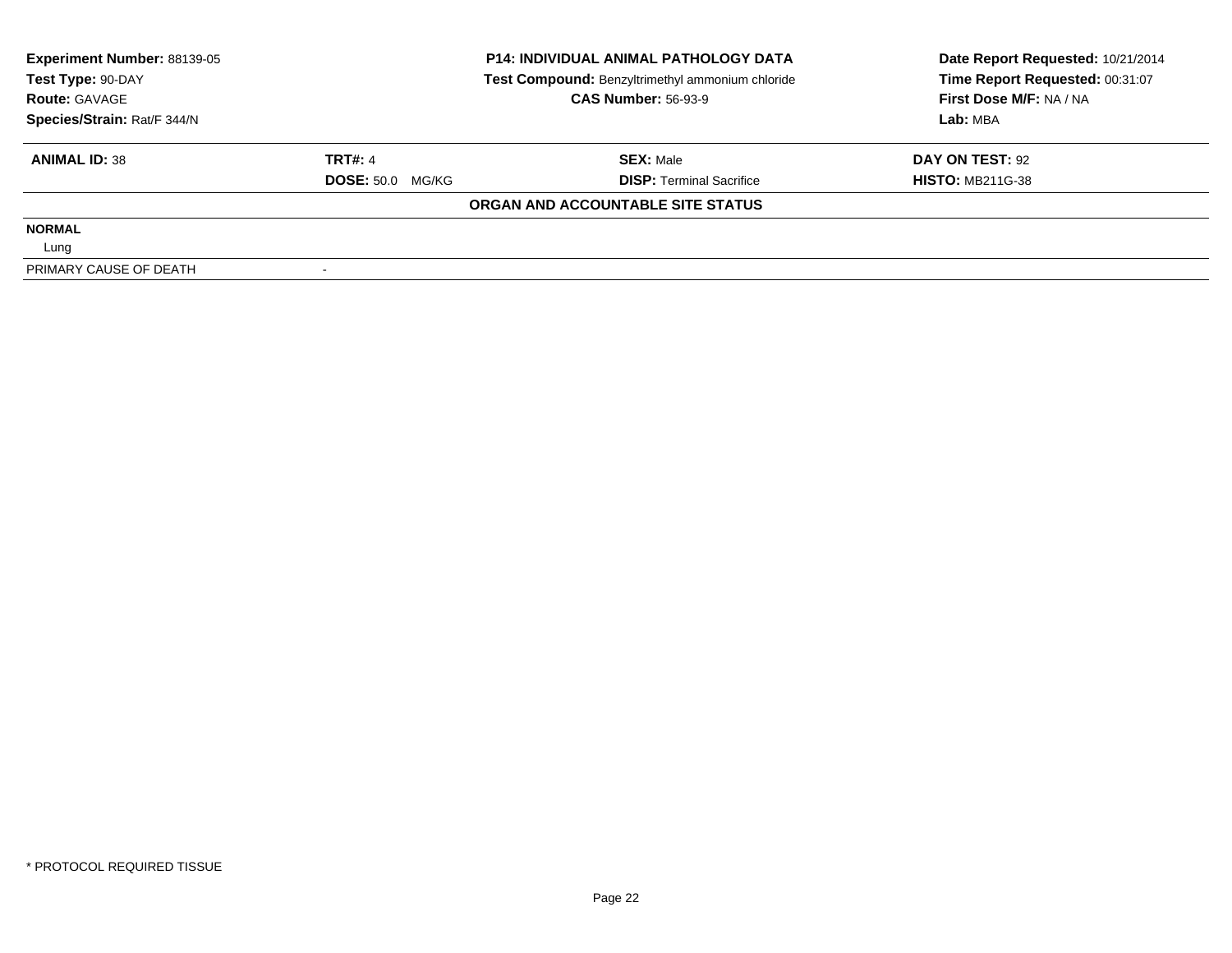| Experiment Number: 88139-05<br>Test Type: 90-DAY |                         | <b>P14: INDIVIDUAL ANIMAL PATHOLOGY DATA</b>     | Date Report Requested: 10/21/2014 |
|--------------------------------------------------|-------------------------|--------------------------------------------------|-----------------------------------|
|                                                  |                         | Test Compound: Benzyltrimethyl ammonium chloride | Time Report Requested: 00:31:07   |
| <b>Route: GAVAGE</b>                             |                         | <b>CAS Number: 56-93-9</b>                       | First Dose M/F: NA / NA           |
| Species/Strain: Rat/F 344/N                      |                         |                                                  | Lab: MBA                          |
| <b>ANIMAL ID: 39</b>                             | <b>TRT#: 4</b>          | <b>SEX: Male</b>                                 | DAY ON TEST: 92                   |
|                                                  | <b>DOSE: 50.0 MG/KG</b> | <b>DISP: Terminal Sacrifice</b>                  | <b>HISTO: MB211G-39</b>           |
|                                                  |                         | ORGAN AND ACCOUNTABLE SITE STATUS                |                                   |
| <b>NORMAL</b>                                    |                         |                                                  |                                   |
| Lung                                             |                         |                                                  |                                   |
| PRIMARY CAUSE OF DEATH                           |                         |                                                  |                                   |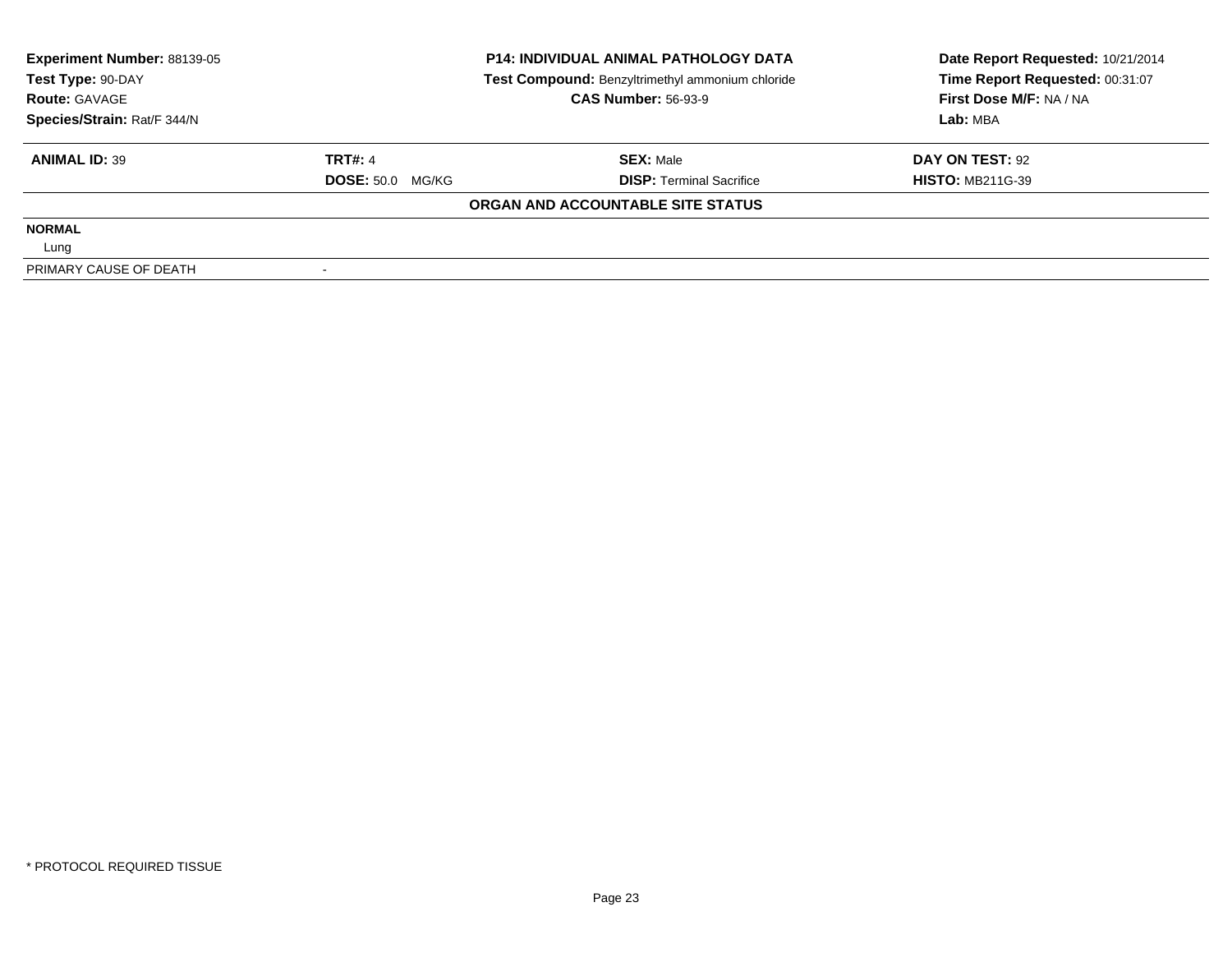| Experiment Number: 88139-05<br>Test Type: 90-DAY |                         | <b>P14: INDIVIDUAL ANIMAL PATHOLOGY DATA</b>     | Date Report Requested: 10/21/2014 |
|--------------------------------------------------|-------------------------|--------------------------------------------------|-----------------------------------|
|                                                  |                         | Test Compound: Benzyltrimethyl ammonium chloride | Time Report Requested: 00:31:07   |
| <b>Route: GAVAGE</b>                             |                         | <b>CAS Number: 56-93-9</b>                       | First Dose M/F: NA / NA           |
| Species/Strain: Rat/F 344/N                      |                         |                                                  | Lab: MBA                          |
| <b>ANIMAL ID: 40</b>                             | <b>TRT#: 4</b>          | <b>SEX: Male</b>                                 | DAY ON TEST: 92                   |
|                                                  | <b>DOSE: 50.0 MG/KG</b> | <b>DISP: Terminal Sacrifice</b>                  | <b>HISTO: MB211G-40</b>           |
|                                                  |                         | ORGAN AND ACCOUNTABLE SITE STATUS                |                                   |
| <b>NORMAL</b>                                    |                         |                                                  |                                   |
| Lung                                             |                         |                                                  |                                   |
| PRIMARY CAUSE OF DEATH                           |                         |                                                  |                                   |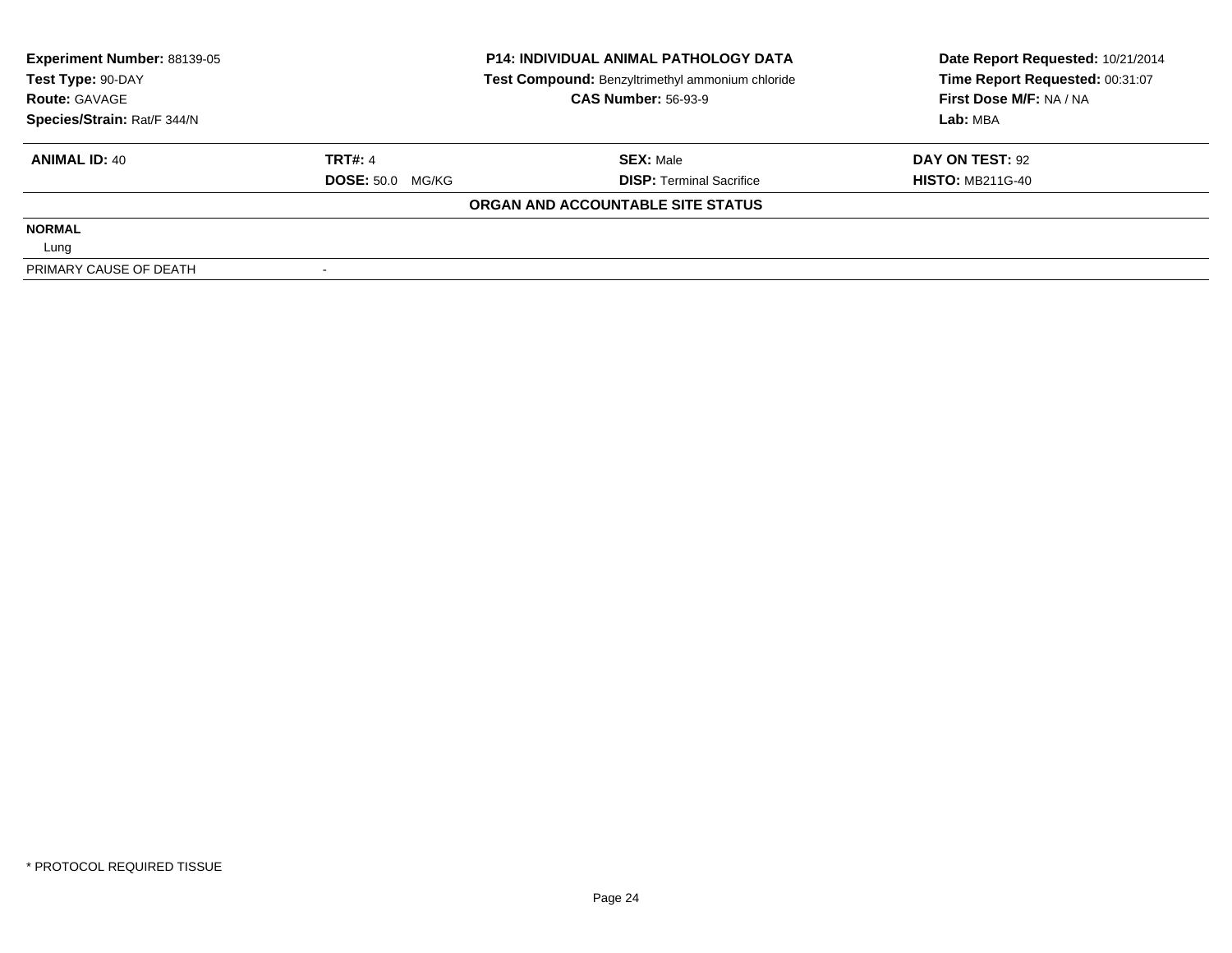| <b>Experiment Number: 88139-05</b> |                            | <b>P14: INDIVIDUAL ANIMAL PATHOLOGY DATA</b>     | Date Report Requested: 10/21/2014 |
|------------------------------------|----------------------------|--------------------------------------------------|-----------------------------------|
| Test Type: 90-DAY                  |                            | Test Compound: Benzyltrimethyl ammonium chloride | Time Report Requested: 00:31:07   |
| <b>Route: GAVAGE</b>               |                            | <b>CAS Number: 56-93-9</b>                       | First Dose M/F: NA / NA           |
| Species/Strain: Rat/F 344/N        |                            |                                                  | Lab: MBA                          |
| <b>ANIMAL ID: 41</b>               | TRT#: 5                    | <b>SEX: Male</b>                                 | DAY ON TEST: 92                   |
|                                    | DOSE: 100.0 MG/KG          | <b>DISP: Terminal Sacrifice</b>                  | <b>HISTO: MB211G-41</b>           |
|                                    |                            | ORGAN AND ACCOUNTABLE SITE STATUS                |                                   |
| <b>NORMAL</b>                      |                            |                                                  |                                   |
| * Adrenal Cortex                   | * Adrenal Medulla          | * Blood Vessel                                   | * Bone                            |
| * Bone Marrow                      | * Brain                    | * Epididymis                                     | * Esophagus                       |
| * Intestine Large, Cecum           | * Intestine Large, Colon   | * Intestine Large, Rectum                        | * Intestine Small, Duodenum       |
| * Intestine Small, Ileum           | * Intestine Small, Jejunum | * Islets. Pancreatic                             | * Kidney                          |
| * Lung                             | * Lymph Node, Mandibular   | * Lymph Node, Mesenteric                         | * Mammary Gland                   |
| * Nose                             | * Pancreas                 | * Parathyroid Gland                              | * Pituitary Gland                 |
| * Preputial Gland                  | * Salivary Glands          | * Seminal Vesicle                                | * Skeletal Muscle                 |
| * Skin                             | * Spinal Cord              | * Spleen                                         | * Stomach, Forestomach            |
| * Stomach, Glandular               | * Testes                   | * Thymus                                         | * Thyroid Gland                   |
| * Trachea                          | * Urinary Bladder          |                                                  |                                   |
| <b>OBSERVATIONS</b>                |                            |                                                  |                                   |
| * Heart                            |                            | Inflammation                                     | Focal, Minimal                    |
| * Liver                            |                            | Inflammation                                     | Focal, Mild                       |
|                                    | Centrilobular, Hepatocyte  | Vacuolization Cytoplasmic                        | Mild                              |
| * Prostate                         |                            | Inflammation                                     | Minimal                           |
| PRIMARY CAUSE OF DEATH             |                            |                                                  |                                   |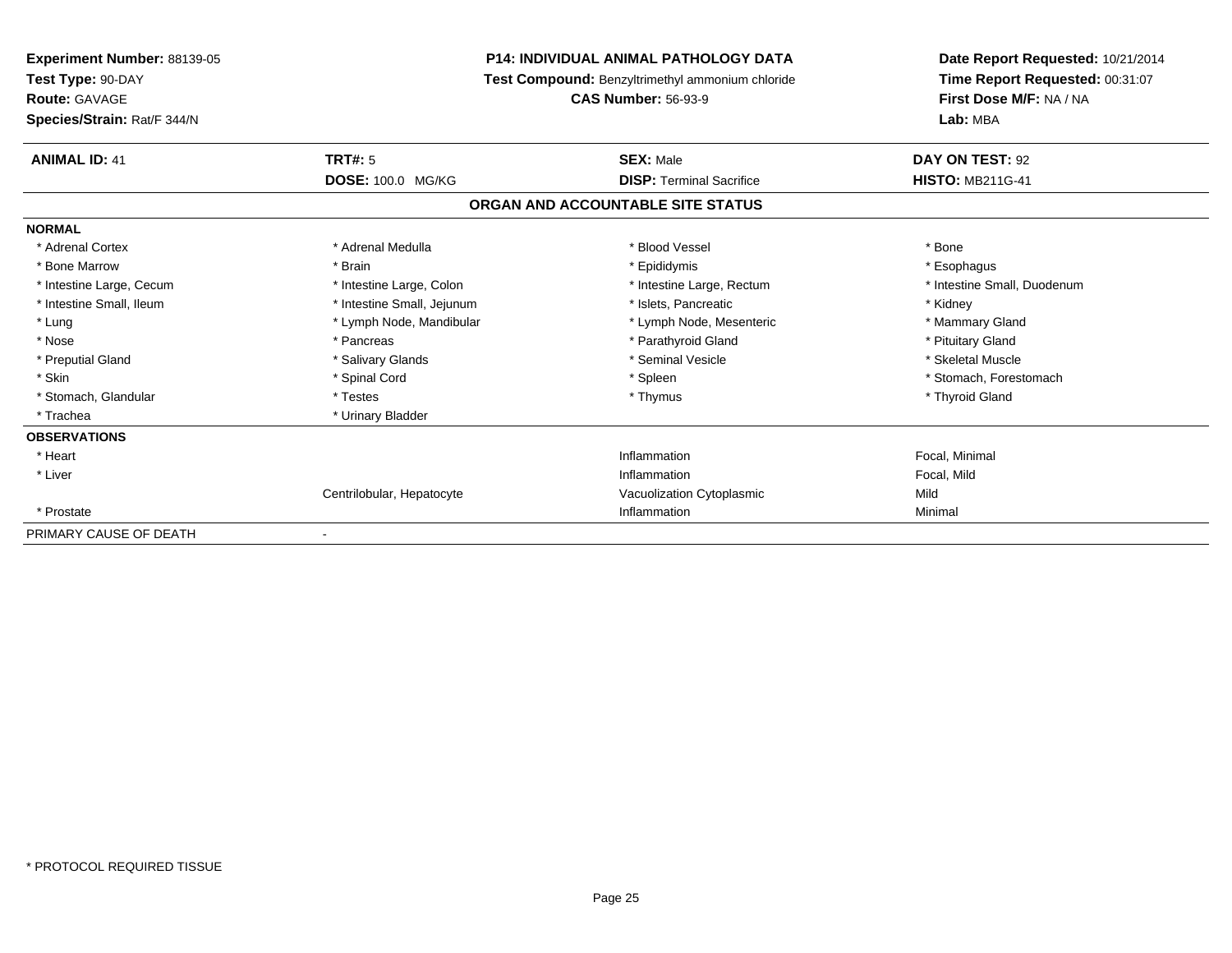| <b>Experiment Number: 88139-05</b><br>Test Type: 90-DAY<br><b>Route: GAVAGE</b><br>Species/Strain: Rat/F 344/N |                          | <b>P14: INDIVIDUAL ANIMAL PATHOLOGY DATA</b><br>Test Compound: Benzyltrimethyl ammonium chloride<br><b>CAS Number: 56-93-9</b> | Date Report Requested: 10/21/2014<br>Time Report Requested: 00:31:07<br>First Dose M/F: NA / NA<br>Lab: MBA |
|----------------------------------------------------------------------------------------------------------------|--------------------------|--------------------------------------------------------------------------------------------------------------------------------|-------------------------------------------------------------------------------------------------------------|
| <b>ANIMAL ID: 42</b>                                                                                           | TRT#: 5                  | <b>SEX: Male</b>                                                                                                               | DAY ON TEST: 92                                                                                             |
|                                                                                                                | <b>DOSE: 100.0 MG/KG</b> | <b>DISP: Terminal Sacrifice</b>                                                                                                | <b>HISTO: MB211G-42</b>                                                                                     |
|                                                                                                                |                          | ORGAN AND ACCOUNTABLE SITE STATUS                                                                                              |                                                                                                             |
| <b>NORMAL</b>                                                                                                  |                          |                                                                                                                                |                                                                                                             |
| * Adrenal Cortex                                                                                               | * Adrenal Medulla        | * Blood Vessel                                                                                                                 | * Bone                                                                                                      |
| * Bone Marrow                                                                                                  | * Brain                  | * Epididymis                                                                                                                   | * Esophagus                                                                                                 |
| * Heart                                                                                                        | * Intestine Large, Cecum | * Intestine Large, Colon                                                                                                       | * Intestine Large, Rectum                                                                                   |
| * Intestine Small, Duodenum                                                                                    | * Intestine Small, Ileum | * Intestine Small, Jejunum                                                                                                     | * Islets, Pancreatic                                                                                        |
| * Kidney                                                                                                       | * Liver                  | * Lymph Node, Mandibular                                                                                                       | * Lymph Node, Mesenteric                                                                                    |
| * Mammary Gland                                                                                                | * Nose                   | * Pancreas                                                                                                                     | * Parathyroid Gland                                                                                         |
| * Pituitary Gland                                                                                              | * Preputial Gland        | * Prostate                                                                                                                     | * Salivary Glands                                                                                           |
| * Seminal Vesicle                                                                                              | * Skeletal Muscle        | * Skin                                                                                                                         | * Spinal Cord                                                                                               |
| * Stomach, Forestomach                                                                                         | * Stomach, Glandular     | * Testes                                                                                                                       | * Thymus                                                                                                    |
| * Thyroid Gland                                                                                                | * Trachea                | * Urinary Bladder                                                                                                              |                                                                                                             |
| <b>OBSERVATIONS</b>                                                                                            |                          |                                                                                                                                |                                                                                                             |
| * Lung                                                                                                         |                          | Inflammation                                                                                                                   | Focal, Minimal                                                                                              |
| * Spleen                                                                                                       |                          | <b>Hematopoietic Cell Proliferation</b>                                                                                        | Minimal                                                                                                     |
| PRIMARY CAUSE OF DEATH                                                                                         |                          |                                                                                                                                |                                                                                                             |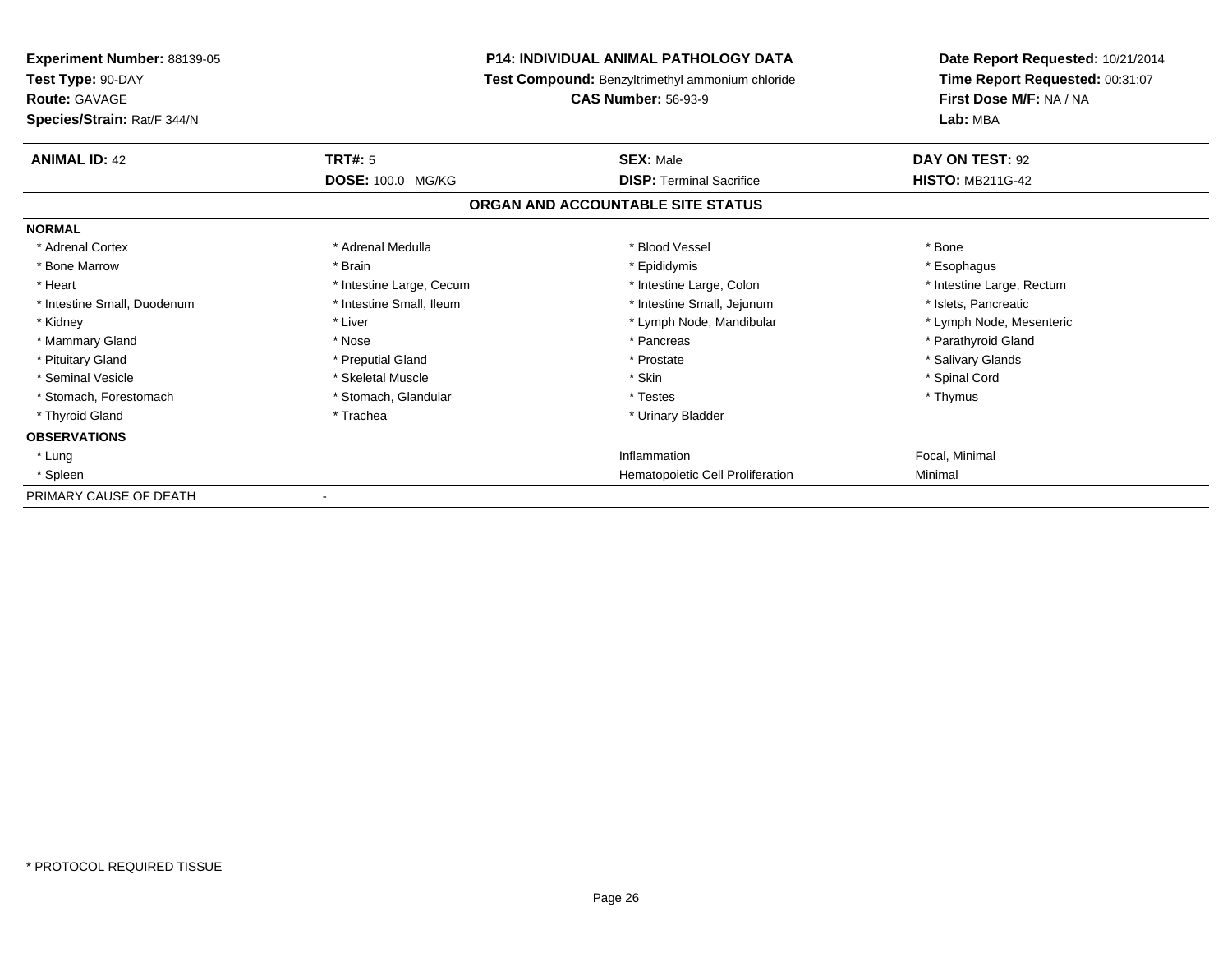| <b>Experiment Number: 88139-05</b> |                            | <b>P14: INDIVIDUAL ANIMAL PATHOLOGY DATA</b>     | Date Report Requested: 10/21/2014 |
|------------------------------------|----------------------------|--------------------------------------------------|-----------------------------------|
| Test Type: 90-DAY                  |                            | Test Compound: Benzyltrimethyl ammonium chloride | Time Report Requested: 00:31:07   |
| <b>Route: GAVAGE</b>               |                            | <b>CAS Number: 56-93-9</b>                       | First Dose M/F: NA / NA           |
| Species/Strain: Rat/F 344/N        |                            |                                                  | Lab: MBA                          |
| <b>ANIMAL ID: 43</b>               | <b>TRT#: 5</b>             | <b>SEX: Male</b>                                 | DAY ON TEST: 92                   |
|                                    | DOSE: 100.0 MG/KG          | <b>DISP: Terminal Sacrifice</b>                  | <b>HISTO: MB211G-43</b>           |
|                                    |                            | ORGAN AND ACCOUNTABLE SITE STATUS                |                                   |
| <b>NORMAL</b>                      |                            |                                                  |                                   |
| * Adrenal Cortex                   | * Adrenal Medulla          | * Blood Vessel                                   | * Bone                            |
| * Bone Marrow                      | * Brain                    | * Epididymis                                     | * Esophagus                       |
| * Intestine Large, Cecum           | * Intestine Large, Colon   | * Intestine Large, Rectum                        | * Intestine Small, Duodenum       |
| * Intestine Small, Ileum           | * Intestine Small, Jejunum | * Islets, Pancreatic                             | * Kidney                          |
| * Lung                             | * Lymph Node, Mandibular   | * Lymph Node, Mesenteric                         | * Mammary Gland                   |
| * Nose                             | * Pancreas                 | * Parathyroid Gland                              | * Pituitary Gland                 |
| * Preputial Gland                  | * Prostate                 | * Salivary Glands                                | * Seminal Vesicle                 |
| * Skeletal Muscle                  | * Skin                     | * Spinal Cord                                    | * Stomach, Forestomach            |
| * Stomach, Glandular               | * Testes                   | * Thymus                                         | * Thyroid Gland                   |
| * Trachea                          | * Urinary Bladder          |                                                  |                                   |
| <b>OBSERVATIONS</b>                |                            |                                                  |                                   |
| * Heart                            |                            | Inflammation                                     | Focal, Mild                       |
| * Liver                            |                            | Inflammation                                     | Focal, Minimal                    |
| * Spleen                           |                            | Hematopoietic Cell Proliferation                 | Minimal                           |
| PRIMARY CAUSE OF DEATH             |                            |                                                  |                                   |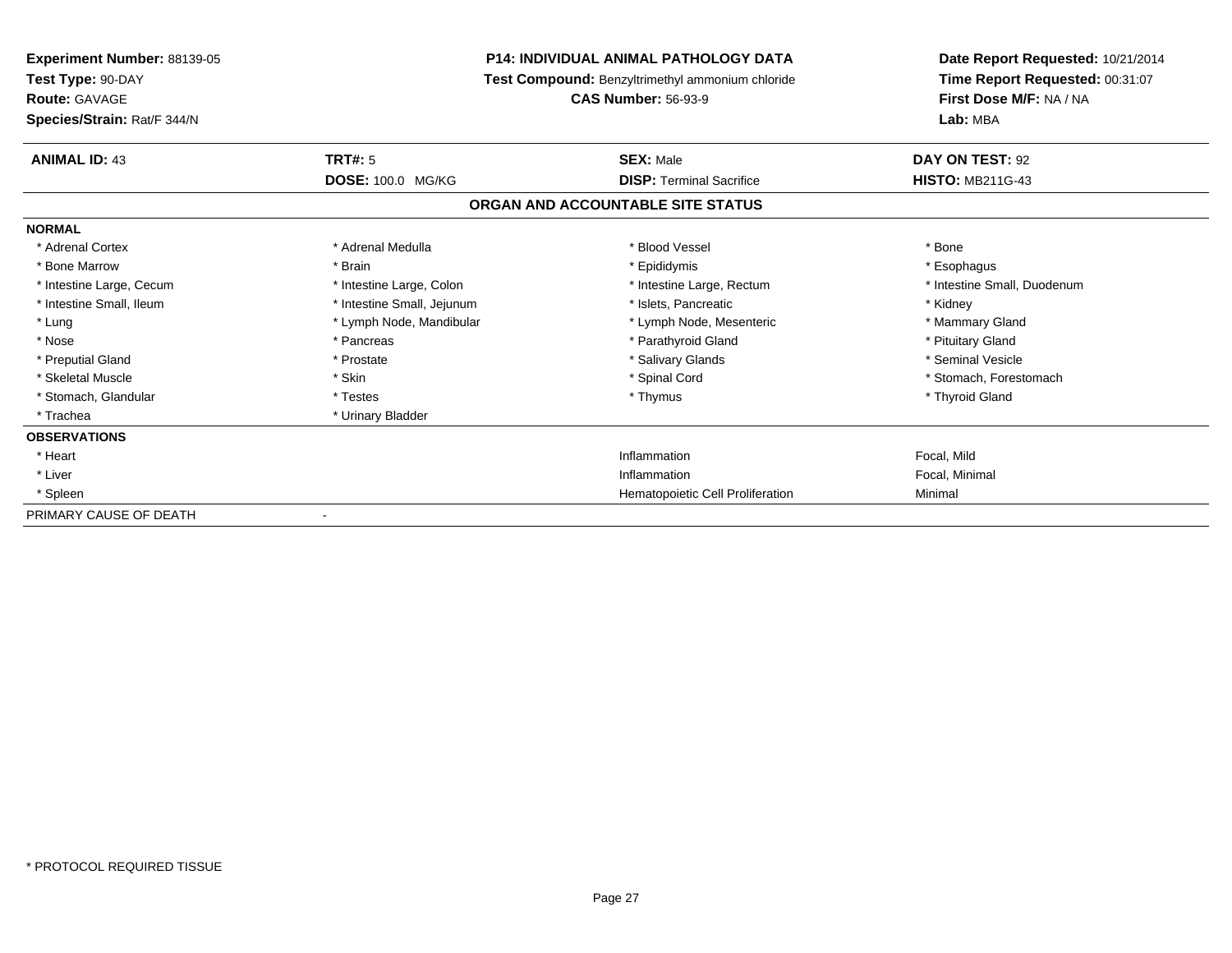| Experiment Number: 88139-05 |                                                  | <b>P14: INDIVIDUAL ANIMAL PATHOLOGY DATA</b> | Date Report Requested: 10/21/2014 |  |
|-----------------------------|--------------------------------------------------|----------------------------------------------|-----------------------------------|--|
| Test Type: 90-DAY           | Test Compound: Benzyltrimethyl ammonium chloride |                                              | Time Report Requested: 00:31:07   |  |
| <b>Route: GAVAGE</b>        |                                                  | <b>CAS Number: 56-93-9</b>                   | First Dose M/F: NA / NA           |  |
| Species/Strain: Rat/F 344/N |                                                  |                                              | Lab: MBA                          |  |
| <b>ANIMAL ID: 44</b>        | <b>TRT#: 5</b>                                   | <b>SEX: Male</b>                             | DAY ON TEST: 92                   |  |
|                             | <b>DOSE: 100.0 MG/KG</b>                         | <b>DISP:</b> Terminal Sacrifice              | <b>HISTO: MB211G-44</b>           |  |
|                             |                                                  | ORGAN AND ACCOUNTABLE SITE STATUS            |                                   |  |
| <b>NORMAL</b>               |                                                  |                                              |                                   |  |
| * Adrenal Cortex            | * Adrenal Medulla                                | * Blood Vessel                               | * Bone                            |  |
| * Bone Marrow               | * Brain                                          | * Epididymis                                 | * Esophagus                       |  |
| * Heart                     | * Intestine Large, Cecum                         | * Intestine Large, Colon                     | * Intestine Large, Rectum         |  |
| * Intestine Small, Duodenum | * Intestine Small, Ileum                         | * Intestine Small, Jejunum                   | * Islets, Pancreatic              |  |
| * Kidney                    | * Liver                                          | * Lung                                       | * Lymph Node, Mandibular          |  |
| * Lymph Node, Mesenteric    | * Mammary Gland                                  | * Nose                                       | * Pancreas                        |  |
| * Parathyroid Gland         | * Pituitary Gland                                | * Preputial Gland                            | * Prostate                        |  |
| * Salivary Glands           | * Seminal Vesicle                                | * Skeletal Muscle                            | * Skin                            |  |
| * Spinal Cord               | * Spleen                                         | * Stomach, Forestomach                       | * Stomach, Glandular              |  |
| * Testes                    | * Thymus                                         | * Thyroid Gland                              | * Trachea                         |  |
| * Urinary Bladder           |                                                  |                                              |                                   |  |
| PRIMARY CAUSE OF DEATH      |                                                  |                                              |                                   |  |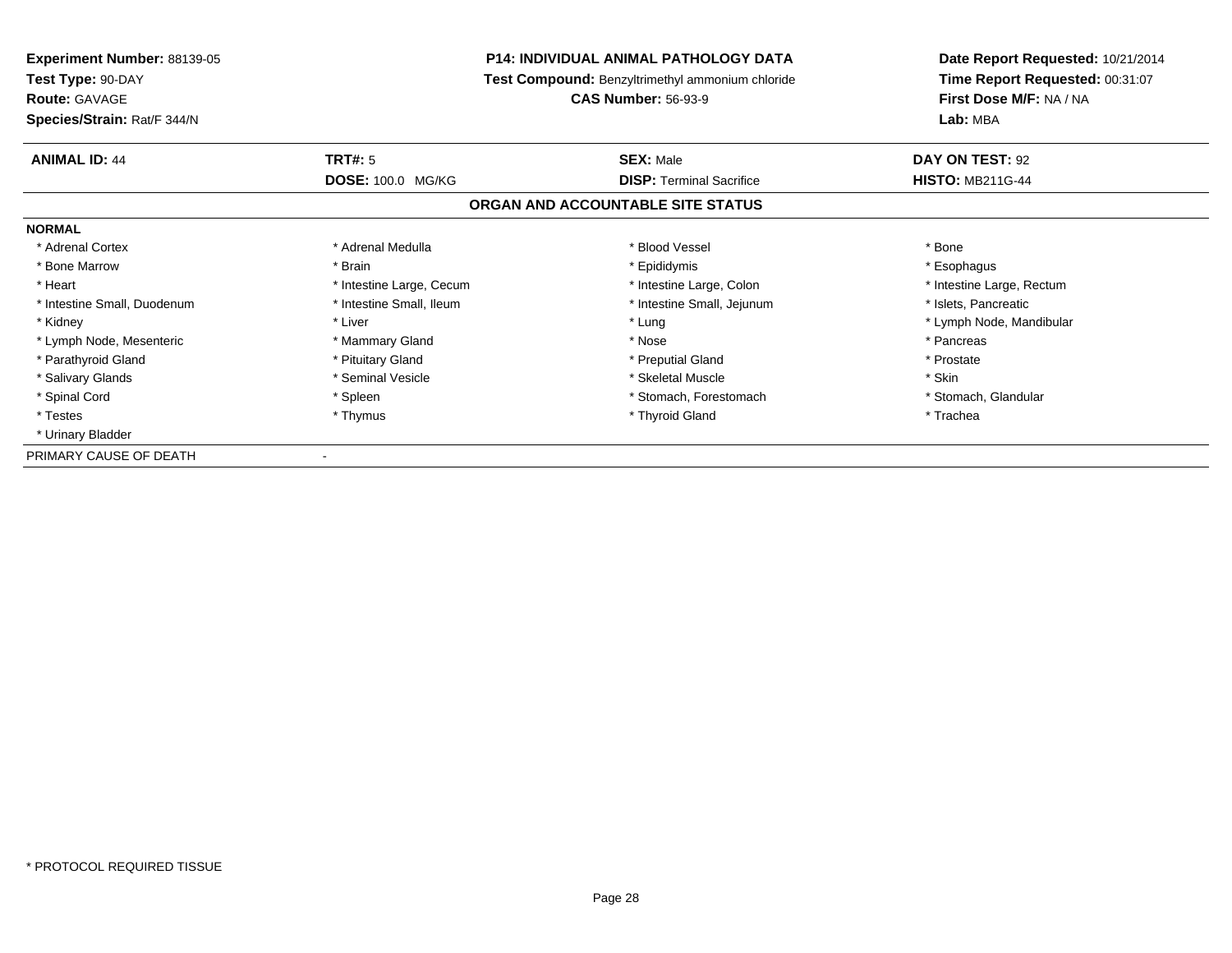| Experiment Number: 88139-05<br>Test Type: 90-DAY |                            | <b>P14: INDIVIDUAL ANIMAL PATHOLOGY DATA</b>     | Date Report Requested: 10/21/2014<br>Time Report Requested: 00:31:07 |  |
|--------------------------------------------------|----------------------------|--------------------------------------------------|----------------------------------------------------------------------|--|
|                                                  |                            | Test Compound: Benzyltrimethyl ammonium chloride |                                                                      |  |
| <b>Route: GAVAGE</b>                             |                            | <b>CAS Number: 56-93-9</b>                       | First Dose M/F: NA / NA                                              |  |
| Species/Strain: Rat/F 344/N                      |                            |                                                  | Lab: MBA                                                             |  |
| <b>ANIMAL ID: 45</b>                             | <b>TRT#: 5</b>             | <b>SEX: Male</b>                                 | DAY ON TEST: 92                                                      |  |
|                                                  | DOSE: 100.0 MG/KG          | <b>DISP: Terminal Sacrifice</b>                  | <b>HISTO: MB211G-45</b>                                              |  |
|                                                  |                            | ORGAN AND ACCOUNTABLE SITE STATUS                |                                                                      |  |
| <b>NORMAL</b>                                    |                            |                                                  |                                                                      |  |
| * Adrenal Cortex                                 | * Adrenal Medulla          | * Blood Vessel                                   | * Bone                                                               |  |
| * Bone Marrow                                    | * Brain                    | * Epididymis                                     | * Esophagus                                                          |  |
| * Intestine Large, Cecum                         | * Intestine Large, Colon   | * Intestine Large, Rectum                        | * Intestine Small, Duodenum                                          |  |
| * Intestine Small, Ileum                         | * Intestine Small, Jejunum | * Islets. Pancreatic                             | * Kidney                                                             |  |
| * Lung                                           | * Lymph Node, Mandibular   | * Lymph Node, Mesenteric                         | * Mammary Gland                                                      |  |
| * Nose                                           | * Pancreas                 | * Parathyroid Gland                              | * Pituitary Gland                                                    |  |
| * Preputial Gland                                | * Prostate                 | * Salivary Glands                                | * Seminal Vesicle                                                    |  |
| * Skeletal Muscle                                | * Skin                     | * Spinal Cord                                    | * Stomach, Forestomach                                               |  |
| * Stomach, Glandular                             | * Testes                   | * Thymus                                         | * Thyroid Gland                                                      |  |
| * Trachea                                        | * Urinary Bladder          |                                                  |                                                                      |  |
| <b>OBSERVATIONS</b>                              |                            |                                                  |                                                                      |  |
| * Heart                                          |                            | Inflammation                                     | Focal, Mild                                                          |  |
| * Liver                                          |                            | Inflammation                                     | Focal, Minimal                                                       |  |
| * Spleen                                         |                            | Hematopoietic Cell Proliferation                 | Mild                                                                 |  |
| PRIMARY CAUSE OF DEATH                           |                            |                                                  |                                                                      |  |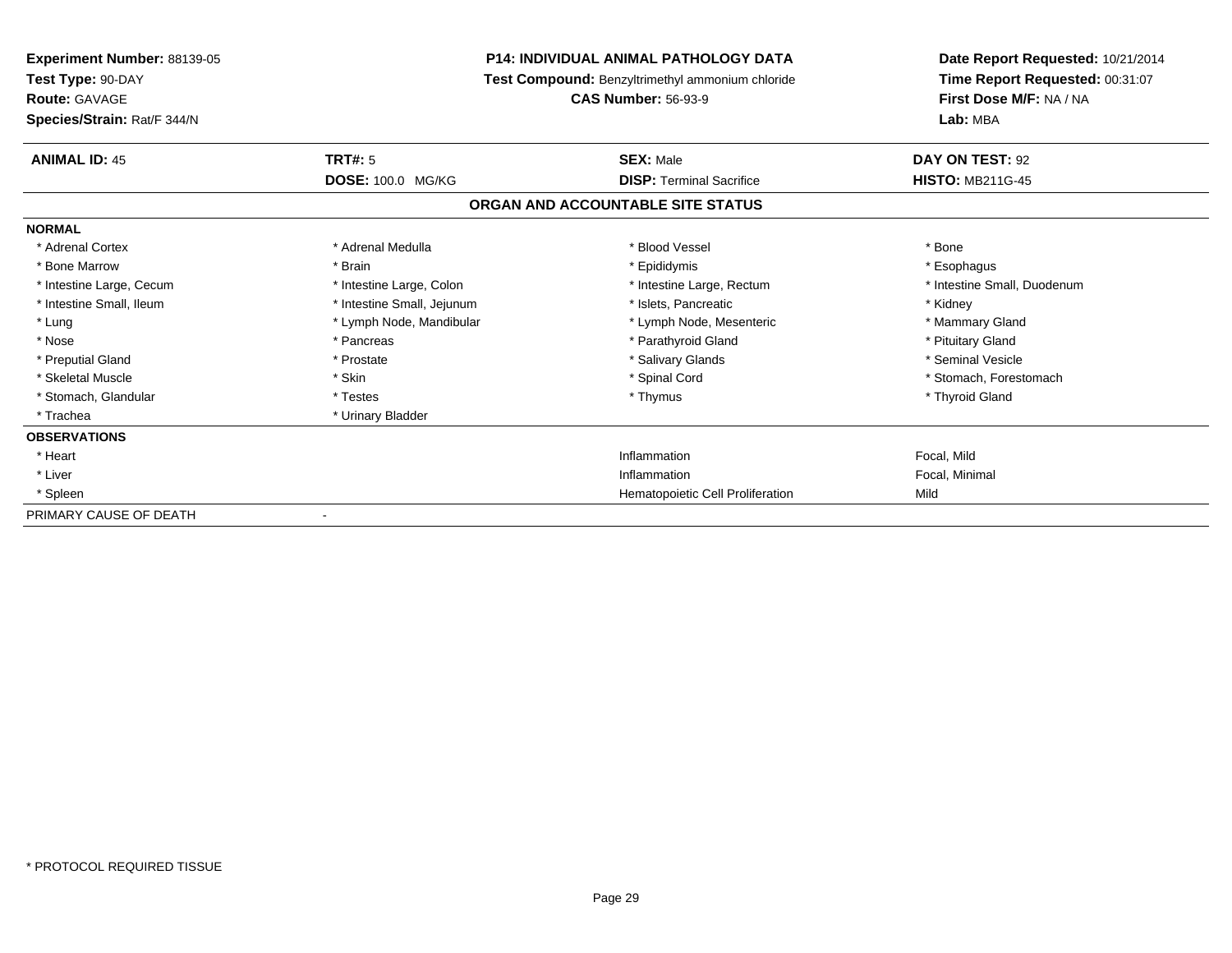| <b>Experiment Number: 88139-05</b><br>Test Type: 90-DAY<br><b>Route: GAVAGE</b><br>Species/Strain: Rat/F 344/N |                            | <b>P14: INDIVIDUAL ANIMAL PATHOLOGY DATA</b><br>Test Compound: Benzyltrimethyl ammonium chloride<br><b>CAS Number: 56-93-9</b> | Date Report Requested: 10/21/2014<br>Time Report Requested: 00:31:07<br>First Dose M/F: NA / NA<br>Lab: MBA |
|----------------------------------------------------------------------------------------------------------------|----------------------------|--------------------------------------------------------------------------------------------------------------------------------|-------------------------------------------------------------------------------------------------------------|
| <b>ANIMAL ID: 46</b>                                                                                           | TRT#: 5                    | <b>SEX: Male</b>                                                                                                               | DAY ON TEST: 92                                                                                             |
|                                                                                                                | DOSE: 100.0 MG/KG          | <b>DISP: Terminal Sacrifice</b>                                                                                                | <b>HISTO: MB211G-46</b>                                                                                     |
|                                                                                                                |                            | ORGAN AND ACCOUNTABLE SITE STATUS                                                                                              |                                                                                                             |
| <b>NORMAL</b>                                                                                                  |                            |                                                                                                                                |                                                                                                             |
| * Adrenal Cortex                                                                                               | * Adrenal Medulla          | * Blood Vessel                                                                                                                 | * Bone                                                                                                      |
| * Bone Marrow                                                                                                  | * Brain                    | * Epididymis                                                                                                                   | * Esophagus                                                                                                 |
| * Intestine Large, Cecum                                                                                       | * Intestine Large, Colon   | * Intestine Large, Rectum                                                                                                      | * Intestine Small, Duodenum                                                                                 |
| * Intestine Small, Ileum                                                                                       | * Intestine Small, Jejunum | * Islets, Pancreatic                                                                                                           | * Kidney                                                                                                    |
| * Liver                                                                                                        | * Lymph Node, Mandibular   | * Lymph Node, Mesenteric                                                                                                       | * Mammary Gland                                                                                             |
| * Nose                                                                                                         | * Pancreas                 | * Parathyroid Gland                                                                                                            | * Pituitary Gland                                                                                           |
| * Preputial Gland                                                                                              | * Prostate                 | * Salivary Glands                                                                                                              | * Seminal Vesicle                                                                                           |
| * Skeletal Muscle                                                                                              | * Skin                     | * Spinal Cord                                                                                                                  | * Spleen                                                                                                    |
| * Stomach, Forestomach                                                                                         | * Stomach, Glandular       | * Testes                                                                                                                       | * Thymus                                                                                                    |
| * Thyroid Gland                                                                                                | * Trachea                  | * Urinary Bladder                                                                                                              |                                                                                                             |
| <b>OBSERVATIONS</b>                                                                                            |                            |                                                                                                                                |                                                                                                             |
| * Heart                                                                                                        |                            | Inflammation                                                                                                                   | Focal, Mild                                                                                                 |
| * Lung                                                                                                         |                            | Inflammation                                                                                                                   | Focal, Mild                                                                                                 |
| PRIMARY CAUSE OF DEATH                                                                                         |                            |                                                                                                                                |                                                                                                             |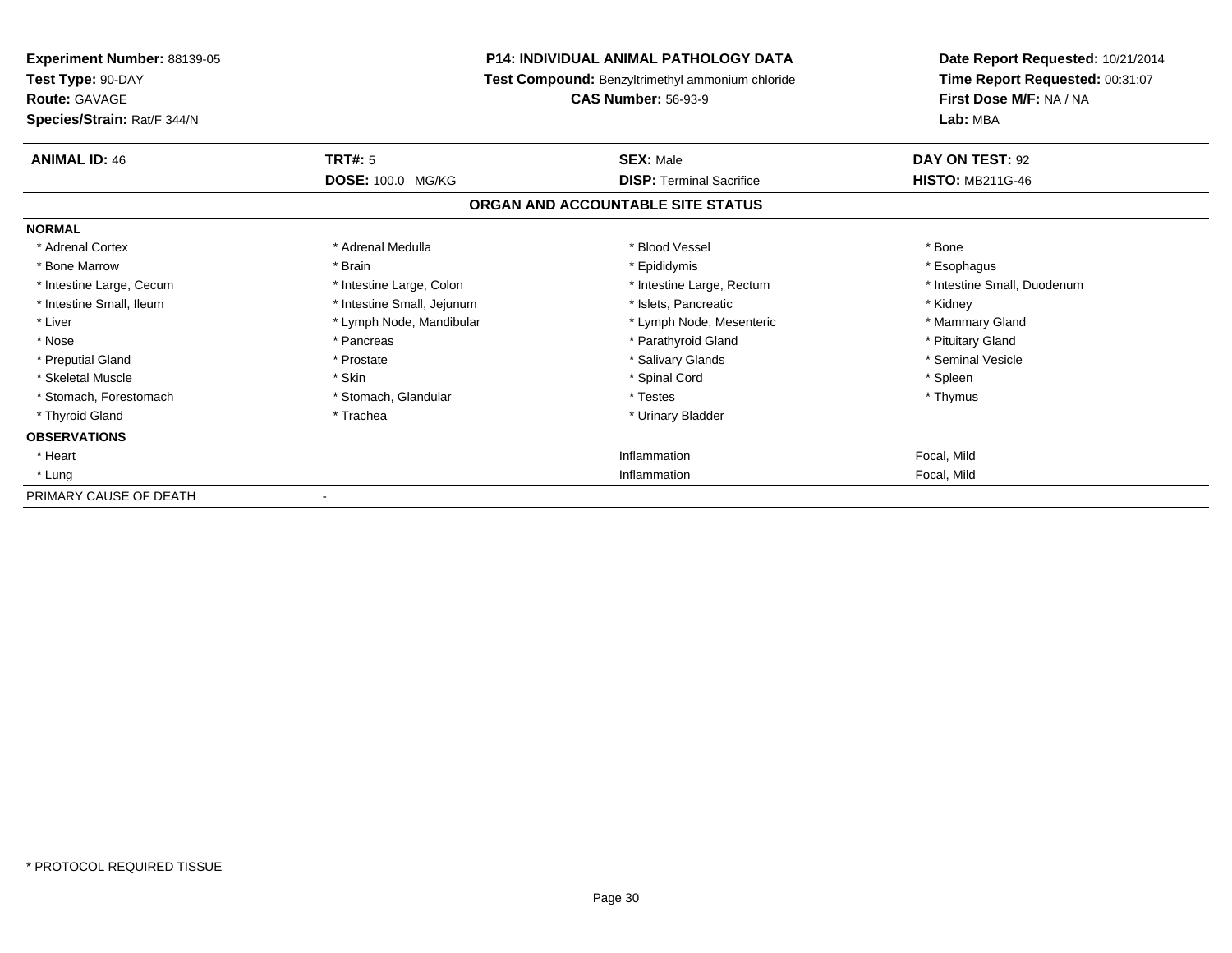| <b>Experiment Number: 88139-05</b> | P14: INDIVIDUAL ANIMAL PATHOLOGY DATA<br>Test Compound: Benzyltrimethyl ammonium chloride |                                   | Date Report Requested: 10/21/2014<br>Time Report Requested: 00:31:07 |  |
|------------------------------------|-------------------------------------------------------------------------------------------|-----------------------------------|----------------------------------------------------------------------|--|
| Test Type: 90-DAY                  |                                                                                           |                                   |                                                                      |  |
| <b>Route: GAVAGE</b>               |                                                                                           | <b>CAS Number: 56-93-9</b>        | First Dose M/F: NA / NA                                              |  |
| Species/Strain: Rat/F 344/N        |                                                                                           |                                   | Lab: MBA                                                             |  |
| <b>ANIMAL ID: 47</b>               | <b>TRT#: 5</b>                                                                            | <b>SEX: Male</b>                  | DAY ON TEST: 92                                                      |  |
|                                    | <b>DOSE: 100.0 MG/KG</b>                                                                  | <b>DISP: Terminal Sacrifice</b>   | <b>HISTO: MB211G-47</b>                                              |  |
|                                    |                                                                                           | ORGAN AND ACCOUNTABLE SITE STATUS |                                                                      |  |
| <b>NORMAL</b>                      |                                                                                           |                                   |                                                                      |  |
| * Adrenal Cortex                   | * Adrenal Medulla                                                                         | * Blood Vessel                    | * Bone                                                               |  |
| * Bone Marrow                      | * Brain                                                                                   | * Epididymis                      | * Esophagus                                                          |  |
| * Heart                            | * Intestine Large, Cecum                                                                  | * Intestine Large, Colon          | * Intestine Large, Rectum                                            |  |
| * Intestine Small, Duodenum        | * Intestine Small, Ileum                                                                  | * Intestine Small, Jejunum        | * Islets, Pancreatic                                                 |  |
| * Kidney                           | * Liver                                                                                   | * Lymph Node, Mandibular          | * Lymph Node, Mesenteric                                             |  |
| * Mammary Gland                    | * Nose                                                                                    | * Pancreas                        | * Parathyroid Gland                                                  |  |
| * Pituitary Gland                  | * Preputial Gland                                                                         | * Prostate                        | * Salivary Glands                                                    |  |
| * Seminal Vesicle                  | * Skeletal Muscle                                                                         | * Skin                            | * Spinal Cord                                                        |  |
| * Spleen                           | * Stomach, Forestomach                                                                    | * Stomach, Glandular              | * Testes                                                             |  |
| * Thymus                           | * Thyroid Gland                                                                           | * Trachea                         | * Urinary Bladder                                                    |  |
| <b>OBSERVATIONS</b>                |                                                                                           |                                   |                                                                      |  |
| * Lung                             |                                                                                           | Inflammation                      | Focal, Minimal                                                       |  |
| PRIMARY CAUSE OF DEATH             |                                                                                           |                                   |                                                                      |  |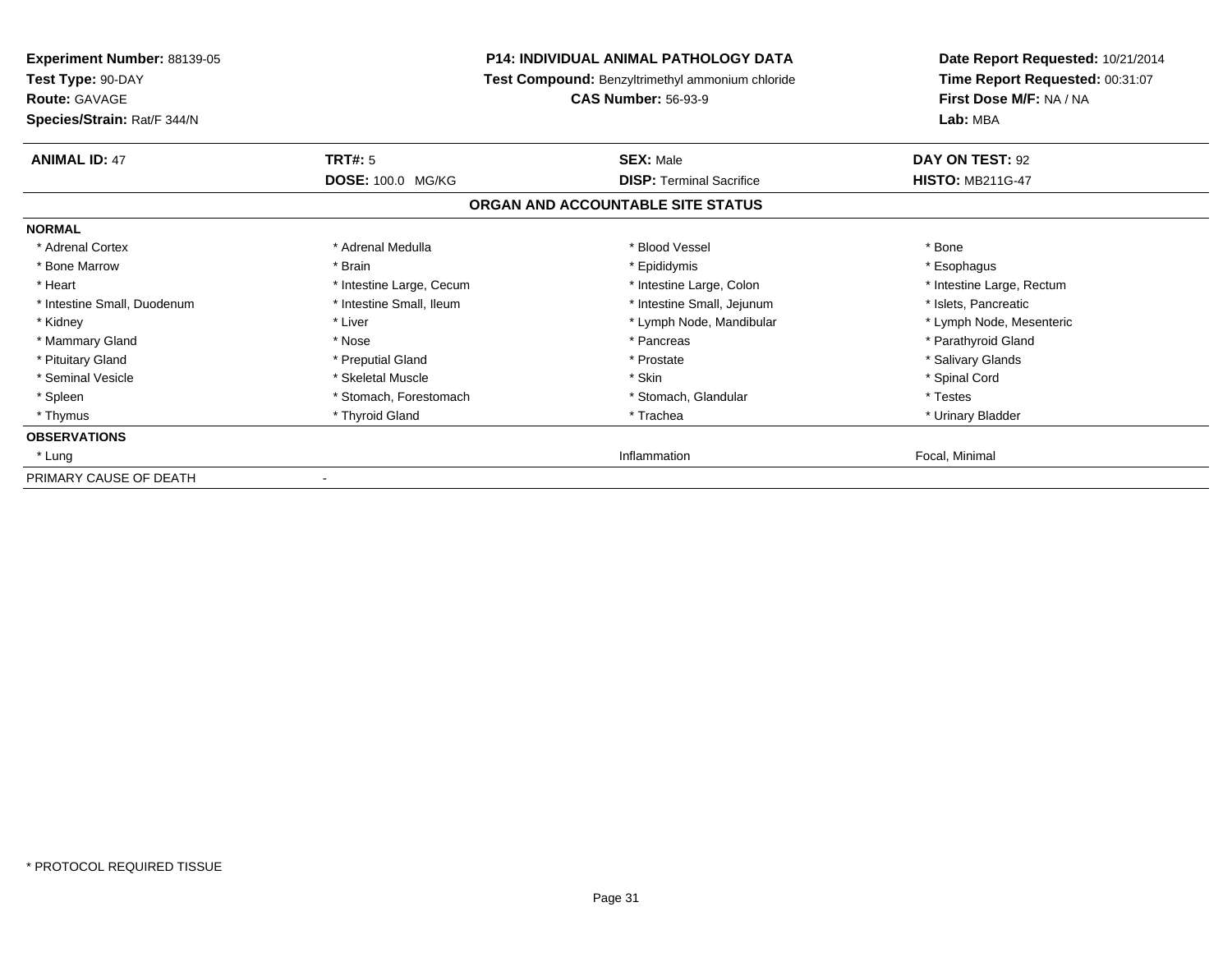| <b>Experiment Number: 88139-05</b>                                       |                          | <b>P14: INDIVIDUAL ANIMAL PATHOLOGY DATA</b>                                   | Date Report Requested: 10/21/2014                                      |
|--------------------------------------------------------------------------|--------------------------|--------------------------------------------------------------------------------|------------------------------------------------------------------------|
| Test Type: 90-DAY<br><b>Route: GAVAGE</b><br>Species/Strain: Rat/F 344/N |                          | Test Compound: Benzyltrimethyl ammonium chloride<br><b>CAS Number: 56-93-9</b> | Time Report Requested: 00:31:07<br>First Dose M/F: NA / NA<br>Lab: MBA |
|                                                                          |                          |                                                                                |                                                                        |
| <b>ANIMAL ID: 48</b>                                                     | <b>TRT#: 5</b>           | <b>SEX: Male</b>                                                               | DAY ON TEST: 92                                                        |
|                                                                          | <b>DOSE: 100.0 MG/KG</b> | <b>DISP: Terminal Sacrifice</b>                                                | <b>HISTO: MB211G-48</b>                                                |
|                                                                          |                          | ORGAN AND ACCOUNTABLE SITE STATUS                                              |                                                                        |
| <b>NORMAL</b>                                                            |                          |                                                                                |                                                                        |
| * Adrenal Cortex                                                         | * Adrenal Medulla        | * Blood Vessel                                                                 | * Bone                                                                 |
| * Bone Marrow                                                            | * Brain                  | * Epididymis                                                                   | * Esophagus                                                            |
| * Heart                                                                  | * Intestine Large, Cecum | * Intestine Large, Colon                                                       | * Intestine Large, Rectum                                              |
| * Intestine Small, Duodenum                                              | * Intestine Small, Ileum | * Intestine Small, Jejunum                                                     | * Islets, Pancreatic                                                   |
| * Kidney                                                                 | * Liver                  | * Lung                                                                         | * Lymph Node, Mandibular                                               |
| * Lymph Node, Mesenteric                                                 | * Mammary Gland          | * Nose                                                                         | * Pancreas                                                             |
| * Parathyroid Gland                                                      | * Pituitary Gland        | * Preputial Gland                                                              | * Prostate                                                             |
| * Salivary Glands                                                        | * Seminal Vesicle        | * Skeletal Muscle                                                              | * Skin                                                                 |
| * Spinal Cord                                                            | * Spleen                 | * Stomach, Forestomach                                                         | * Stomach, Glandular                                                   |
| * Testes                                                                 | * Thymus                 | * Trachea                                                                      | * Urinary Bladder                                                      |
| <b>OBSERVATIONS</b>                                                      |                          |                                                                                |                                                                        |
| * Thyroid Gland                                                          | Follicle                 | Cyst                                                                           | Mild                                                                   |
| PRIMARY CAUSE OF DEATH                                                   |                          |                                                                                |                                                                        |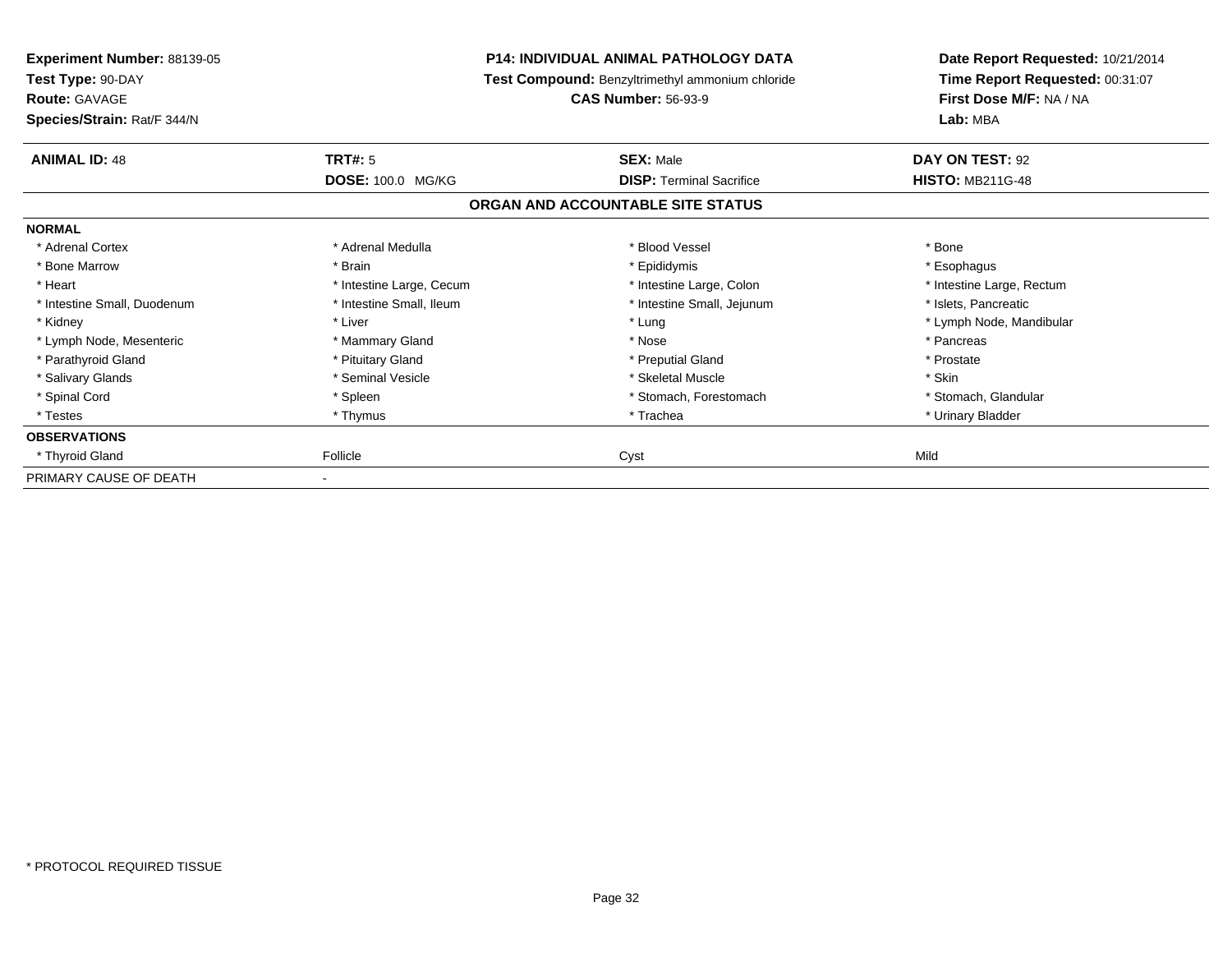| Experiment Number: 88139-05<br>Test Type: 90-DAY<br><b>Route: GAVAGE</b> |                            | <b>P14: INDIVIDUAL ANIMAL PATHOLOGY DATA</b>     | Date Report Requested: 10/21/2014<br>Time Report Requested: 00:31:07<br>First Dose M/F: NA / NA |
|--------------------------------------------------------------------------|----------------------------|--------------------------------------------------|-------------------------------------------------------------------------------------------------|
|                                                                          |                            | Test Compound: Benzyltrimethyl ammonium chloride |                                                                                                 |
|                                                                          |                            | <b>CAS Number: 56-93-9</b>                       |                                                                                                 |
| Species/Strain: Rat/F 344/N                                              |                            |                                                  | Lab: MBA                                                                                        |
| <b>ANIMAL ID: 49</b>                                                     | TRT#: 5                    | <b>SEX: Male</b>                                 | DAY ON TEST: 92                                                                                 |
|                                                                          | <b>DOSE: 100.0 MG/KG</b>   | <b>DISP: Terminal Sacrifice</b>                  | <b>HISTO: MB211G-49</b>                                                                         |
|                                                                          |                            | ORGAN AND ACCOUNTABLE SITE STATUS                |                                                                                                 |
| <b>NORMAL</b>                                                            |                            |                                                  |                                                                                                 |
| * Adrenal Cortex                                                         | * Adrenal Medulla          | * Blood Vessel                                   | * Bone                                                                                          |
| * Bone Marrow                                                            | * Brain                    | * Epididymis                                     | * Esophagus                                                                                     |
| * Intestine Large, Cecum                                                 | * Intestine Large, Colon   | * Intestine Large, Rectum                        | * Intestine Small, Duodenum                                                                     |
| * Intestine Small, Ileum                                                 | * Intestine Small, Jejunum | * Islets, Pancreatic                             | * Kidney                                                                                        |
| * Lymph Node, Mandibular                                                 | * Lymph Node, Mesenteric   | * Mammary Gland                                  | * Nose                                                                                          |
| * Pancreas                                                               | * Pituitary Gland          | * Preputial Gland                                | * Prostate                                                                                      |
| * Salivary Glands                                                        | * Seminal Vesicle          | * Skeletal Muscle                                | * Skin                                                                                          |
| * Spinal Cord                                                            | * Stomach, Forestomach     | * Stomach, Glandular                             | * Testes                                                                                        |
| * Thymus                                                                 | * Thyroid Gland            | * Trachea                                        | * Urinary Bladder                                                                               |
| <b>MISSING</b>                                                           |                            |                                                  |                                                                                                 |
| * Parathyroid Gland                                                      |                            |                                                  |                                                                                                 |
| <b>OBSERVATIONS</b>                                                      |                            |                                                  |                                                                                                 |
| * Heart                                                                  |                            | Inflammation                                     | Focal, Mild                                                                                     |
| * Liver                                                                  |                            | Inflammation                                     | Focal, Mild                                                                                     |
| * Lung                                                                   |                            | Inflammation                                     | Focal, Minimal                                                                                  |
| * Spleen                                                                 |                            | Hematopoietic Cell Proliferation                 | Minimal                                                                                         |
| PRIMARY CAUSE OF DEATH                                                   |                            |                                                  |                                                                                                 |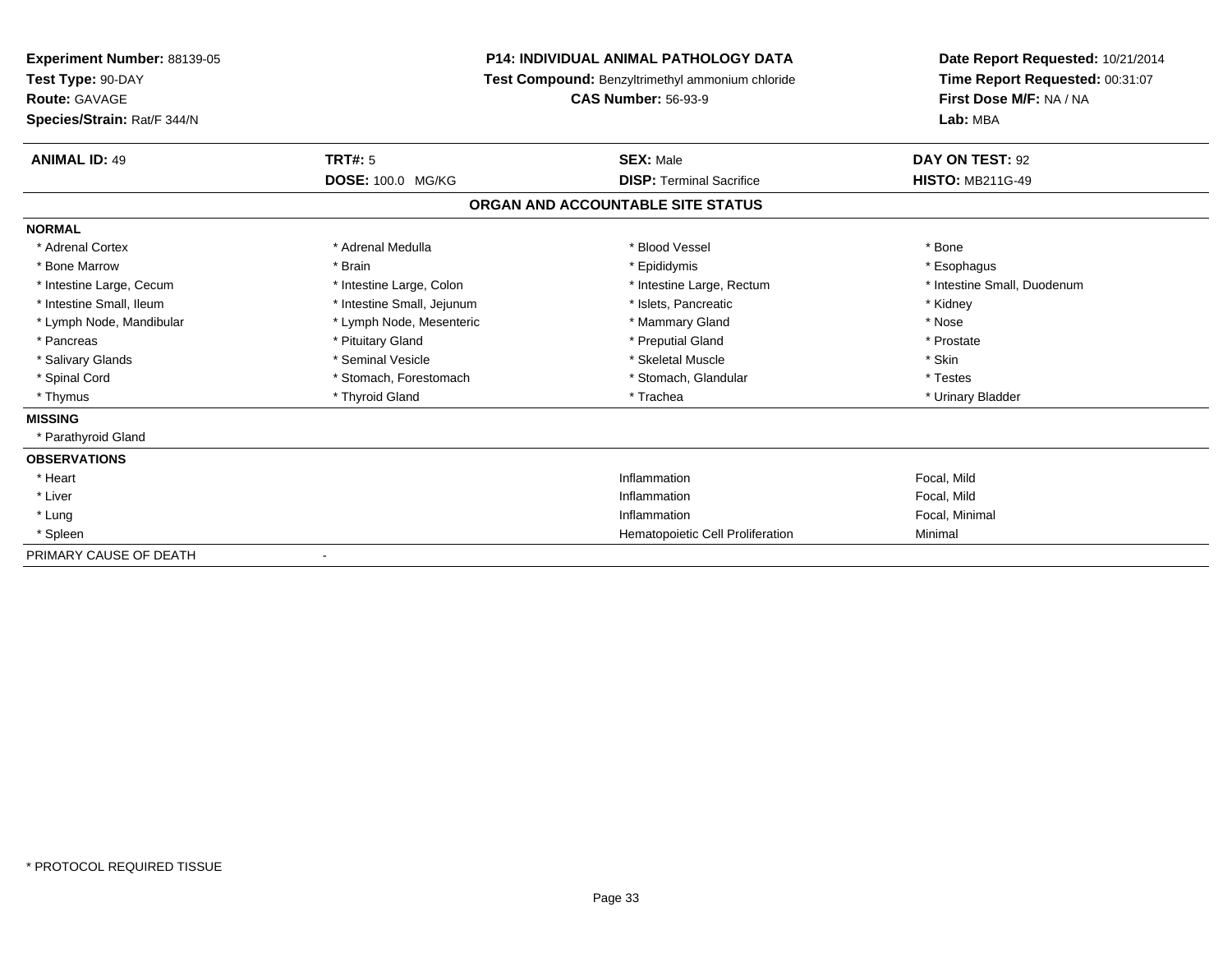| Experiment Number: 88139-05<br>Test Type: 90-DAY<br>Route: GAVAGE |                          | <b>P14: INDIVIDUAL ANIMAL PATHOLOGY DATA</b><br>Test Compound: Benzyltrimethyl ammonium chloride | Date Report Requested: 10/21/2014<br>Time Report Requested: 00:31:07<br>First Dose M/F: NA / NA |
|-------------------------------------------------------------------|--------------------------|--------------------------------------------------------------------------------------------------|-------------------------------------------------------------------------------------------------|
|                                                                   |                          | <b>CAS Number: 56-93-9</b>                                                                       |                                                                                                 |
| Species/Strain: Rat/F 344/N                                       |                          |                                                                                                  | Lab: MBA                                                                                        |
| <b>ANIMAL ID: 50</b>                                              | TRT#: 5                  | <b>SEX: Male</b>                                                                                 | DAY ON TEST: 92                                                                                 |
|                                                                   | <b>DOSE: 100.0 MG/KG</b> | <b>DISP: Terminal Sacrifice</b>                                                                  | <b>HISTO: MB211G-50</b>                                                                         |
|                                                                   |                          | ORGAN AND ACCOUNTABLE SITE STATUS                                                                |                                                                                                 |
| <b>NORMAL</b>                                                     |                          |                                                                                                  |                                                                                                 |
| * Adrenal Cortex                                                  | * Adrenal Medulla        | * Blood Vessel                                                                                   | * Bone                                                                                          |
| * Bone Marrow                                                     | * Brain                  | * Epididymis                                                                                     | * Esophagus                                                                                     |
| * Heart                                                           | * Intestine Large, Cecum | * Intestine Large, Colon                                                                         | * Intestine Large, Rectum                                                                       |
| * Intestine Small, Duodenum                                       | * Intestine Small, Ileum | * Intestine Small, Jejunum                                                                       | * Islets, Pancreatic                                                                            |
| * Kidney                                                          | * Lymph Node, Mandibular | * Lymph Node, Mesenteric                                                                         | * Mammary Gland                                                                                 |
| * Nose                                                            | * Pancreas               | * Preputial Gland                                                                                | * Prostate                                                                                      |
| * Salivary Glands                                                 | * Seminal Vesicle        | * Skeletal Muscle                                                                                | * Skin                                                                                          |
| * Spinal Cord                                                     | * Spleen                 | * Stomach, Forestomach                                                                           | * Stomach, Glandular                                                                            |
| * Testes                                                          | * Thymus                 | * Thyroid Gland                                                                                  | * Trachea                                                                                       |
| * Urinary Bladder                                                 |                          |                                                                                                  |                                                                                                 |
| <b>MISSING</b>                                                    |                          |                                                                                                  |                                                                                                 |
| * Parathyroid Gland                                               |                          |                                                                                                  |                                                                                                 |
| <b>OBSERVATIONS</b>                                               |                          |                                                                                                  |                                                                                                 |
| * Liver                                                           |                          | Inflammation                                                                                     | Focal, Minimal                                                                                  |
| * Lung                                                            |                          | Inflammation                                                                                     | Focal, Mild                                                                                     |
| * Pituitary Gland                                                 |                          | Cyst                                                                                             | Mild                                                                                            |
| PRIMARY CAUSE OF DEATH                                            |                          |                                                                                                  |                                                                                                 |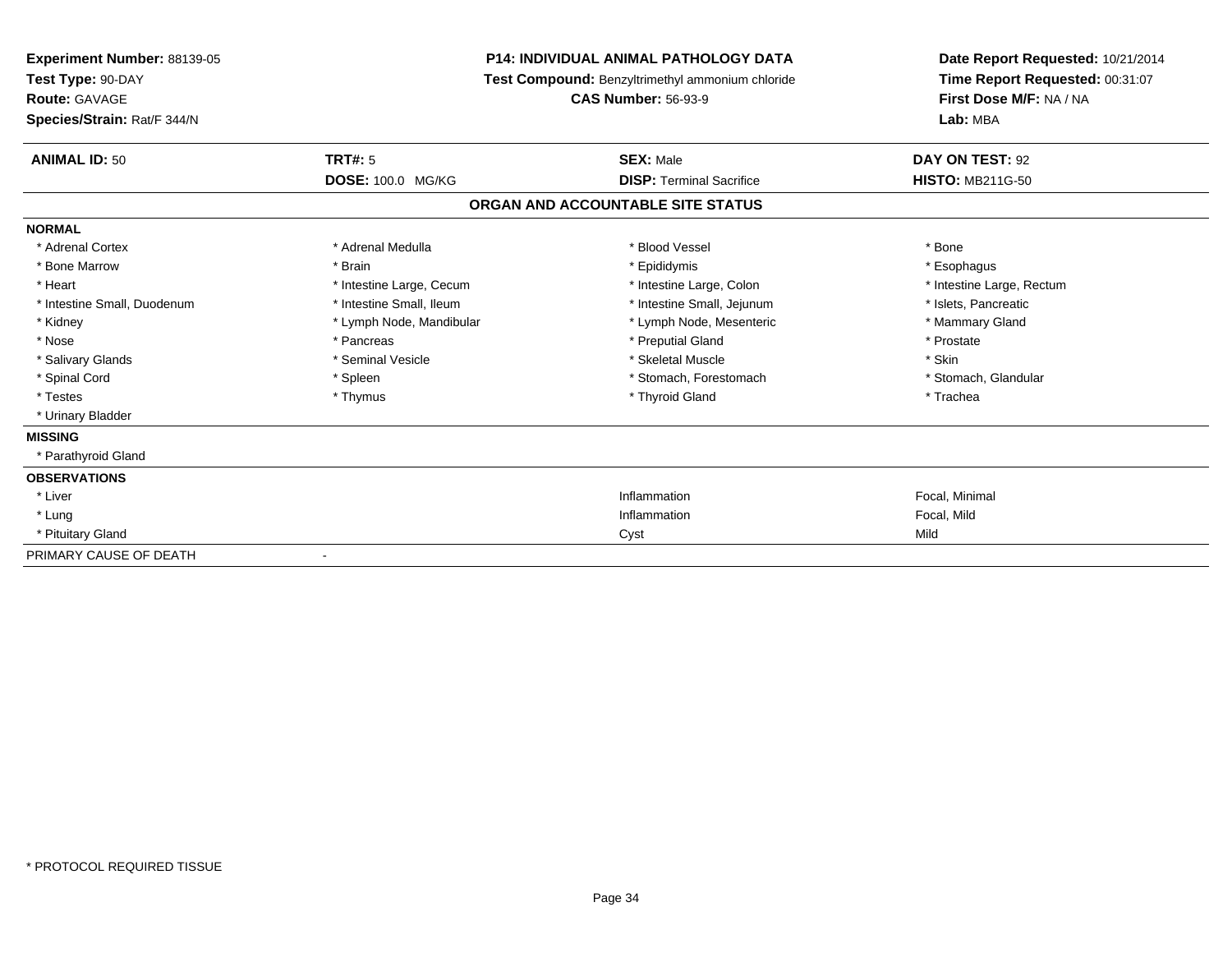| <b>Experiment Number: 88139-05</b><br>Test Type: 90-DAY<br>Route: GAVAGE<br>Species/Strain: Rat/F 344/N |                            | <b>P14: INDIVIDUAL ANIMAL PATHOLOGY DATA</b><br>Test Compound: Benzyltrimethyl ammonium chloride<br><b>CAS Number: 56-93-9</b> | Date Report Requested: 10/21/2014<br>Time Report Requested: 00:31:07<br>First Dose M/F: NA / NA<br>Lab: MBA |
|---------------------------------------------------------------------------------------------------------|----------------------------|--------------------------------------------------------------------------------------------------------------------------------|-------------------------------------------------------------------------------------------------------------|
| <b>ANIMAL ID: 51</b>                                                                                    | <b>TRT#: 6</b>             | <b>SEX: Female</b>                                                                                                             | DAY ON TEST: 92                                                                                             |
|                                                                                                         | <b>DOSE: CONTROL</b>       | <b>DISP: Terminal Sacrifice</b>                                                                                                | <b>HISTO: MB211G-51</b>                                                                                     |
|                                                                                                         |                            | ORGAN AND ACCOUNTABLE SITE STATUS                                                                                              |                                                                                                             |
| <b>NORMAL</b>                                                                                           |                            |                                                                                                                                |                                                                                                             |
| * Adrenal Cortex                                                                                        | * Adrenal Medulla          | * Blood Vessel                                                                                                                 | * Bone                                                                                                      |
| * Bone Marrow                                                                                           | * Brain                    | * Clitoral Gland                                                                                                               | * Esophagus                                                                                                 |
| * Intestine Large, Cecum                                                                                | * Intestine Large, Colon   | * Intestine Large, Rectum                                                                                                      | * Intestine Small, Duodenum                                                                                 |
| * Intestine Small, Ileum                                                                                | * Intestine Small, Jejunum | * Islets, Pancreatic                                                                                                           | * Kidney                                                                                                    |
| * Lymph Node, Mandibular                                                                                | * Lymph Node, Mesenteric   | * Mammary Gland                                                                                                                | * Nose                                                                                                      |
| * Ovary                                                                                                 | * Pancreas                 | * Parathyroid Gland                                                                                                            | * Pituitary Gland                                                                                           |
| * Salivary Glands                                                                                       | * Skeletal Muscle          | * Skin                                                                                                                         | * Spinal Cord                                                                                               |
| * Spleen                                                                                                | * Stomach, Forestomach     | * Stomach, Glandular                                                                                                           | * Thymus                                                                                                    |
| * Trachea                                                                                               | * Urinary Bladder          |                                                                                                                                |                                                                                                             |
| <b>OBSERVATIONS</b>                                                                                     |                            |                                                                                                                                |                                                                                                             |
| * Heart                                                                                                 |                            | Inflammation                                                                                                                   | Focal, Minimal                                                                                              |
| * Liver                                                                                                 |                            | Inflammation                                                                                                                   | Focal, Mild                                                                                                 |
| * Lung                                                                                                  |                            | Inflammation                                                                                                                   | Focal, Mild                                                                                                 |
| * Thyroid Gland                                                                                         | Follicle                   | Cyst                                                                                                                           | Minimal                                                                                                     |
| * Uterus                                                                                                | <b>Bilateral</b>           | Dilatation                                                                                                                     | Mild                                                                                                        |
| [Dilatation TGLS = 1-9 ]                                                                                |                            |                                                                                                                                |                                                                                                             |
| PRIMARY CAUSE OF DEATH                                                                                  |                            |                                                                                                                                |                                                                                                             |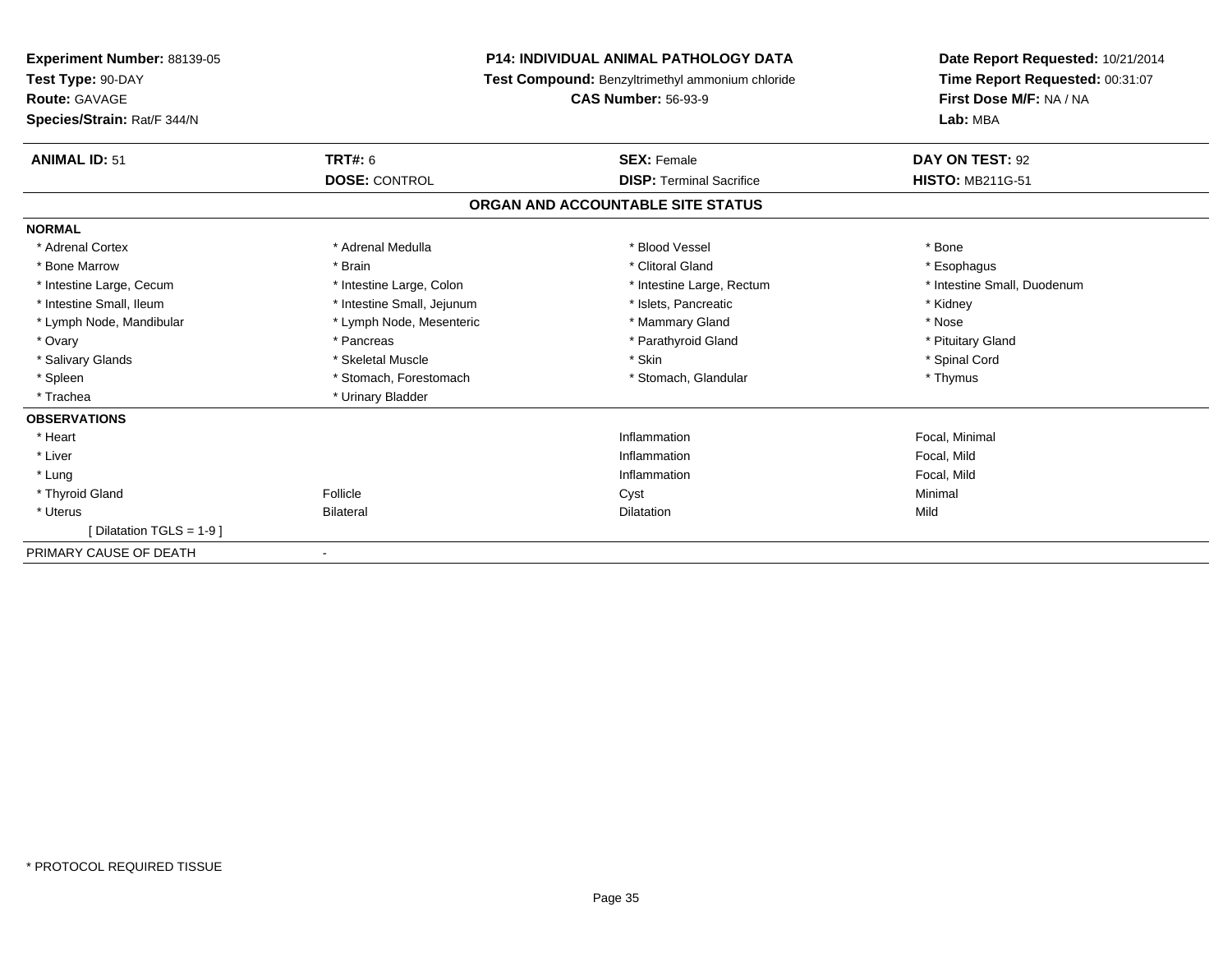| <b>Experiment Number: 88139-05</b> |                            | <b>P14: INDIVIDUAL ANIMAL PATHOLOGY DATA</b>     | Date Report Requested: 10/21/2014 |
|------------------------------------|----------------------------|--------------------------------------------------|-----------------------------------|
| Test Type: 90-DAY                  |                            | Test Compound: Benzyltrimethyl ammonium chloride | Time Report Requested: 00:31:07   |
| <b>Route: GAVAGE</b>               |                            | <b>CAS Number: 56-93-9</b>                       | First Dose M/F: NA / NA           |
| Species/Strain: Rat/F 344/N        |                            |                                                  | Lab: MBA                          |
| <b>ANIMAL ID: 52</b>               | <b>TRT#: 6</b>             | <b>SEX: Female</b>                               | DAY ON TEST: 92                   |
|                                    | <b>DOSE: CONTROL</b>       | <b>DISP: Terminal Sacrifice</b>                  | <b>HISTO: MB211G-52</b>           |
|                                    |                            | ORGAN AND ACCOUNTABLE SITE STATUS                |                                   |
| <b>NORMAL</b>                      |                            |                                                  |                                   |
| * Adrenal Cortex                   | * Adrenal Medulla          | * Blood Vessel                                   | * Bone                            |
| * Bone Marrow                      | * Brain                    | * Clitoral Gland                                 | * Esophagus                       |
| * Intestine Large, Cecum           | * Intestine Large, Colon   | * Intestine Large, Rectum                        | * Intestine Small, Duodenum       |
| * Intestine Small. Ileum           | * Intestine Small, Jejunum | * Islets. Pancreatic                             | * Kidney                          |
| * Liver                            | * Lung                     | * Lymph Node, Mandibular                         | * Lymph Node, Mesenteric          |
| * Mammary Gland                    | * Nose                     | * Ovary                                          | * Pancreas                        |
| * Parathyroid Gland                | * Pituitary Gland          | * Salivary Glands                                | * Skeletal Muscle                 |
| * Skin                             | * Spinal Cord              | * Spleen                                         | * Stomach, Forestomach            |
| * Stomach, Glandular               | * Thymus                   | * Thyroid Gland                                  | * Trachea                         |
| * Urinary Bladder                  |                            |                                                  |                                   |
| <b>OBSERVATIONS</b>                |                            |                                                  |                                   |
| * Heart                            |                            | Inflammation                                     | Focal, Minimal                    |
| * Uterus                           | Bilateral                  | <b>Dilatation</b>                                | Mild                              |
| [Dilatation TGLS = 1-9 ]           |                            |                                                  |                                   |
| PRIMARY CAUSE OF DEATH             |                            |                                                  |                                   |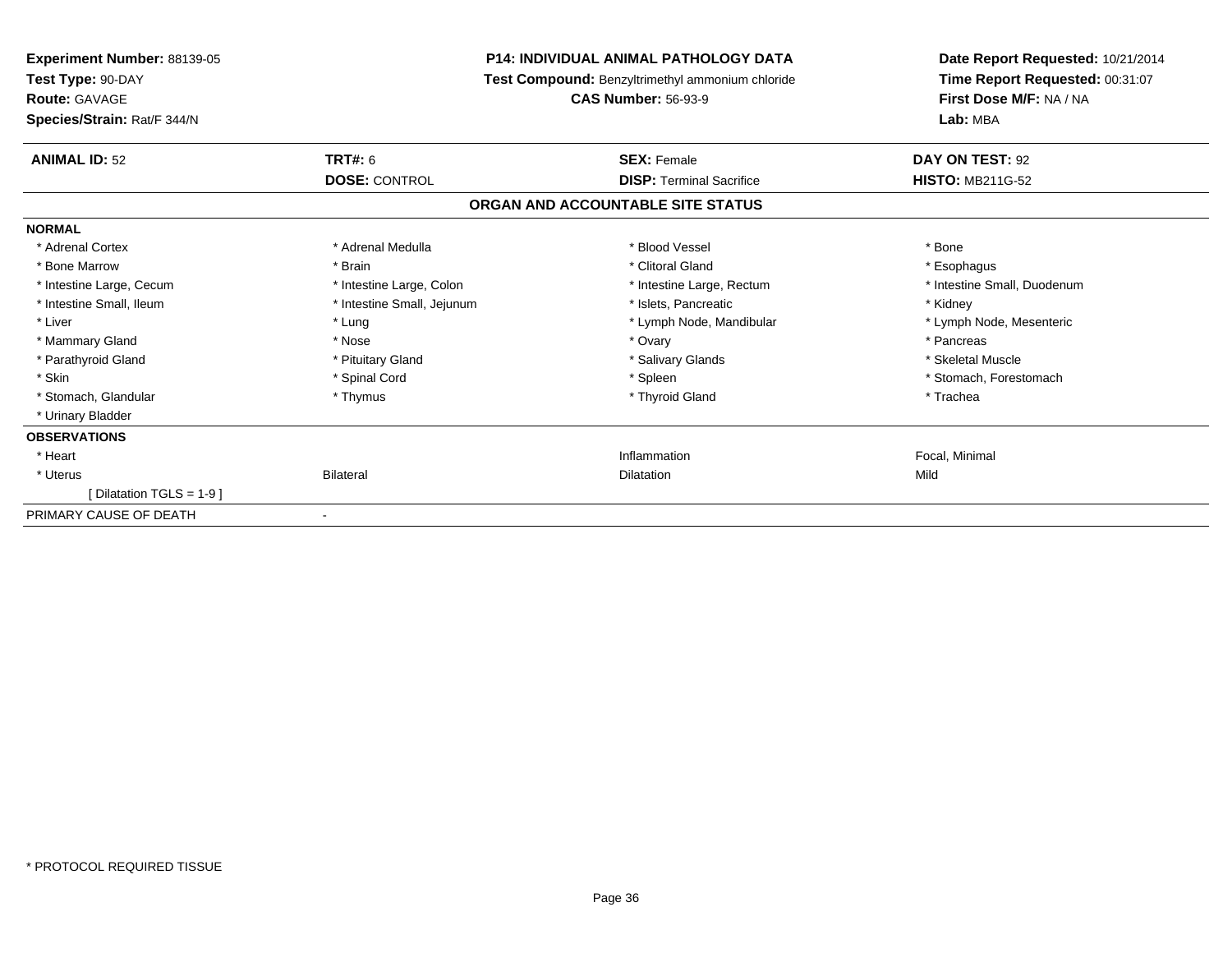| Experiment Number: 88139-05<br>Test Type: 90-DAY<br>Route: GAVAGE |                          | <b>P14: INDIVIDUAL ANIMAL PATHOLOGY DATA</b><br>Test Compound: Benzyltrimethyl ammonium chloride<br><b>CAS Number: 56-93-9</b> | Date Report Requested: 10/21/2014<br>Time Report Requested: 00:31:07<br>First Dose M/F: NA / NA |
|-------------------------------------------------------------------|--------------------------|--------------------------------------------------------------------------------------------------------------------------------|-------------------------------------------------------------------------------------------------|
| Species/Strain: Rat/F 344/N                                       |                          |                                                                                                                                | Lab: MBA                                                                                        |
| <b>ANIMAL ID: 53</b>                                              | <b>TRT#: 6</b>           | <b>SEX: Female</b>                                                                                                             | DAY ON TEST: 92                                                                                 |
|                                                                   | <b>DOSE: CONTROL</b>     | <b>DISP:</b> Terminal Sacrifice                                                                                                | <b>HISTO: MB211G-53</b>                                                                         |
|                                                                   |                          | ORGAN AND ACCOUNTABLE SITE STATUS                                                                                              |                                                                                                 |
| <b>NORMAL</b>                                                     |                          |                                                                                                                                |                                                                                                 |
| * Adrenal Cortex                                                  | * Adrenal Medulla        | * Blood Vessel                                                                                                                 | * Bone                                                                                          |
| * Bone Marrow                                                     | * Brain                  | * Clitoral Gland                                                                                                               | * Esophagus                                                                                     |
| * Heart                                                           | * Intestine Large, Cecum | * Intestine Large, Colon                                                                                                       | * Intestine Large, Rectum                                                                       |
| * Intestine Small, Duodenum                                       | * Intestine Small, Ileum | * Intestine Small, Jejunum                                                                                                     | * Islets, Pancreatic                                                                            |
| * Kidney                                                          | * Liver                  | * Lymph Node, Mandibular                                                                                                       | * Lymph Node, Mesenteric                                                                        |
| * Mammary Gland                                                   | * Nose                   | * Ovary                                                                                                                        | * Pancreas                                                                                      |
| * Pituitary Gland                                                 | * Salivary Glands        | * Skeletal Muscle                                                                                                              | * Skin                                                                                          |
| * Spinal Cord                                                     | * Stomach, Forestomach   | * Stomach, Glandular                                                                                                           | * Thymus                                                                                        |
| * Thyroid Gland                                                   | * Trachea                | * Urinary Bladder                                                                                                              | * Uterus                                                                                        |
| <b>MISSING</b>                                                    |                          |                                                                                                                                |                                                                                                 |
| * Parathyroid Gland                                               |                          |                                                                                                                                |                                                                                                 |
| <b>OBSERVATIONS</b>                                               |                          |                                                                                                                                |                                                                                                 |
| * Lung                                                            |                          | Inflammation                                                                                                                   | Focal, Mild                                                                                     |
| * Spleen                                                          |                          | Hematopoietic Cell Proliferation                                                                                               | Minimal                                                                                         |
| PRIMARY CAUSE OF DEATH                                            |                          |                                                                                                                                |                                                                                                 |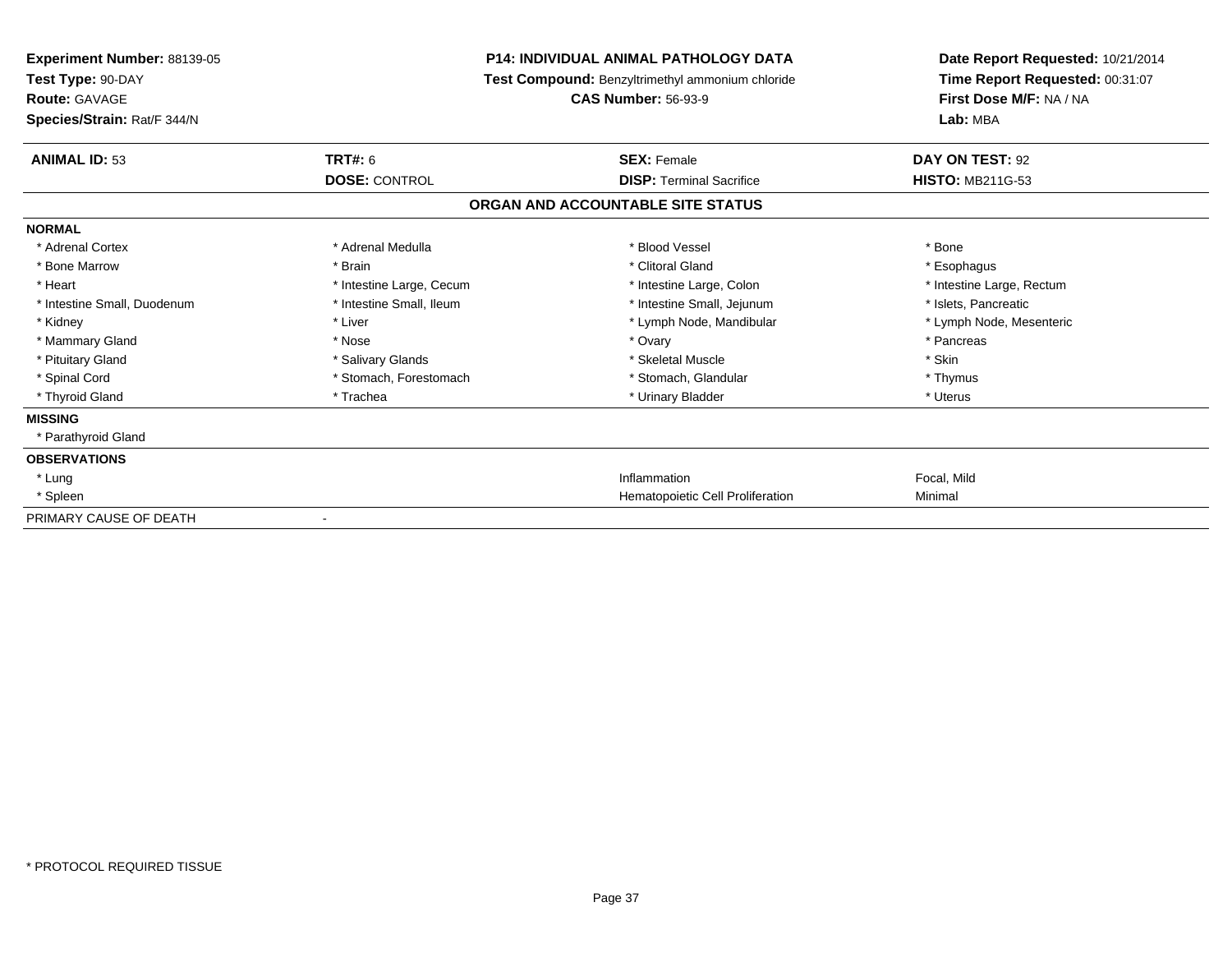| <b>Experiment Number: 88139-05</b> | <b>P14: INDIVIDUAL ANIMAL PATHOLOGY DATA</b> |                                                  | Date Report Requested: 10/21/2014 |
|------------------------------------|----------------------------------------------|--------------------------------------------------|-----------------------------------|
| Test Type: 90-DAY                  |                                              | Test Compound: Benzyltrimethyl ammonium chloride | Time Report Requested: 00:31:07   |
| <b>Route: GAVAGE</b>               |                                              | <b>CAS Number: 56-93-9</b>                       | First Dose M/F: NA / NA           |
| Species/Strain: Rat/F 344/N        |                                              |                                                  | Lab: MBA                          |
| <b>ANIMAL ID: 54</b>               | <b>TRT#: 6</b>                               | <b>SEX: Female</b>                               | DAY ON TEST: 92                   |
|                                    | <b>DOSE: CONTROL</b>                         | <b>DISP:</b> Terminal Sacrifice                  | <b>HISTO: MB211G-54</b>           |
|                                    |                                              | ORGAN AND ACCOUNTABLE SITE STATUS                |                                   |
| <b>NORMAL</b>                      |                                              |                                                  |                                   |
| * Adrenal Cortex                   | * Adrenal Medulla                            | * Blood Vessel                                   | * Bone                            |
| * Bone Marrow                      | * Brain                                      | * Clitoral Gland                                 | * Esophagus                       |
| * Heart                            | * Intestine Large, Cecum                     | * Intestine Large, Colon                         | * Intestine Large, Rectum         |
| * Intestine Small, Duodenum        | * Intestine Small, Ileum                     | * Intestine Small, Jejunum                       | * Islets, Pancreatic              |
| * Kidney                           | * Liver                                      | * Lung                                           | * Lymph Node, Mandibular          |
| * Lymph Node, Mesenteric           | * Mammary Gland                              | * Nose                                           | * Ovary                           |
| * Pancreas                         | * Parathyroid Gland                          | * Pituitary Gland                                | * Salivary Glands                 |
| * Skeletal Muscle                  | * Skin                                       | * Spinal Cord                                    | * Spleen                          |
| * Stomach, Forestomach             | * Stomach, Glandular                         | * Thymus                                         | * Thyroid Gland                   |
| * Trachea                          | * Urinary Bladder                            | * Uterus                                         |                                   |
| PRIMARY CAUSE OF DEATH             |                                              |                                                  |                                   |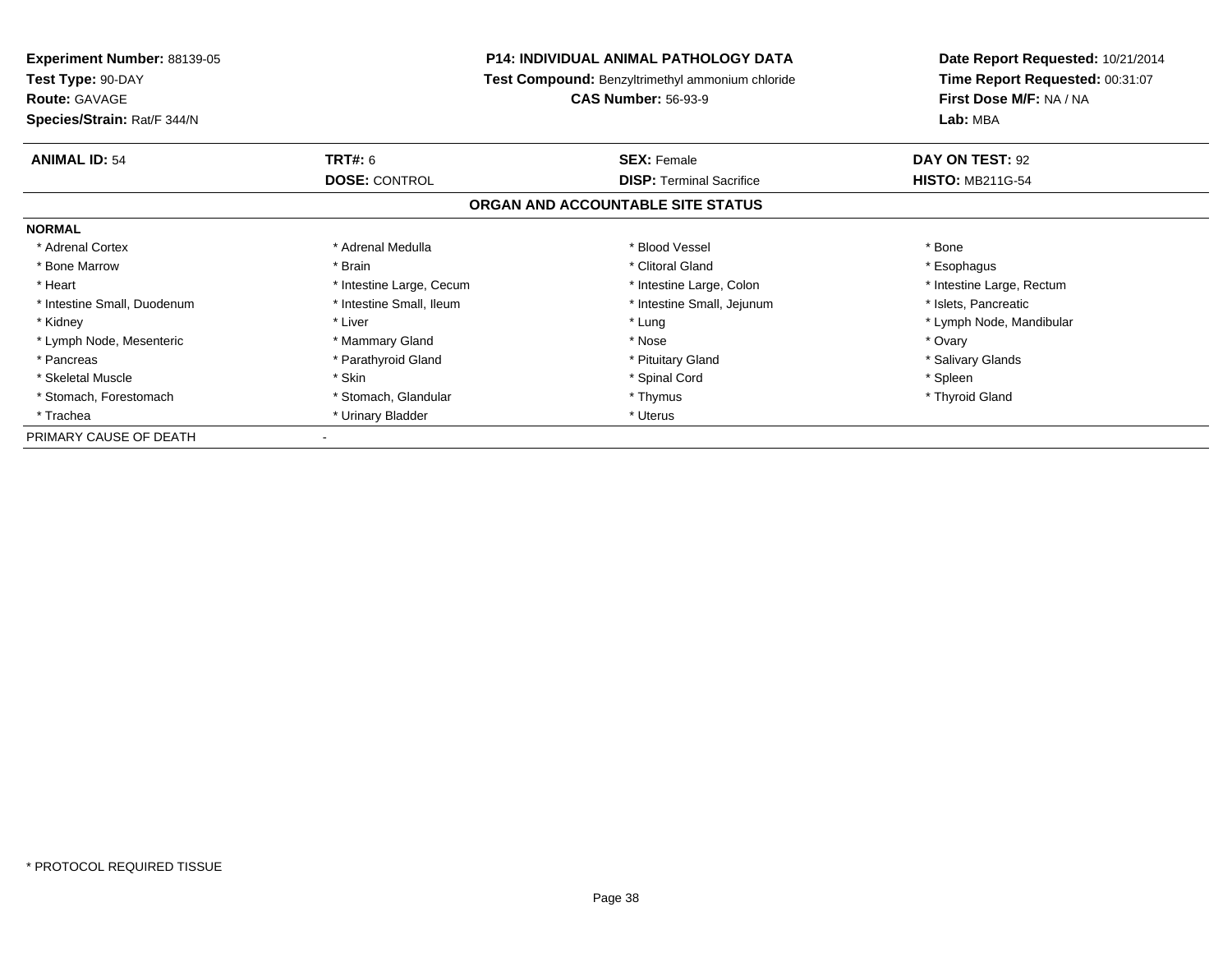| Experiment Number: 88139-05<br>Test Type: 90-DAY<br><b>Route: GAVAGE</b><br>Species/Strain: Rat/F 344/N | <b>P14: INDIVIDUAL ANIMAL PATHOLOGY DATA</b><br>Test Compound: Benzyltrimethyl ammonium chloride<br><b>CAS Number: 56-93-9</b> |                                   | Date Report Requested: 10/21/2014<br>Time Report Requested: 00:31:07<br>First Dose M/F: NA / NA<br>Lab: MBA |  |
|---------------------------------------------------------------------------------------------------------|--------------------------------------------------------------------------------------------------------------------------------|-----------------------------------|-------------------------------------------------------------------------------------------------------------|--|
| <b>ANIMAL ID: 55</b>                                                                                    | <b>TRT#: 6</b>                                                                                                                 | <b>SEX: Female</b>                | DAY ON TEST: 92                                                                                             |  |
|                                                                                                         | <b>DOSE: CONTROL</b>                                                                                                           | <b>DISP:</b> Terminal Sacrifice   | <b>HISTO: MB211G-55</b>                                                                                     |  |
|                                                                                                         |                                                                                                                                | ORGAN AND ACCOUNTABLE SITE STATUS |                                                                                                             |  |
| <b>NORMAL</b>                                                                                           |                                                                                                                                |                                   |                                                                                                             |  |
| * Adrenal Cortex                                                                                        | * Adrenal Medulla                                                                                                              | * Blood Vessel                    | * Bone                                                                                                      |  |
| * Bone Marrow                                                                                           | * Brain                                                                                                                        | * Clitoral Gland                  | * Esophagus                                                                                                 |  |
| * Intestine Large, Cecum                                                                                | * Intestine Large, Colon                                                                                                       | * Intestine Large, Rectum         | * Intestine Small, Duodenum                                                                                 |  |
| * Intestine Small, Ileum                                                                                | * Intestine Small, Jejunum                                                                                                     | * Islets, Pancreatic              | * Kidney                                                                                                    |  |
| * Liver                                                                                                 | * Lung                                                                                                                         | * Lymph Node, Mandibular          | * Lymph Node, Mesenteric                                                                                    |  |
| * Mammary Gland                                                                                         | * Nose                                                                                                                         | * Ovary                           | * Pancreas                                                                                                  |  |
| * Parathyroid Gland                                                                                     | * Pituitary Gland                                                                                                              | * Salivary Glands                 | * Skeletal Muscle                                                                                           |  |
| * Skin                                                                                                  | * Spinal Cord                                                                                                                  | * Spleen                          | * Stomach. Forestomach                                                                                      |  |
| * Stomach, Glandular                                                                                    | * Thymus                                                                                                                       | * Thyroid Gland                   | * Trachea                                                                                                   |  |
| * Urinary Bladder                                                                                       | * Uterus                                                                                                                       |                                   |                                                                                                             |  |
| <b>OBSERVATIONS</b>                                                                                     |                                                                                                                                |                                   |                                                                                                             |  |
| * Heart                                                                                                 |                                                                                                                                | Inflammation                      | Focal, Minimal                                                                                              |  |
| PRIMARY CAUSE OF DEATH                                                                                  |                                                                                                                                |                                   |                                                                                                             |  |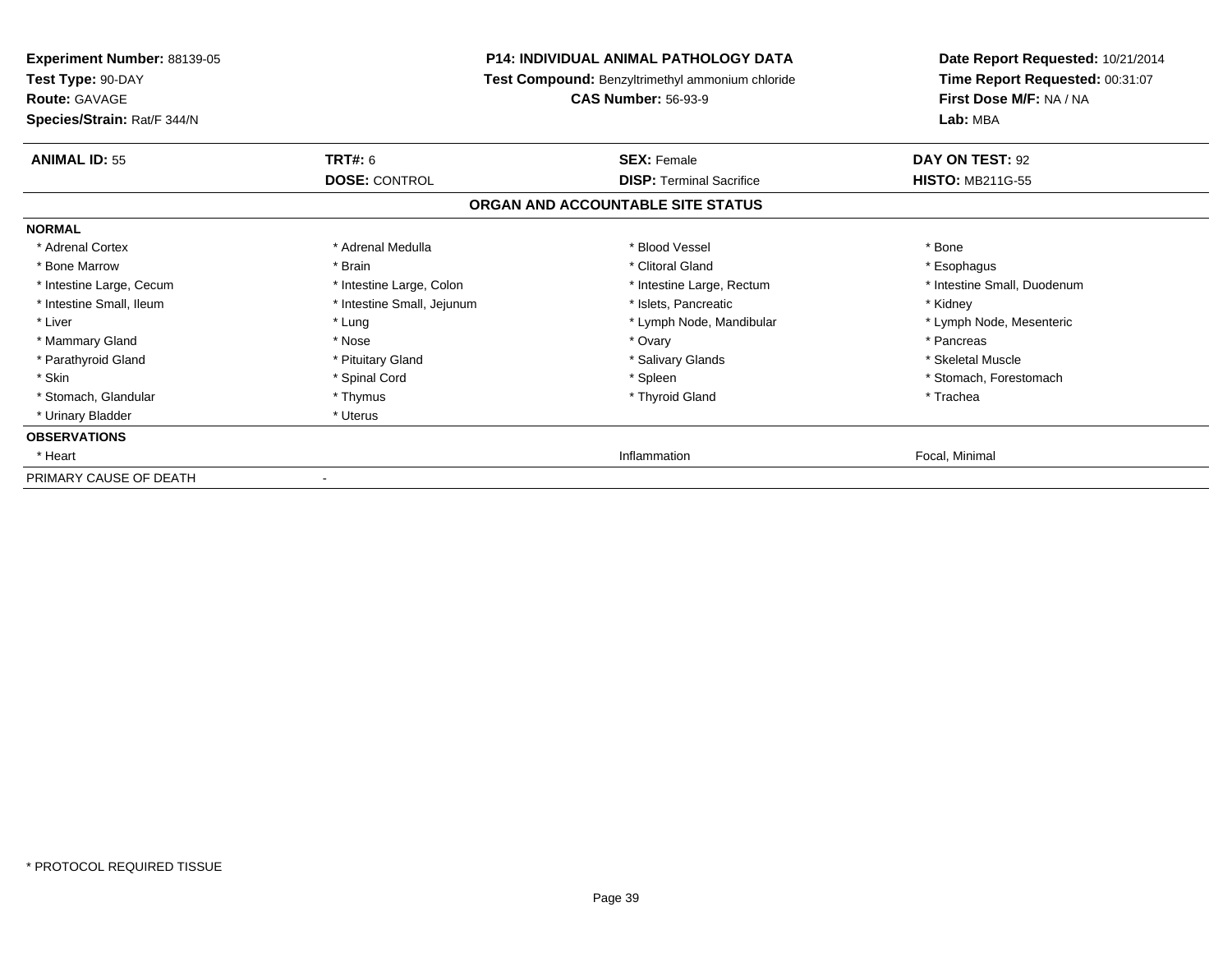| Experiment Number: 88139-05<br>Test Type: 90-DAY<br><b>Route: GAVAGE</b><br>Species/Strain: Rat/F 344/N | <b>P14: INDIVIDUAL ANIMAL PATHOLOGY DATA</b><br>Test Compound: Benzyltrimethyl ammonium chloride<br><b>CAS Number: 56-93-9</b> |                                   | Date Report Requested: 10/21/2014<br>Time Report Requested: 00:31:07<br>First Dose M/F: NA / NA<br>Lab: MBA |  |
|---------------------------------------------------------------------------------------------------------|--------------------------------------------------------------------------------------------------------------------------------|-----------------------------------|-------------------------------------------------------------------------------------------------------------|--|
| <b>ANIMAL ID: 56</b>                                                                                    | <b>TRT#: 6</b>                                                                                                                 | <b>SEX: Female</b>                | DAY ON TEST: 92                                                                                             |  |
|                                                                                                         | <b>DOSE: CONTROL</b>                                                                                                           | <b>DISP: Terminal Sacrifice</b>   | <b>HISTO: MB211G-56</b>                                                                                     |  |
|                                                                                                         |                                                                                                                                | ORGAN AND ACCOUNTABLE SITE STATUS |                                                                                                             |  |
| <b>NORMAL</b>                                                                                           |                                                                                                                                |                                   |                                                                                                             |  |
| * Adrenal Cortex                                                                                        | * Adrenal Medulla                                                                                                              | * Blood Vessel                    | * Bone                                                                                                      |  |
| * Bone Marrow                                                                                           | * Brain                                                                                                                        | * Clitoral Gland                  | * Esophagus                                                                                                 |  |
| * Intestine Large, Cecum                                                                                | * Intestine Large, Colon                                                                                                       | * Intestine Large, Rectum         | * Intestine Small, Duodenum                                                                                 |  |
| * Intestine Small, Ileum                                                                                | * Intestine Small, Jejunum                                                                                                     | * Islets, Pancreatic              | * Kidney                                                                                                    |  |
| * Liver                                                                                                 | * Lung                                                                                                                         | * Lymph Node, Mandibular          | * Lymph Node, Mesenteric                                                                                    |  |
| * Mammary Gland                                                                                         | * Nose                                                                                                                         | * Ovary                           | * Pancreas                                                                                                  |  |
| * Pituitary Gland                                                                                       | * Salivary Glands                                                                                                              | * Skeletal Muscle                 | * Skin                                                                                                      |  |
| * Spinal Cord                                                                                           | * Spleen                                                                                                                       | * Stomach, Forestomach            | * Stomach, Glandular                                                                                        |  |
| * Thymus                                                                                                | * Thyroid Gland                                                                                                                | * Trachea                         | * Urinary Bladder                                                                                           |  |
| * Uterus                                                                                                |                                                                                                                                |                                   |                                                                                                             |  |
| <b>MISSING</b>                                                                                          |                                                                                                                                |                                   |                                                                                                             |  |
| * Parathyroid Gland                                                                                     |                                                                                                                                |                                   |                                                                                                             |  |
| <b>OBSERVATIONS</b>                                                                                     |                                                                                                                                |                                   |                                                                                                             |  |
| * Heart                                                                                                 |                                                                                                                                | Inflammation                      | Focal, Minimal                                                                                              |  |
| PRIMARY CAUSE OF DEATH                                                                                  |                                                                                                                                |                                   |                                                                                                             |  |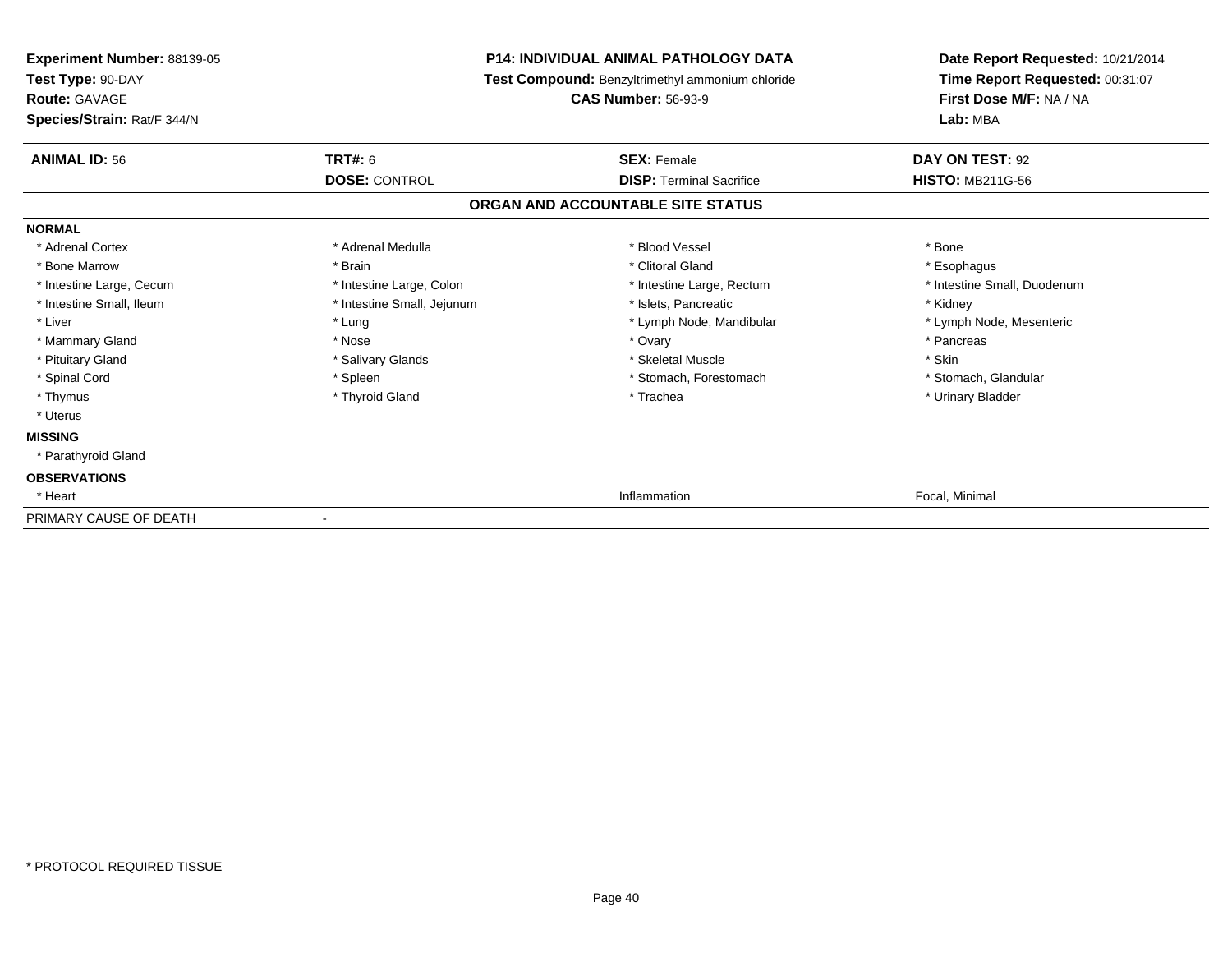| Experiment Number: 88139-05<br>Test Type: 90-DAY<br><b>Route: GAVAGE</b><br>Species/Strain: Rat/F 344/N |                          | <b>P14: INDIVIDUAL ANIMAL PATHOLOGY DATA</b><br><b>Test Compound: Benzyltrimethyl ammonium chloride</b><br><b>CAS Number: 56-93-9</b> |                                 | Date Report Requested: 10/21/2014<br>Time Report Requested: 00:31:07<br>First Dose M/F: NA / NA<br>Lab: MBA |  |
|---------------------------------------------------------------------------------------------------------|--------------------------|---------------------------------------------------------------------------------------------------------------------------------------|---------------------------------|-------------------------------------------------------------------------------------------------------------|--|
| <b>ANIMAL ID: 57</b>                                                                                    | <b>TRT#: 6</b>           |                                                                                                                                       | <b>SEX: Female</b>              | DAY ON TEST: 92                                                                                             |  |
|                                                                                                         | <b>DOSE: CONTROL</b>     |                                                                                                                                       | <b>DISP: Terminal Sacrifice</b> | <b>HISTO: MB211G-57</b>                                                                                     |  |
|                                                                                                         |                          | ORGAN AND ACCOUNTABLE SITE STATUS                                                                                                     |                                 |                                                                                                             |  |
| <b>NORMAL</b>                                                                                           |                          |                                                                                                                                       |                                 |                                                                                                             |  |
| * Adrenal Cortex                                                                                        | * Adrenal Medulla        |                                                                                                                                       | * Blood Vessel                  | * Bone                                                                                                      |  |
| * Bone Marrow                                                                                           | * Brain                  |                                                                                                                                       | * Clitoral Gland                | * Esophagus                                                                                                 |  |
| * Heart                                                                                                 | * Intestine Large, Cecum |                                                                                                                                       | * Intestine Large, Colon        | * Intestine Large, Rectum                                                                                   |  |
| * Intestine Small, Duodenum                                                                             | * Intestine Small, Ileum |                                                                                                                                       | * Intestine Small, Jejunum      | * Islets. Pancreatic                                                                                        |  |
| * Kidney                                                                                                | * Lung                   |                                                                                                                                       | * Lymph Node, Mesenteric        | * Mammary Gland                                                                                             |  |
| * Nose                                                                                                  | * Ovary                  |                                                                                                                                       | * Pancreas                      | * Pituitary Gland                                                                                           |  |
| * Salivary Glands                                                                                       | * Skeletal Muscle        |                                                                                                                                       | * Skin                          | * Spinal Cord                                                                                               |  |
| * Spleen                                                                                                | * Stomach, Forestomach   |                                                                                                                                       | * Stomach, Glandular            | * Thymus                                                                                                    |  |
| * Thyroid Gland                                                                                         | * Trachea                |                                                                                                                                       | * Urinary Bladder               | * Uterus                                                                                                    |  |
| <b>MISSING</b>                                                                                          |                          |                                                                                                                                       |                                 |                                                                                                             |  |
| * Lymph Node, Mandibular                                                                                | * Parathyroid Gland      |                                                                                                                                       |                                 |                                                                                                             |  |
| <b>OBSERVATIONS</b>                                                                                     |                          |                                                                                                                                       |                                 |                                                                                                             |  |
| * Liver                                                                                                 |                          |                                                                                                                                       | Inflammation                    | Focal, Minimal                                                                                              |  |
| Mesentery                                                                                               | Fat                      |                                                                                                                                       | Necrosis                        | Moderate                                                                                                    |  |
| [ Necrosis TGLS = $1-12$ ]                                                                              |                          |                                                                                                                                       |                                 |                                                                                                             |  |
| PRIMARY CAUSE OF DEATH                                                                                  | $\blacksquare$           |                                                                                                                                       |                                 |                                                                                                             |  |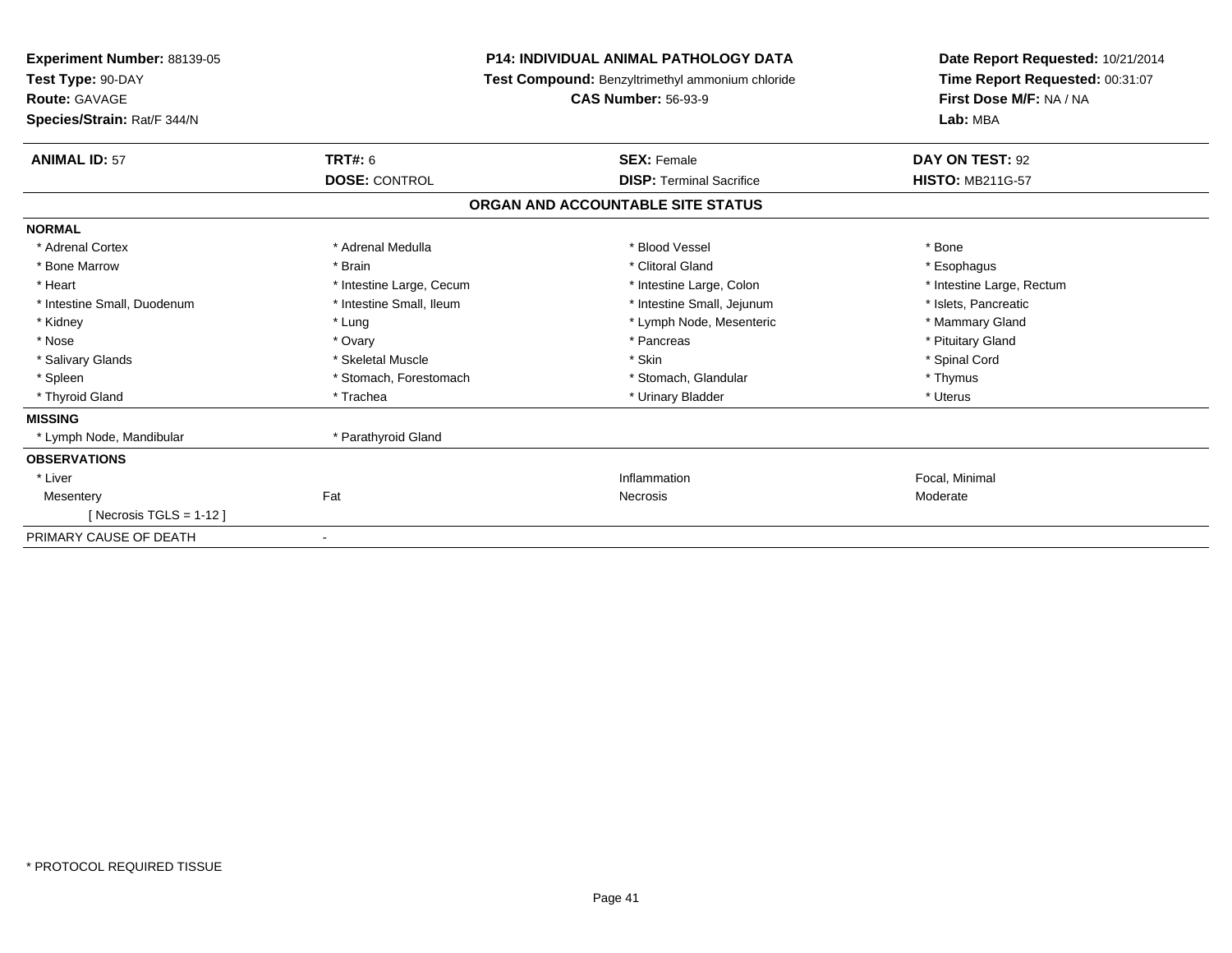| Experiment Number: 88139-05<br>Test Type: 90-DAY<br><b>Route: GAVAGE</b><br>Species/Strain: Rat/F 344/N | <b>P14: INDIVIDUAL ANIMAL PATHOLOGY DATA</b><br>Test Compound: Benzyltrimethyl ammonium chloride<br><b>CAS Number: 56-93-9</b> |                                   | Date Report Requested: 10/21/2014<br>Time Report Requested: 00:31:07<br>First Dose M/F: NA / NA<br>Lab: MBA |  |
|---------------------------------------------------------------------------------------------------------|--------------------------------------------------------------------------------------------------------------------------------|-----------------------------------|-------------------------------------------------------------------------------------------------------------|--|
|                                                                                                         |                                                                                                                                |                                   |                                                                                                             |  |
| <b>ANIMAL ID: 58</b>                                                                                    | <b>TRT#: 6</b>                                                                                                                 | <b>SEX: Female</b>                | DAY ON TEST: 92                                                                                             |  |
|                                                                                                         | <b>DOSE: CONTROL</b>                                                                                                           | <b>DISP: Terminal Sacrifice</b>   | <b>HISTO: MB211G-58</b>                                                                                     |  |
|                                                                                                         |                                                                                                                                | ORGAN AND ACCOUNTABLE SITE STATUS |                                                                                                             |  |
| <b>NORMAL</b>                                                                                           |                                                                                                                                |                                   |                                                                                                             |  |
| * Adrenal Cortex                                                                                        | * Adrenal Medulla                                                                                                              | * Blood Vessel                    | * Bone                                                                                                      |  |
| * Bone Marrow                                                                                           | * Brain                                                                                                                        | * Clitoral Gland                  | * Esophagus                                                                                                 |  |
| * Heart                                                                                                 | * Intestine Large, Cecum                                                                                                       | * Intestine Large, Colon          | * Intestine Large, Rectum                                                                                   |  |
| * Intestine Small, Duodenum                                                                             | * Intestine Small, Ileum                                                                                                       | * Intestine Small, Jejunum        | * Islets, Pancreatic                                                                                        |  |
| * Kidney                                                                                                | * Lymph Node, Mandibular                                                                                                       | * Lymph Node, Mesenteric          | * Mammary Gland                                                                                             |  |
| * Nose                                                                                                  | * Ovary                                                                                                                        | * Parathyroid Gland               | * Pituitary Gland                                                                                           |  |
| * Salivary Glands                                                                                       | * Skeletal Muscle                                                                                                              | * Skin                            | * Spinal Cord                                                                                               |  |
| * Spleen                                                                                                | * Stomach, Forestomach                                                                                                         | * Stomach, Glandular              | * Thymus                                                                                                    |  |
| * Thyroid Gland                                                                                         | * Trachea                                                                                                                      | * Urinary Bladder                 | * Uterus                                                                                                    |  |
| <b>OBSERVATIONS</b>                                                                                     |                                                                                                                                |                                   |                                                                                                             |  |
| * Liver                                                                                                 |                                                                                                                                | Inflammation                      | Focal, Mild                                                                                                 |  |
| * Lung                                                                                                  |                                                                                                                                | Inflammation                      | Focal, Mild                                                                                                 |  |
| * Pancreas                                                                                              | Acinus                                                                                                                         | Degeneration                      | Focal, Minimal                                                                                              |  |
| PRIMARY CAUSE OF DEATH                                                                                  |                                                                                                                                |                                   |                                                                                                             |  |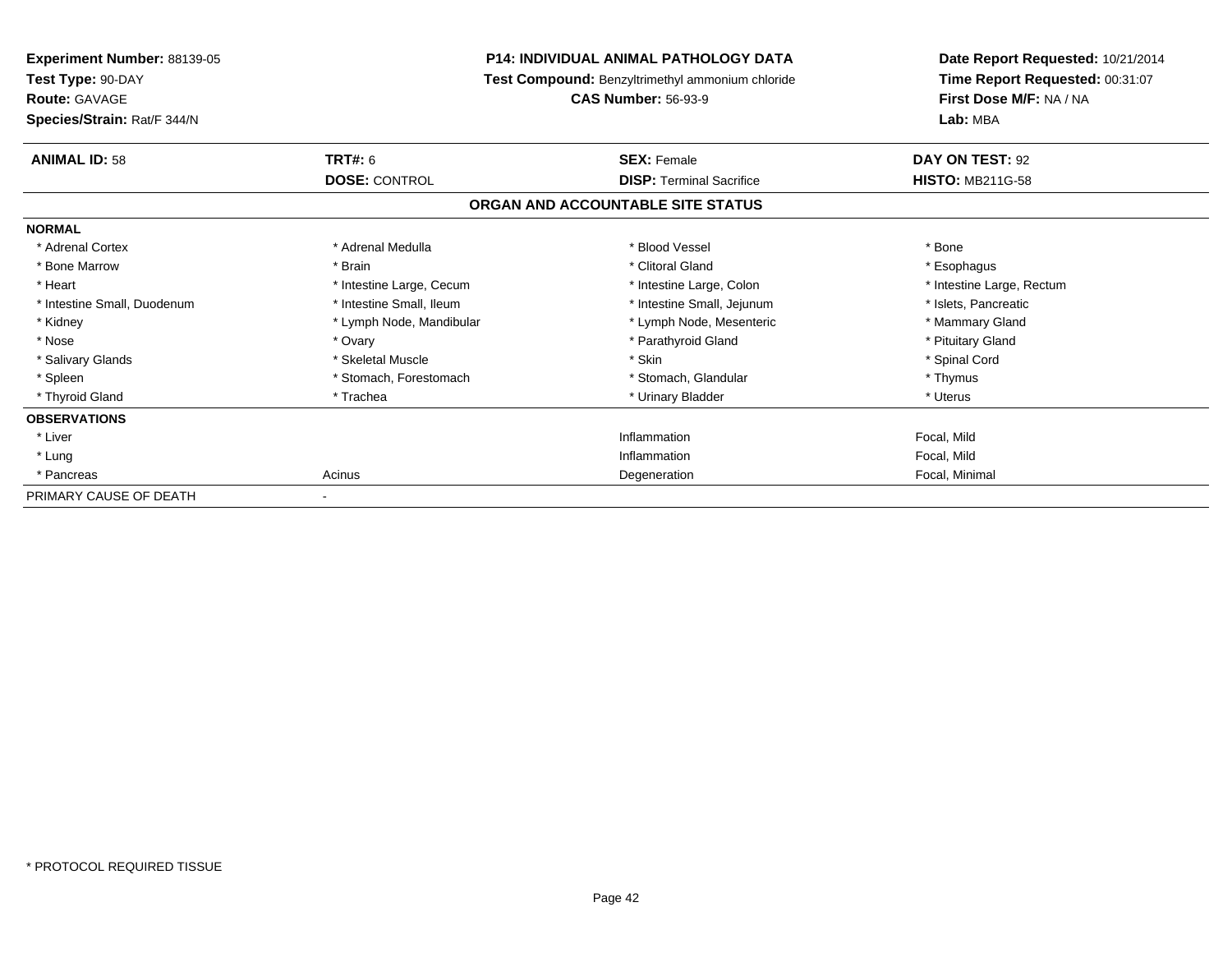| Experiment Number: 88139-05<br>Test Type: 90-DAY<br><b>Route: GAVAGE</b><br>Species/Strain: Rat/F 344/N | <b>P14: INDIVIDUAL ANIMAL PATHOLOGY DATA</b><br>Test Compound: Benzyltrimethyl ammonium chloride<br><b>CAS Number: 56-93-9</b> |                                   | Date Report Requested: 10/21/2014<br>Time Report Requested: 00:31:07<br>First Dose M/F: NA / NA<br>Lab: MBA |
|---------------------------------------------------------------------------------------------------------|--------------------------------------------------------------------------------------------------------------------------------|-----------------------------------|-------------------------------------------------------------------------------------------------------------|
| <b>ANIMAL ID: 59</b>                                                                                    | <b>TRT#: 6</b>                                                                                                                 | <b>SEX: Female</b>                | DAY ON TEST: 92                                                                                             |
|                                                                                                         | <b>DOSE: CONTROL</b>                                                                                                           | <b>DISP:</b> Terminal Sacrifice   | <b>HISTO: MB211G-59</b>                                                                                     |
|                                                                                                         |                                                                                                                                | ORGAN AND ACCOUNTABLE SITE STATUS |                                                                                                             |
| <b>NORMAL</b>                                                                                           |                                                                                                                                |                                   |                                                                                                             |
| * Adrenal Cortex                                                                                        | * Adrenal Medulla                                                                                                              | * Blood Vessel                    | * Bone                                                                                                      |
| * Bone Marrow                                                                                           | * Brain                                                                                                                        | * Clitoral Gland                  | * Esophagus                                                                                                 |
| * Intestine Large, Cecum                                                                                | * Intestine Large, Colon                                                                                                       | * Intestine Large, Rectum         | * Intestine Small, Duodenum                                                                                 |
| * Intestine Small, Ileum                                                                                | * Intestine Small, Jejunum                                                                                                     | * Islets. Pancreatic              | * Kidney                                                                                                    |
| * Lung                                                                                                  | * Lymph Node, Mandibular                                                                                                       | * Lymph Node, Mesenteric          | * Mammary Gland                                                                                             |
| * Nose                                                                                                  | * Ovary                                                                                                                        | * Pancreas                        | * Parathyroid Gland                                                                                         |
| * Pituitary Gland                                                                                       | * Salivary Glands                                                                                                              | * Skeletal Muscle                 | * Skin                                                                                                      |
| * Spinal Cord                                                                                           | * Spleen                                                                                                                       | * Stomach, Forestomach            | * Stomach, Glandular                                                                                        |
| * Thymus                                                                                                | * Thyroid Gland                                                                                                                | * Trachea                         | * Urinary Bladder                                                                                           |
| * Uterus                                                                                                |                                                                                                                                |                                   |                                                                                                             |
| <b>OBSERVATIONS</b>                                                                                     |                                                                                                                                |                                   |                                                                                                             |
| * Heart                                                                                                 |                                                                                                                                | Inflammation                      | Focal, Minimal                                                                                              |
| * Liver                                                                                                 |                                                                                                                                | Inflammation                      | Focal, Mild                                                                                                 |
| PRIMARY CAUSE OF DEATH                                                                                  |                                                                                                                                |                                   |                                                                                                             |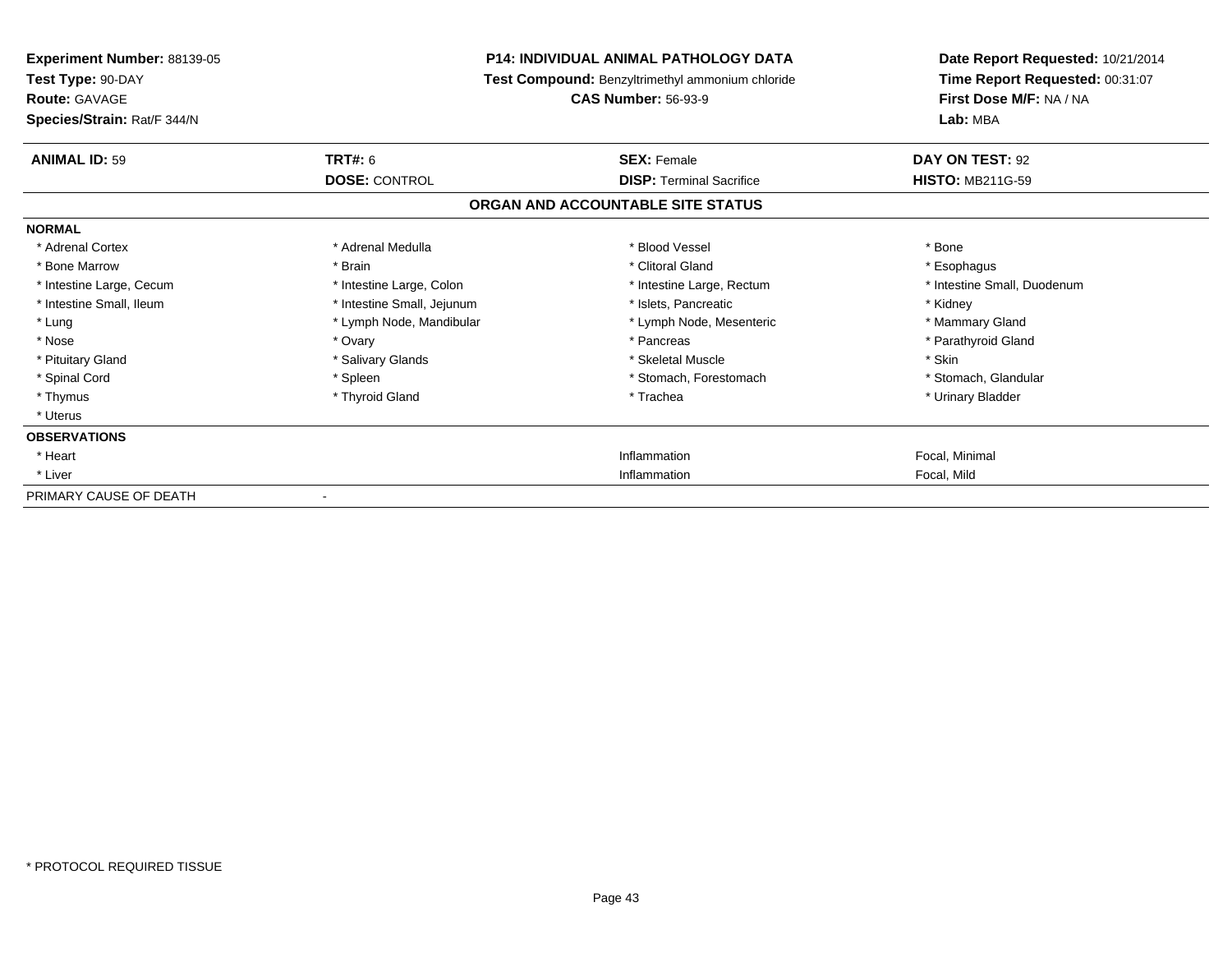| <b>Experiment Number: 88139-05</b><br>Test Type: 90-DAY<br><b>Route: GAVAGE</b><br>Species/Strain: Rat/F 344/N | <b>P14: INDIVIDUAL ANIMAL PATHOLOGY DATA</b><br><b>Test Compound: Benzyltrimethyl ammonium chloride</b><br><b>CAS Number: 56-93-9</b> |                                   | Date Report Requested: 10/21/2014<br>Time Report Requested: 00:31:07<br>First Dose M/F: NA / NA<br>Lab: MBA |  |
|----------------------------------------------------------------------------------------------------------------|---------------------------------------------------------------------------------------------------------------------------------------|-----------------------------------|-------------------------------------------------------------------------------------------------------------|--|
| <b>ANIMAL ID: 60</b>                                                                                           | TRT#: 6                                                                                                                               | <b>SEX: Female</b>                | DAY ON TEST: 92                                                                                             |  |
|                                                                                                                | <b>DOSE: CONTROL</b>                                                                                                                  | <b>DISP: Terminal Sacrifice</b>   | <b>HISTO: MB211G-60</b>                                                                                     |  |
|                                                                                                                |                                                                                                                                       | ORGAN AND ACCOUNTABLE SITE STATUS |                                                                                                             |  |
| <b>NORMAL</b>                                                                                                  |                                                                                                                                       |                                   |                                                                                                             |  |
| * Adrenal Cortex                                                                                               | * Adrenal Medulla                                                                                                                     | * Blood Vessel                    | * Bone                                                                                                      |  |
| * Bone Marrow                                                                                                  | * Brain                                                                                                                               | * Esophagus                       | * Heart                                                                                                     |  |
| * Intestine Large, Cecum                                                                                       | * Intestine Large, Colon                                                                                                              | * Intestine Large, Rectum         | * Intestine Small, Duodenum                                                                                 |  |
| * Intestine Small, Ileum                                                                                       | * Intestine Small, Jejunum                                                                                                            | * Islets, Pancreatic              | * Kidney                                                                                                    |  |
| * Lung                                                                                                         | * Lymph Node, Mandibular                                                                                                              | * Lymph Node, Mesenteric          | * Mammary Gland                                                                                             |  |
| * Ovary                                                                                                        | * Pancreas                                                                                                                            | * Parathyroid Gland               | * Pituitary Gland                                                                                           |  |
| * Salivary Glands                                                                                              | * Skeletal Muscle                                                                                                                     | * Skin                            | * Spinal Cord                                                                                               |  |
| * Spleen                                                                                                       | * Stomach, Forestomach                                                                                                                | * Stomach, Glandular              | * Thymus                                                                                                    |  |
| * Thyroid Gland                                                                                                | * Trachea                                                                                                                             | * Urinary Bladder                 | * Uterus                                                                                                    |  |
| <b>MISSING</b>                                                                                                 |                                                                                                                                       |                                   |                                                                                                             |  |
| * Clitoral Gland                                                                                               |                                                                                                                                       |                                   |                                                                                                             |  |
| <b>OBSERVATIONS</b>                                                                                            |                                                                                                                                       |                                   |                                                                                                             |  |
| * Liver                                                                                                        |                                                                                                                                       | Inflammation                      | Focal. Minimal                                                                                              |  |
| * Nose                                                                                                         |                                                                                                                                       | Inflammation                      | Chronic Active, Mild                                                                                        |  |
| Note: INFLAMMATION IN NOSE ASSOCIATED WITH A FUNGUS.                                                           |                                                                                                                                       |                                   |                                                                                                             |  |
| PRIMARY CAUSE OF DEATH                                                                                         |                                                                                                                                       |                                   |                                                                                                             |  |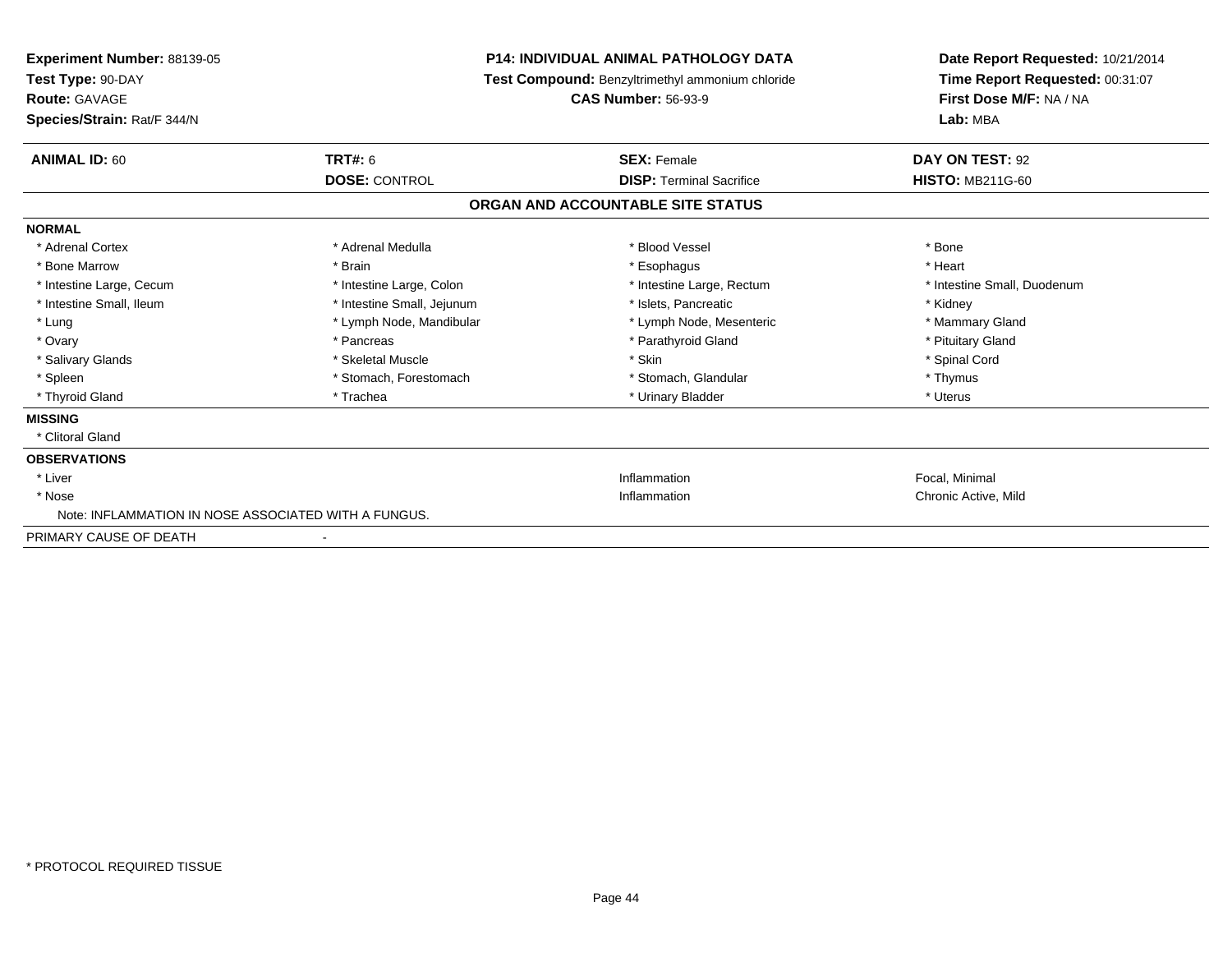| Experiment Number: 88139-05<br>Test Type: 90-DAY<br><b>Route: GAVAGE</b> | <b>P14: INDIVIDUAL ANIMAL PATHOLOGY DATA</b><br>Test Compound: Benzyltrimethyl ammonium chloride<br><b>CAS Number: 56-93-9</b> |                                   | Date Report Requested: 10/21/2014<br>Time Report Requested: 00:31:07<br>First Dose M/F: NA / NA |  |
|--------------------------------------------------------------------------|--------------------------------------------------------------------------------------------------------------------------------|-----------------------------------|-------------------------------------------------------------------------------------------------|--|
| Species/Strain: Rat/F 344/N                                              |                                                                                                                                |                                   | Lab: MBA                                                                                        |  |
| <b>ANIMAL ID: 65</b>                                                     | <b>TRT#: 7</b>                                                                                                                 | <b>SEX: Female</b>                | DAY ON TEST: 92                                                                                 |  |
|                                                                          | <b>DOSE: 12.5 MG/KG</b>                                                                                                        | <b>DISP: Terminal Sacrifice</b>   | <b>HISTO: MB211G-65</b>                                                                         |  |
|                                                                          |                                                                                                                                | ORGAN AND ACCOUNTABLE SITE STATUS |                                                                                                 |  |
| <b>NORMAL</b>                                                            |                                                                                                                                |                                   |                                                                                                 |  |
| Liver                                                                    |                                                                                                                                |                                   |                                                                                                 |  |
| <b>OBSERVATIONS</b>                                                      |                                                                                                                                |                                   |                                                                                                 |  |
| Liver                                                                    |                                                                                                                                |                                   |                                                                                                 |  |
| Note: TGL 1-NCL                                                          |                                                                                                                                |                                   |                                                                                                 |  |
| PRIMARY CAUSE OF DEATH                                                   |                                                                                                                                |                                   |                                                                                                 |  |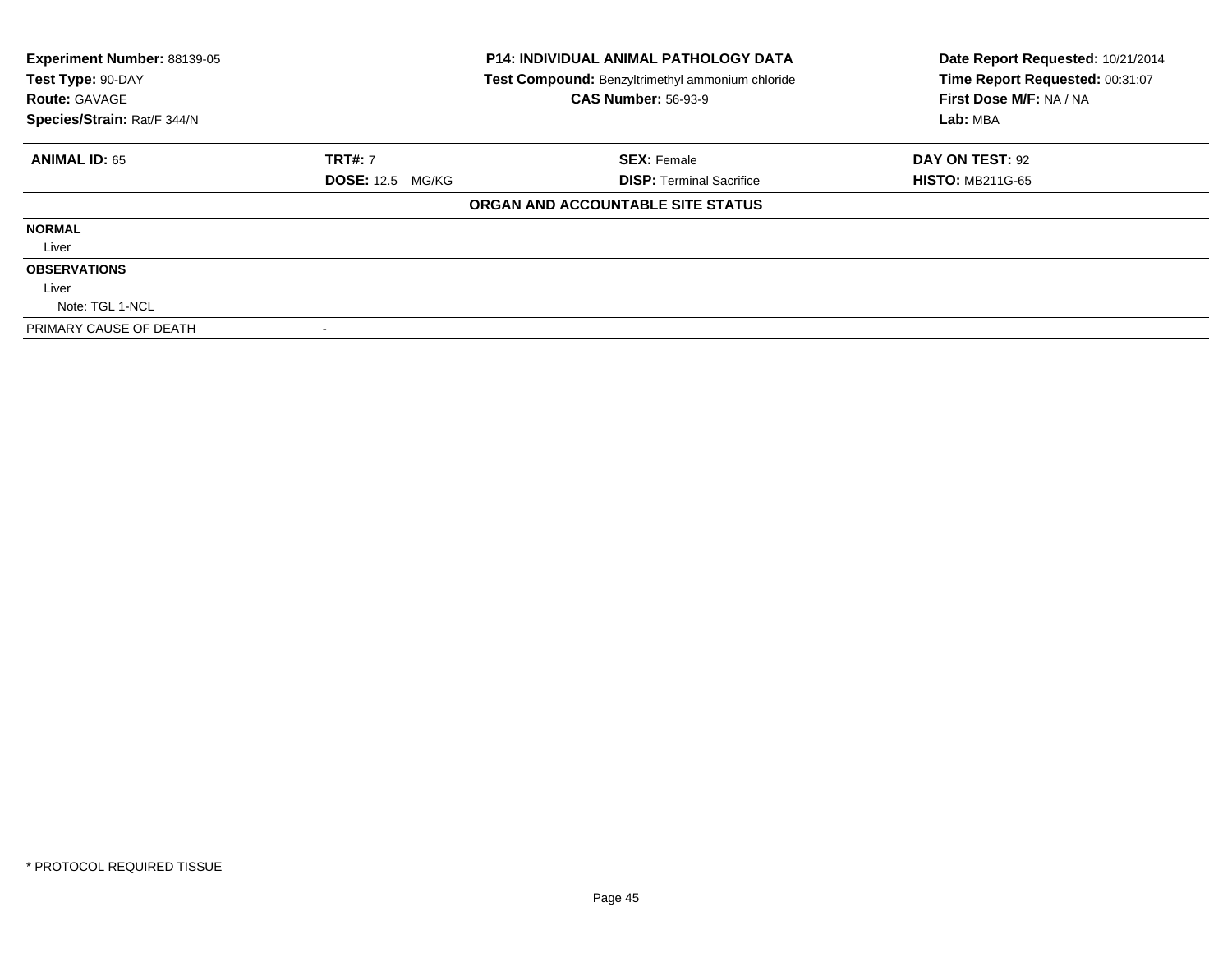| Experiment Number: 88139-05<br>Test Type: 90-DAY |                         | <b>P14: INDIVIDUAL ANIMAL PATHOLOGY DATA</b><br>Test Compound: Benzyltrimethyl ammonium chloride | Date Report Requested: 10/21/2014<br>Time Report Requested: 00:31:07 |
|--------------------------------------------------|-------------------------|--------------------------------------------------------------------------------------------------|----------------------------------------------------------------------|
| <b>Route: GAVAGE</b>                             |                         | <b>CAS Number: 56-93-9</b>                                                                       | First Dose M/F: NA / NA                                              |
| Species/Strain: Rat/F 344/N                      |                         |                                                                                                  | Lab: MBA                                                             |
| <b>ANIMAL ID: 67</b>                             | <b>TRT#: 7</b>          | <b>SEX: Female</b>                                                                               | DAY ON TEST: 92                                                      |
|                                                  | <b>DOSE: 12.5 MG/KG</b> | <b>DISP:</b> Terminal Sacrifice                                                                  | <b>HISTO: MB211G-67</b>                                              |
| <b>OBSERVATIONS</b>                              |                         |                                                                                                  |                                                                      |
| Uterus                                           | Bilateral               | Cyst                                                                                             | Mild                                                                 |
| $Cyst TGLS = 1-9$                                |                         |                                                                                                  |                                                                      |
| PRIMARY CAUSE OF DEATH                           |                         |                                                                                                  |                                                                      |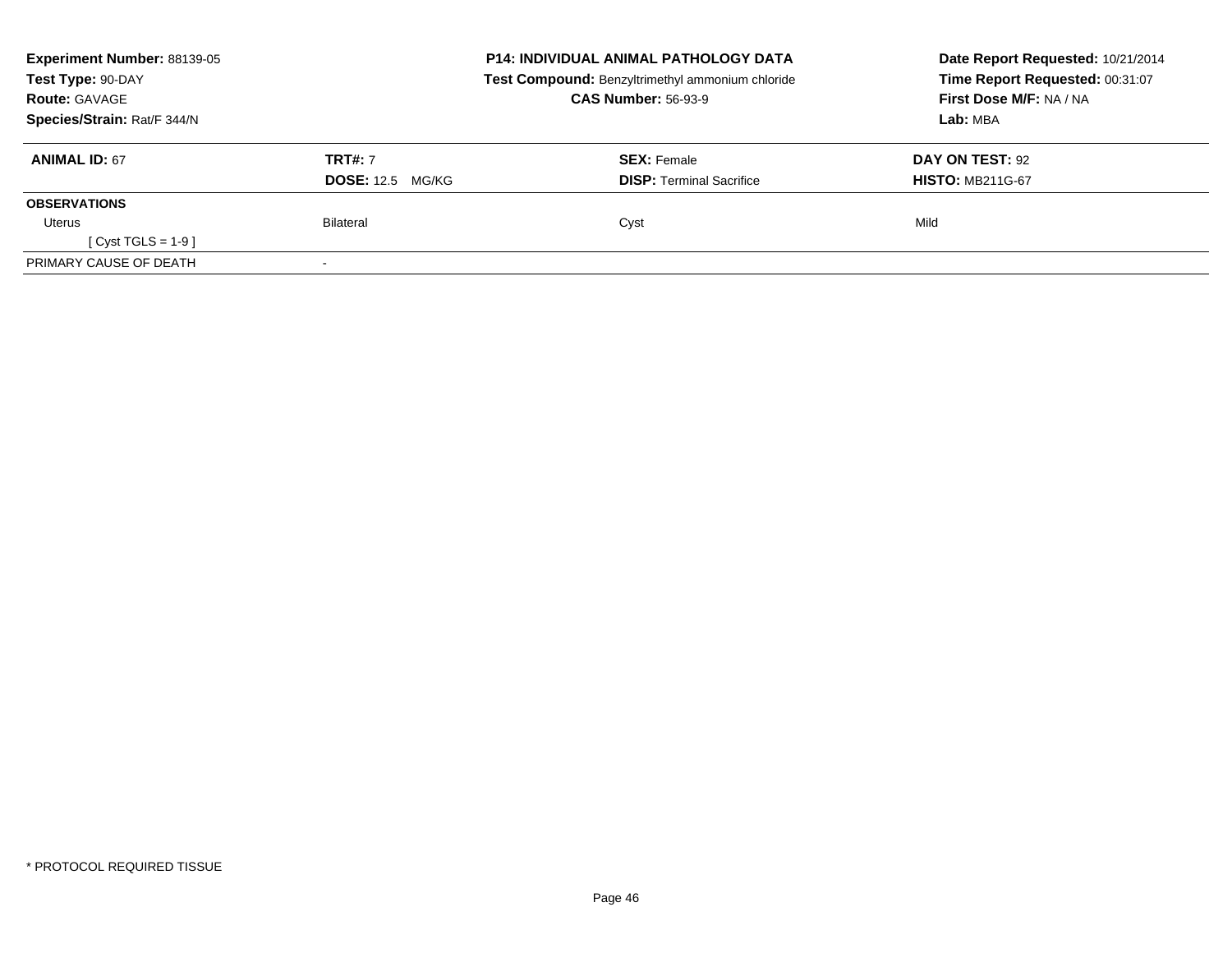| Experiment Number: 88139-05<br>Test Type: 90-DAY |                         | <b>P14: INDIVIDUAL ANIMAL PATHOLOGY DATA</b><br>Test Compound: Benzyltrimethyl ammonium chloride | Date Report Requested: 10/21/2014<br>Time Report Requested: 00:31:07 |
|--------------------------------------------------|-------------------------|--------------------------------------------------------------------------------------------------|----------------------------------------------------------------------|
| <b>Route: GAVAGE</b>                             |                         | <b>CAS Number: 56-93-9</b>                                                                       | First Dose M/F: NA / NA                                              |
| Species/Strain: Rat/F 344/N                      |                         |                                                                                                  | Lab: MBA                                                             |
| <b>ANIMAL ID: 70</b>                             | <b>TRT#: 7</b>          | <b>SEX: Female</b>                                                                               | DAY ON TEST: 92                                                      |
|                                                  | <b>DOSE: 12.5 MG/KG</b> | <b>DISP:</b> Terminal Sacrifice                                                                  | <b>HISTO: MB211G-70</b>                                              |
| <b>OBSERVATIONS</b>                              |                         |                                                                                                  |                                                                      |
| Uterus                                           | Bilateral               | Cyst                                                                                             | Mild                                                                 |
| $Cyst TGLS = 1-9$                                |                         |                                                                                                  |                                                                      |
| PRIMARY CAUSE OF DEATH                           |                         |                                                                                                  |                                                                      |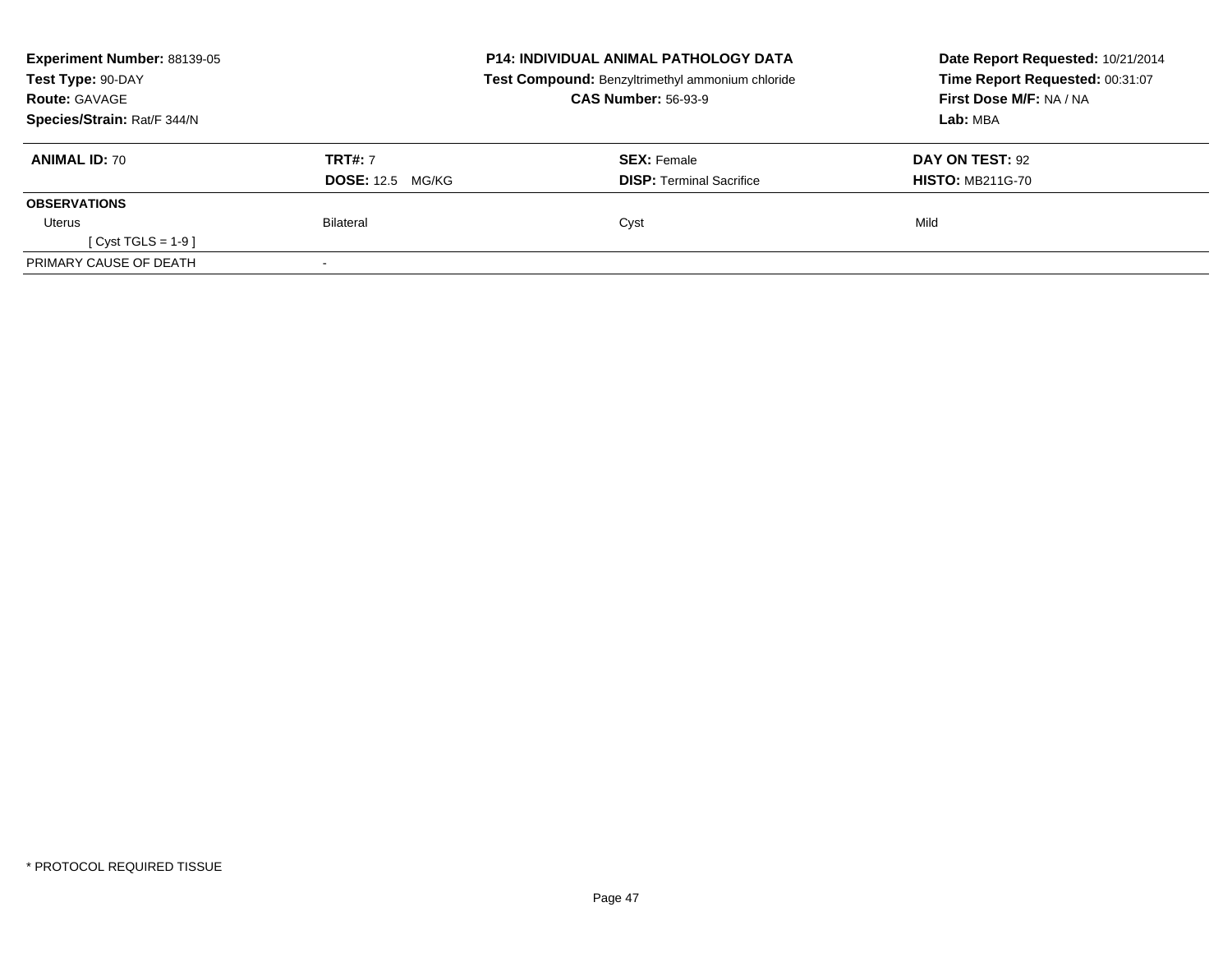| Experiment Number: 88139-05<br>Test Type: 90-DAY<br><b>Route: GAVAGE</b> | <b>P14: INDIVIDUAL ANIMAL PATHOLOGY DATA</b><br>Test Compound: Benzyltrimethyl ammonium chloride<br><b>CAS Number: 56-93-9</b> |                                 | Date Report Requested: 10/21/2014<br>Time Report Requested: 00:31:07<br>First Dose M/F: NA / NA<br>Lab: MBA |  |
|--------------------------------------------------------------------------|--------------------------------------------------------------------------------------------------------------------------------|---------------------------------|-------------------------------------------------------------------------------------------------------------|--|
| Species/Strain: Rat/F 344/N                                              |                                                                                                                                |                                 |                                                                                                             |  |
| <b>ANIMAL ID: 75</b>                                                     | <b>TRT#: 8</b>                                                                                                                 | <b>SEX: Female</b>              | DAY ON TEST: 92                                                                                             |  |
|                                                                          | <b>DOSE: 25.0 MG/KG</b>                                                                                                        | <b>DISP:</b> Terminal Sacrifice | <b>HISTO: MB211G-75</b>                                                                                     |  |
| <b>OBSERVATIONS</b>                                                      |                                                                                                                                |                                 |                                                                                                             |  |
| Mesentery                                                                | Fat                                                                                                                            | <b>Necrosis</b>                 | Moderate                                                                                                    |  |
| [ Necrosis TGLS = $1-12$ ]                                               |                                                                                                                                |                                 |                                                                                                             |  |
| PRIMARY CAUSE OF DEATH                                                   | $\overline{\phantom{a}}$                                                                                                       |                                 |                                                                                                             |  |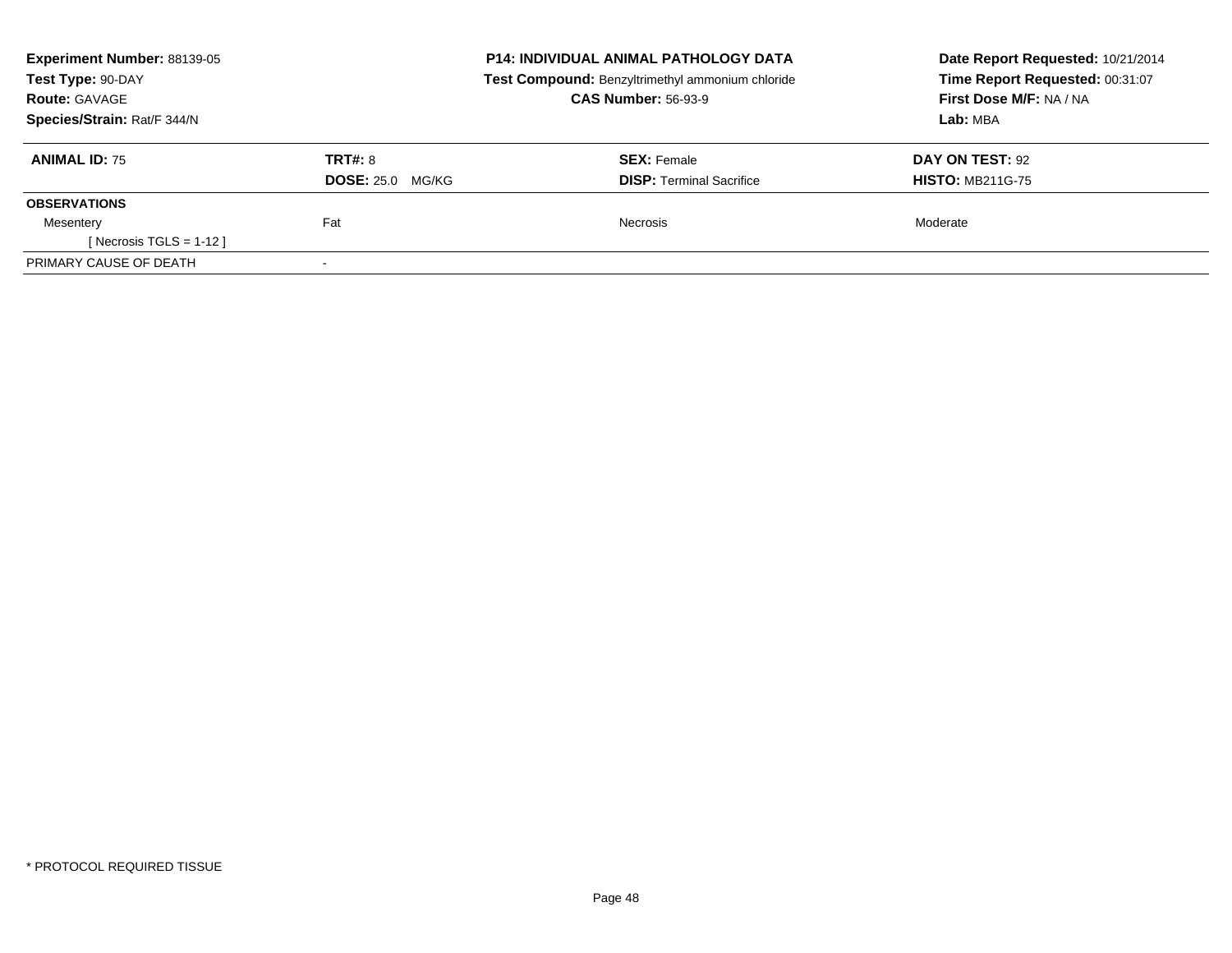| Experiment Number: 88139-05<br>Test Type: 90-DAY<br><b>Route: GAVAGE</b><br>Species/Strain: Rat/F 344/N |                           | <b>P14: INDIVIDUAL ANIMAL PATHOLOGY DATA</b><br>Test Compound: Benzyltrimethyl ammonium chloride<br><b>CAS Number: 56-93-9</b> | Date Report Requested: 10/21/2014<br>Time Report Requested: 00:31:07<br>First Dose M/F: NA / NA<br>Lab: MBA |
|---------------------------------------------------------------------------------------------------------|---------------------------|--------------------------------------------------------------------------------------------------------------------------------|-------------------------------------------------------------------------------------------------------------|
| <b>ANIMAL ID: 76</b>                                                                                    | <b>TRT#: 8</b>            | <b>SEX: Female</b>                                                                                                             | DAY ON TEST: 83                                                                                             |
|                                                                                                         | DOSE: 25.0 MG/KG          | <b>DISP: Dosing Accident</b>                                                                                                   | <b>HISTO: MB211G-76</b>                                                                                     |
|                                                                                                         |                           | ORGAN AND ACCOUNTABLE SITE STATUS                                                                                              |                                                                                                             |
| <b>NORMAL</b>                                                                                           |                           |                                                                                                                                |                                                                                                             |
| <b>Adrenal Cortex</b>                                                                                   | <b>Adrenal Medulla</b>    | <b>Blood Vessel</b>                                                                                                            | Bone                                                                                                        |
| <b>Bone Marrow</b>                                                                                      | <b>Brain</b>              | Esophagus                                                                                                                      | Intestine Large, Cecum                                                                                      |
| Intestine Large, Rectum                                                                                 | Intestine Small, Duodenum | Islets, Pancreatic                                                                                                             | Kidney                                                                                                      |
| Lymph Node, Mandibular                                                                                  | Mammary Gland             | Ovary                                                                                                                          | Pancreas                                                                                                    |
| <b>Skeletal Muscle</b>                                                                                  | Skin                      | Spinal Cord                                                                                                                    | Stomach, Forestomach                                                                                        |
| Stomach, Glandular                                                                                      | Thymus                    | <b>Thyroid Gland</b>                                                                                                           | Trachea                                                                                                     |
| <b>Urinary Bladder</b>                                                                                  | <b>Uterus</b>             |                                                                                                                                |                                                                                                             |
| <b>MISSING</b>                                                                                          |                           |                                                                                                                                |                                                                                                             |
| <b>Clitoral Gland</b>                                                                                   | Lymph Node, Mesenteric    | Nose                                                                                                                           | Parathyroid Gland                                                                                           |
| <b>Pituitary Gland</b>                                                                                  |                           |                                                                                                                                |                                                                                                             |
| <b>AUTO PRECLUDES DIAG.</b>                                                                             |                           |                                                                                                                                |                                                                                                             |
| Intestine Large, Colon                                                                                  | Intestine Small, Ileum    | Intestine Small, Jejunum                                                                                                       |                                                                                                             |
| <b>OBSERVATIONS</b>                                                                                     |                           |                                                                                                                                |                                                                                                             |
| Esophagus                                                                                               |                           |                                                                                                                                |                                                                                                             |
| Note: TGL 1-NST                                                                                         |                           |                                                                                                                                |                                                                                                             |
| Heart                                                                                                   |                           | Inflammation                                                                                                                   | Focal, Minimal                                                                                              |
| Liver                                                                                                   | Centrilobular, Hepatocyte | Vacuolization Cytoplasmic                                                                                                      | Mild                                                                                                        |
| Lung                                                                                                    |                           | Inflammation                                                                                                                   | Focal, Minimal                                                                                              |
| Spleen                                                                                                  |                           | Hematopoietic Cell Proliferation                                                                                               | Minimal                                                                                                     |
| PRIMARY CAUSE OF DEATH                                                                                  | $\blacksquare$            |                                                                                                                                |                                                                                                             |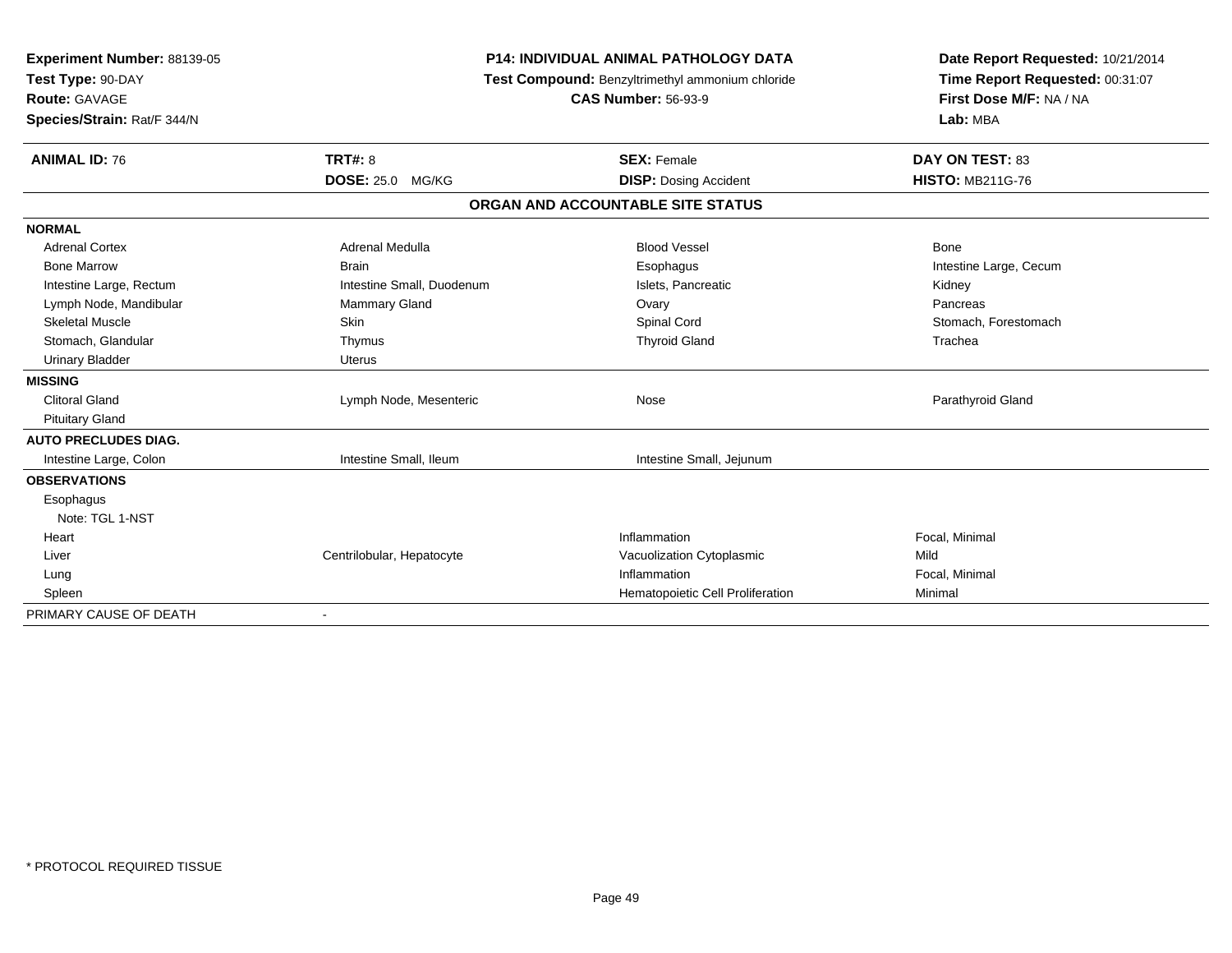| <b>Experiment Number: 88139-05</b> |                         | <b>P14: INDIVIDUAL ANIMAL PATHOLOGY DATA</b>     | Date Report Requested: 10/21/2014 |  |
|------------------------------------|-------------------------|--------------------------------------------------|-----------------------------------|--|
| Test Type: 90-DAY                  |                         | Test Compound: Benzyltrimethyl ammonium chloride | Time Report Requested: 00:31:07   |  |
| <b>Route: GAVAGE</b>               |                         | <b>CAS Number: 56-93-9</b>                       | First Dose M/F: NA / NA           |  |
| Species/Strain: Rat/F 344/N        |                         |                                                  | Lab: MBA                          |  |
| <b>ANIMAL ID: 81</b>               | TRT#: 9                 | <b>SEX: Female</b>                               | DAY ON TEST: 92                   |  |
|                                    | <b>DOSE: 50.0 MG/KG</b> | <b>DISP:</b> Accidentally Killed                 | <b>HISTO: MB211G-81</b>           |  |
|                                    |                         | ORGAN AND ACCOUNTABLE SITE STATUS                |                                   |  |
| <b>NORMAL</b>                      |                         |                                                  |                                   |  |
| Lung                               |                         |                                                  |                                   |  |
| PRIMARY CAUSE OF DEATH             |                         |                                                  |                                   |  |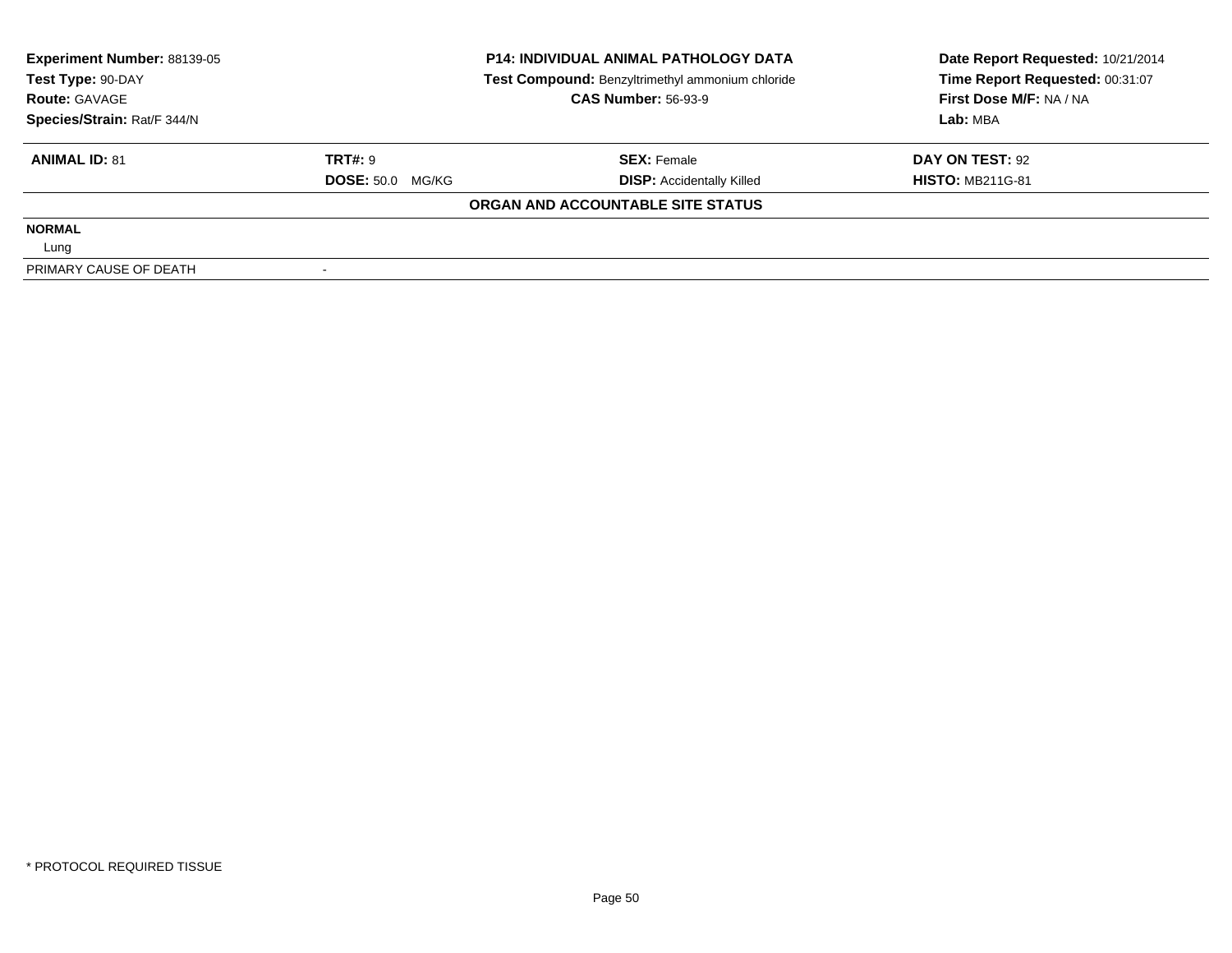| Experiment Number: 88139-05<br>Test Type: 90-DAY |                         | <b>P14: INDIVIDUAL ANIMAL PATHOLOGY DATA</b>     | Date Report Requested: 10/21/2014 |  |
|--------------------------------------------------|-------------------------|--------------------------------------------------|-----------------------------------|--|
|                                                  |                         | Test Compound: Benzyltrimethyl ammonium chloride | Time Report Requested: 00:31:07   |  |
| <b>Route: GAVAGE</b>                             |                         | <b>CAS Number: 56-93-9</b>                       | First Dose M/F: NA / NA           |  |
| Species/Strain: Rat/F 344/N                      |                         |                                                  | Lab: MBA                          |  |
| <b>ANIMAL ID: 82</b>                             | <b>TRT#: 9</b>          | <b>SEX: Female</b>                               | DAY ON TEST: 92                   |  |
|                                                  | <b>DOSE: 50.0 MG/KG</b> | <b>DISP: Terminal Sacrifice</b>                  | <b>HISTO: MB211G-82</b>           |  |
|                                                  |                         | ORGAN AND ACCOUNTABLE SITE STATUS                |                                   |  |
| <b>NORMAL</b>                                    |                         |                                                  |                                   |  |
| Lung                                             |                         |                                                  |                                   |  |
| PRIMARY CAUSE OF DEATH                           |                         |                                                  |                                   |  |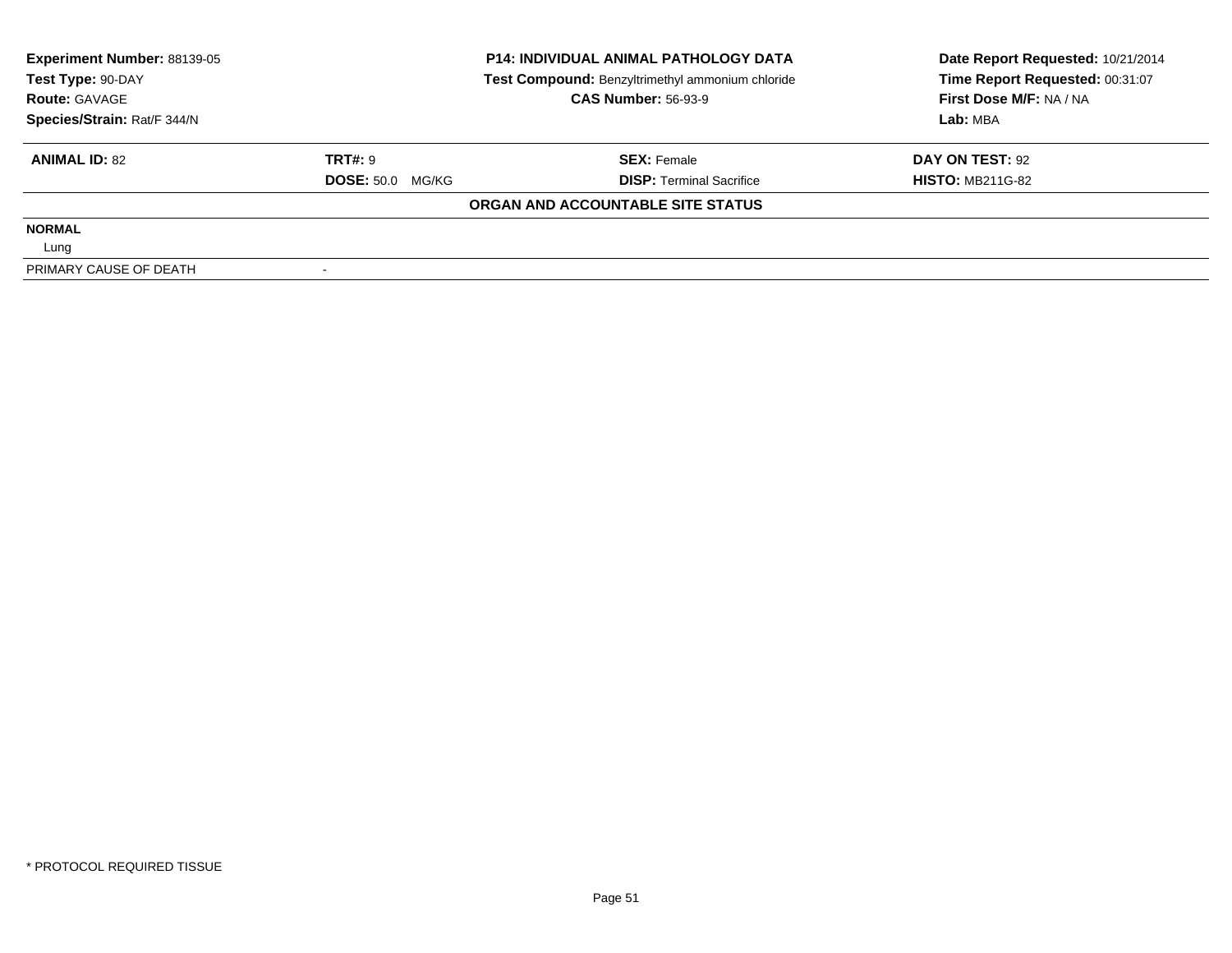| Experiment Number: 88139-05 |                         | <b>P14: INDIVIDUAL ANIMAL PATHOLOGY DATA</b>     | Date Report Requested: 10/21/2014 |  |
|-----------------------------|-------------------------|--------------------------------------------------|-----------------------------------|--|
| Test Type: 90-DAY           |                         | Test Compound: Benzyltrimethyl ammonium chloride | Time Report Requested: 00:31:07   |  |
| <b>Route: GAVAGE</b>        |                         | <b>CAS Number: 56-93-9</b>                       | First Dose M/F: NA / NA           |  |
| Species/Strain: Rat/F 344/N |                         |                                                  | Lab: MBA                          |  |
| <b>ANIMAL ID: 83</b>        | <b>TRT#: 9</b>          | <b>SEX: Female</b>                               | DAY ON TEST: 92                   |  |
|                             | <b>DOSE: 50.0 MG/KG</b> | <b>DISP: Terminal Sacrifice</b>                  | <b>HISTO: MB211G-83</b>           |  |
|                             |                         | ORGAN AND ACCOUNTABLE SITE STATUS                |                                   |  |
| <b>NORMAL</b>               |                         |                                                  |                                   |  |
| Lung                        |                         |                                                  |                                   |  |
| PRIMARY CAUSE OF DEATH      |                         |                                                  |                                   |  |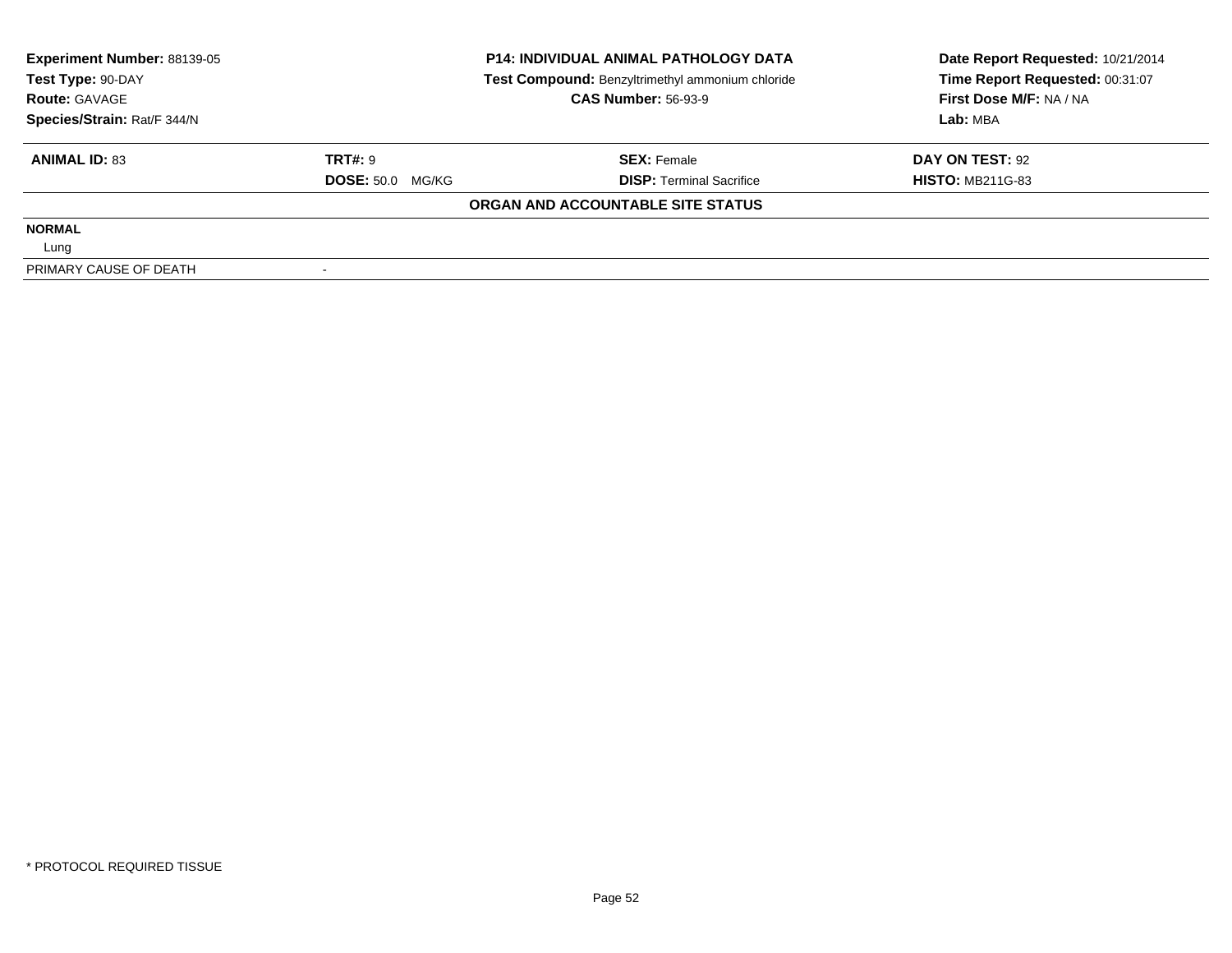| Experiment Number: 88139-05<br>Test Type: 90-DAY<br><b>Route: GAVAGE</b><br>Species/Strain: Rat/F 344/N |                         | <b>P14: INDIVIDUAL ANIMAL PATHOLOGY DATA</b><br>Test Compound: Benzyltrimethyl ammonium chloride<br><b>CAS Number: 56-93-9</b> | Date Report Requested: 10/21/2014<br>Time Report Requested: 00:31:07<br>First Dose M/F: NA / NA<br>Lab: MBA |
|---------------------------------------------------------------------------------------------------------|-------------------------|--------------------------------------------------------------------------------------------------------------------------------|-------------------------------------------------------------------------------------------------------------|
| <b>ANIMAL ID: 84</b>                                                                                    | <b>TRT#:</b> 9          | <b>SEX:</b> Female                                                                                                             | <b>DAY ON TEST: 92</b>                                                                                      |
|                                                                                                         | <b>DOSE: 50.0 MG/KG</b> | <b>DISP: Terminal Sacrifice</b>                                                                                                | <b>HISTO: MB211G-84</b>                                                                                     |
| <b>OBSERVATIONS</b>                                                                                     |                         |                                                                                                                                |                                                                                                             |
| Lung                                                                                                    |                         | Inflammation                                                                                                                   | Focal, Minimal                                                                                              |
| PRIMARY CAUSE OF DEATH                                                                                  |                         |                                                                                                                                |                                                                                                             |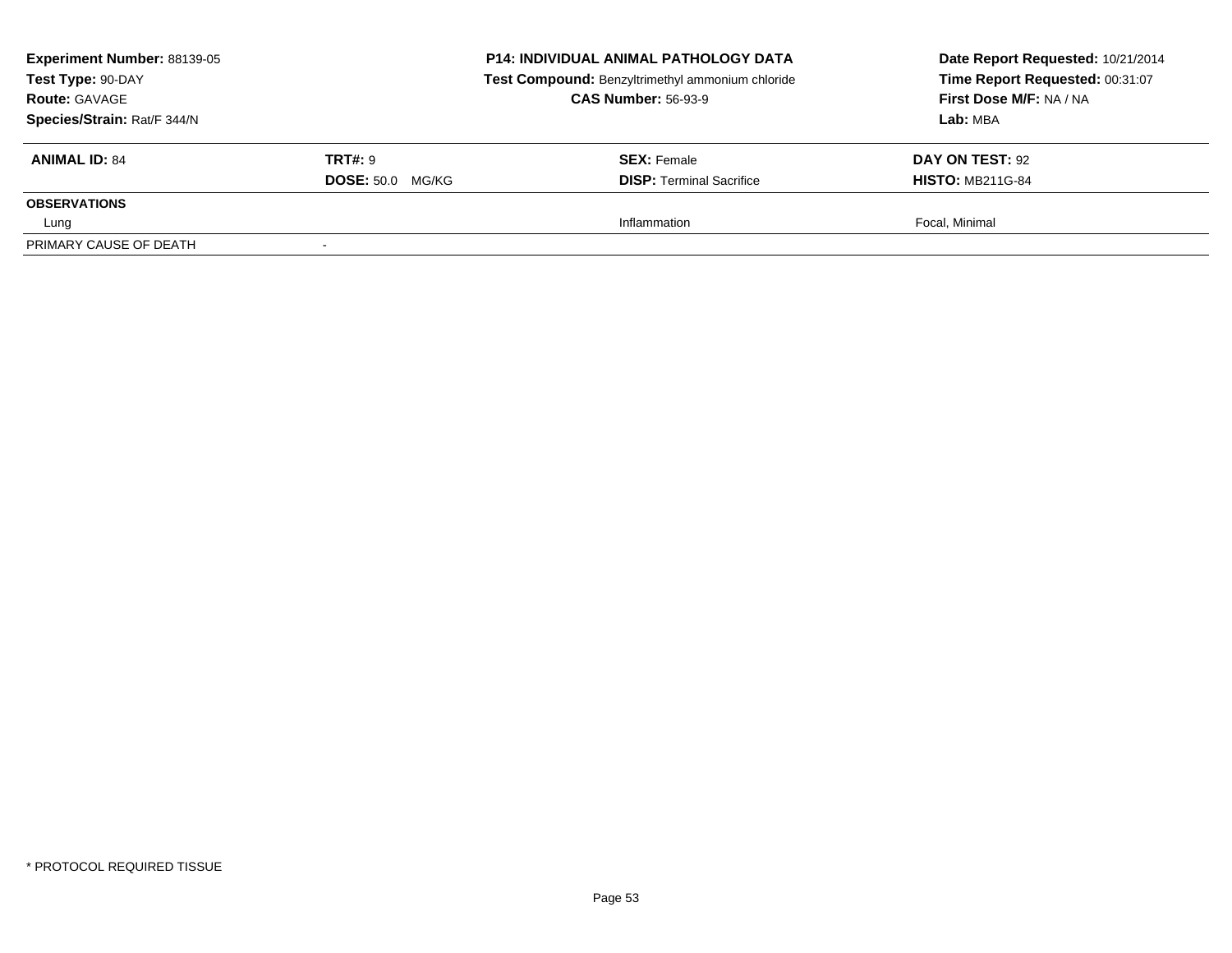| Experiment Number: 88139-05<br>Test Type: 90-DAY |                         | <b>P14: INDIVIDUAL ANIMAL PATHOLOGY DATA</b>     | Date Report Requested: 10/21/2014 |  |
|--------------------------------------------------|-------------------------|--------------------------------------------------|-----------------------------------|--|
|                                                  |                         | Test Compound: Benzyltrimethyl ammonium chloride | Time Report Requested: 00:31:07   |  |
| <b>Route: GAVAGE</b>                             |                         | <b>CAS Number: 56-93-9</b>                       | First Dose M/F: NA / NA           |  |
| Species/Strain: Rat/F 344/N                      |                         |                                                  | Lab: MBA                          |  |
| <b>ANIMAL ID: 85</b>                             | <b>TRT#: 9</b>          | <b>SEX: Female</b>                               | DAY ON TEST: 92                   |  |
|                                                  | <b>DOSE: 50.0 MG/KG</b> | <b>DISP: Terminal Sacrifice</b>                  | <b>HISTO: MB211G-85</b>           |  |
|                                                  |                         | ORGAN AND ACCOUNTABLE SITE STATUS                |                                   |  |
| <b>NORMAL</b>                                    |                         |                                                  |                                   |  |
| Lung                                             |                         |                                                  |                                   |  |
| PRIMARY CAUSE OF DEATH                           |                         |                                                  |                                   |  |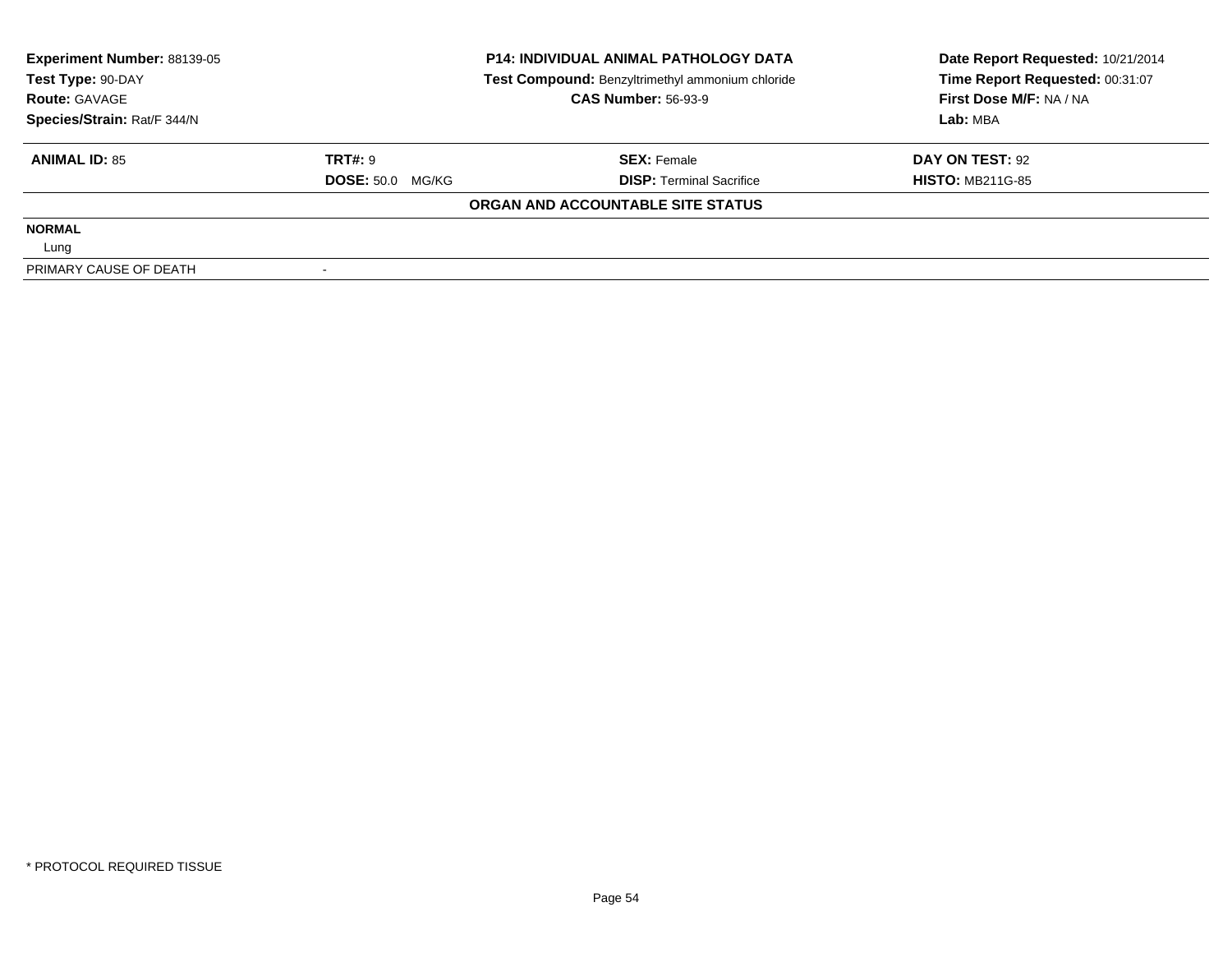| Experiment Number: 88139-05<br>Test Type: 90-DAY<br><b>Route: GAVAGE</b><br>Species/Strain: Rat/F 344/N |                         | <b>P14: INDIVIDUAL ANIMAL PATHOLOGY DATA</b><br>Test Compound: Benzyltrimethyl ammonium chloride<br><b>CAS Number: 56-93-9</b> | Date Report Requested: 10/21/2014<br>Time Report Requested: 00:31:07<br>First Dose M/F: NA / NA<br>Lab: MBA |
|---------------------------------------------------------------------------------------------------------|-------------------------|--------------------------------------------------------------------------------------------------------------------------------|-------------------------------------------------------------------------------------------------------------|
| <b>ANIMAL ID: 86</b>                                                                                    | <b>TRT#:</b> 9          | <b>SEX: Female</b>                                                                                                             | <b>DAY ON TEST: 92</b>                                                                                      |
|                                                                                                         | <b>DOSE: 50.0 MG/KG</b> | <b>DISP: Terminal Sacrifice</b>                                                                                                | <b>HISTO: MB211G-86</b>                                                                                     |
| <b>OBSERVATIONS</b>                                                                                     |                         |                                                                                                                                |                                                                                                             |
| Lung                                                                                                    |                         | Inflammation                                                                                                                   | Focal, Minimal                                                                                              |
| PRIMARY CAUSE OF DEATH                                                                                  | $\sim$                  |                                                                                                                                |                                                                                                             |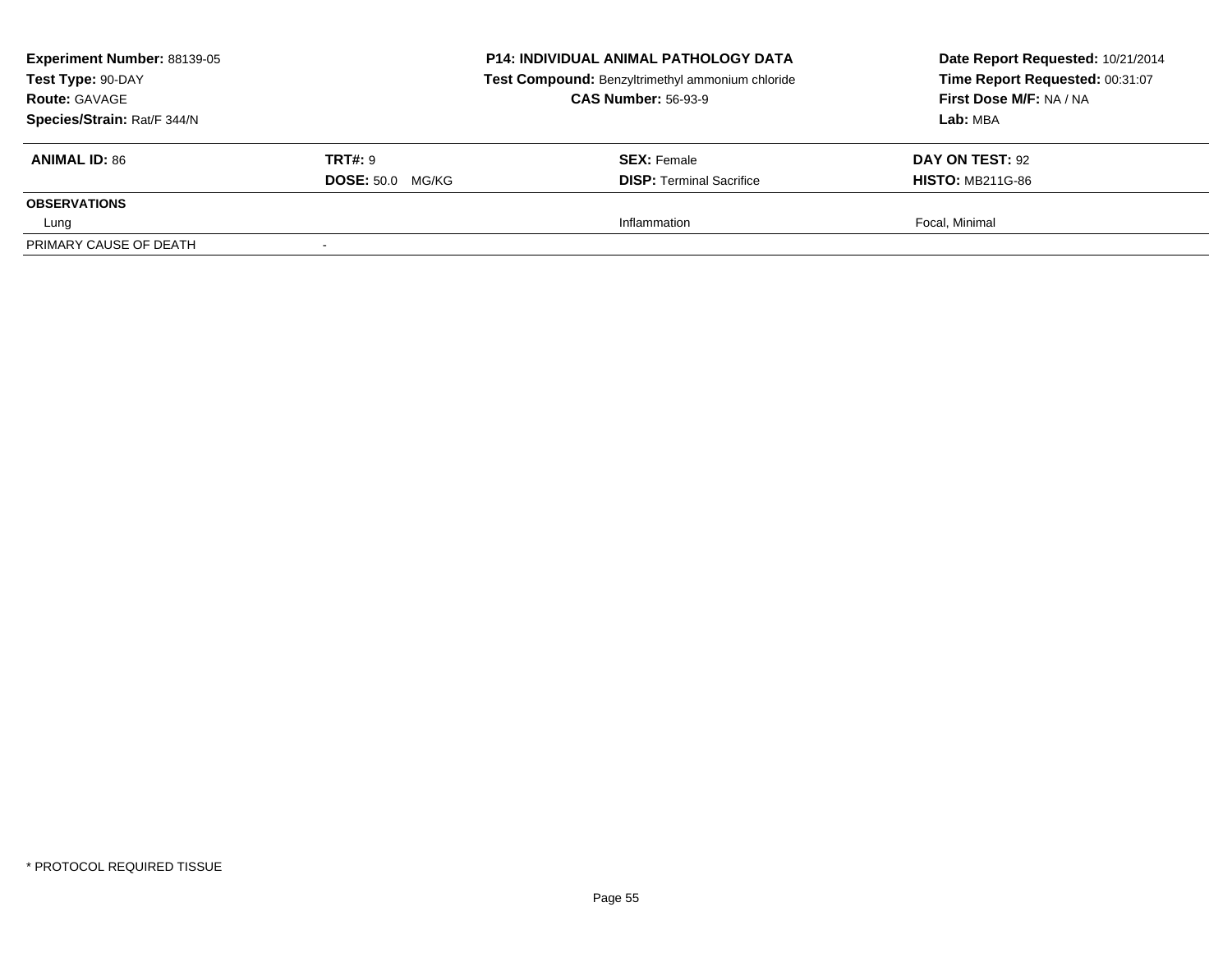| Experiment Number: 88139-05<br>Test Type: 90-DAY |                         | <b>P14: INDIVIDUAL ANIMAL PATHOLOGY DATA</b>     | Date Report Requested: 10/21/2014 |  |
|--------------------------------------------------|-------------------------|--------------------------------------------------|-----------------------------------|--|
|                                                  |                         | Test Compound: Benzyltrimethyl ammonium chloride | Time Report Requested: 00:31:07   |  |
| <b>Route: GAVAGE</b>                             |                         | <b>CAS Number: 56-93-9</b>                       | First Dose M/F: NA / NA           |  |
| Species/Strain: Rat/F 344/N                      |                         |                                                  | Lab: MBA                          |  |
| <b>ANIMAL ID: 87</b>                             | <b>TRT#: 9</b>          | <b>SEX: Female</b>                               | DAY ON TEST: 92                   |  |
|                                                  | <b>DOSE: 50.0 MG/KG</b> | <b>DISP: Terminal Sacrifice</b>                  | <b>HISTO: MB211G-87</b>           |  |
|                                                  |                         | ORGAN AND ACCOUNTABLE SITE STATUS                |                                   |  |
| <b>NORMAL</b>                                    |                         |                                                  |                                   |  |
| Lung                                             |                         |                                                  |                                   |  |
| PRIMARY CAUSE OF DEATH                           |                         |                                                  |                                   |  |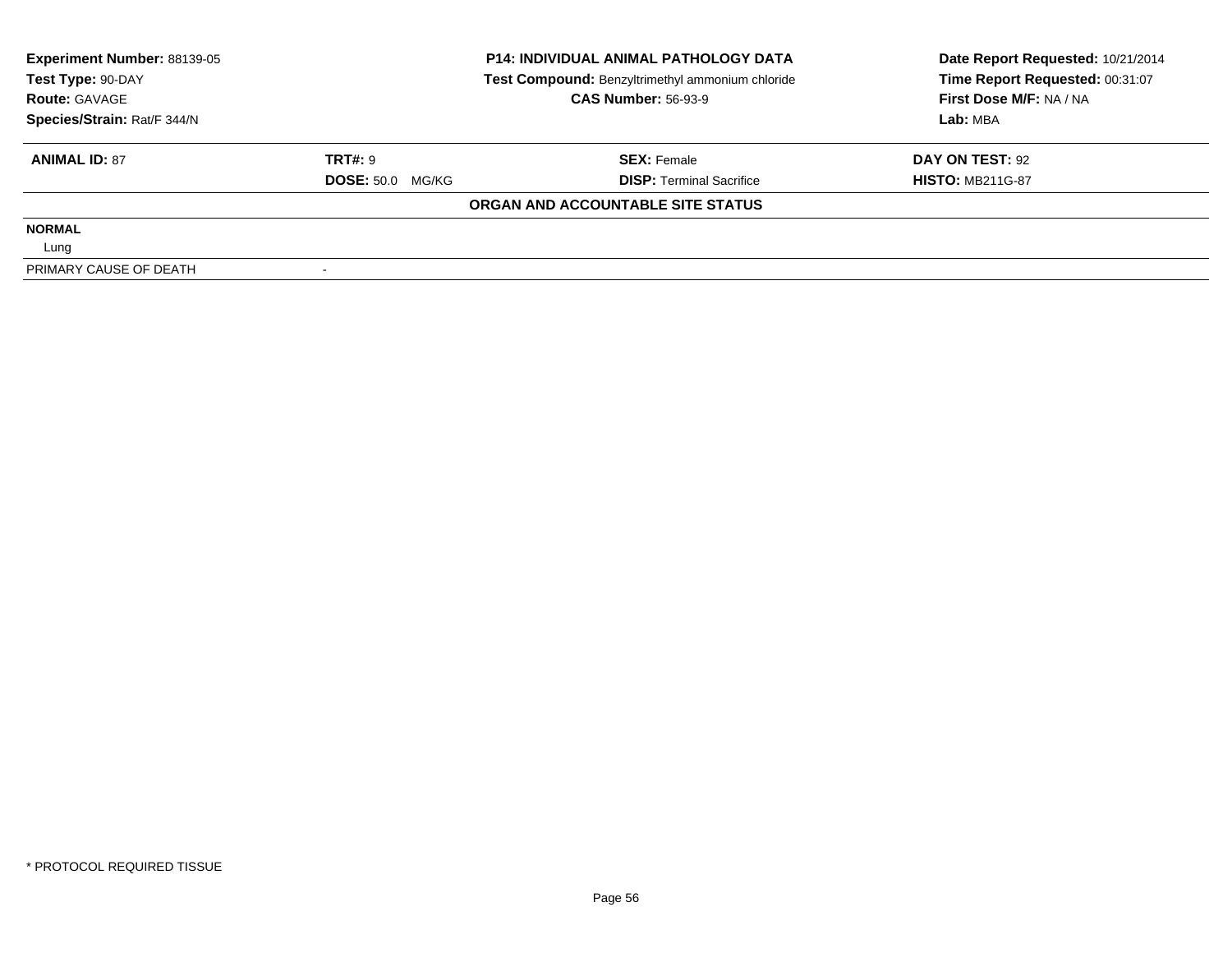| Experiment Number: 88139-05 |                         | <b>P14: INDIVIDUAL ANIMAL PATHOLOGY DATA</b>     | Date Report Requested: 10/21/2014 |
|-----------------------------|-------------------------|--------------------------------------------------|-----------------------------------|
| Test Type: 90-DAY           |                         | Test Compound: Benzyltrimethyl ammonium chloride | Time Report Requested: 00:31:07   |
| <b>Route: GAVAGE</b>        |                         | <b>CAS Number: 56-93-9</b>                       | First Dose M/F: NA / NA           |
| Species/Strain: Rat/F 344/N |                         |                                                  | Lab: MBA                          |
| <b>ANIMAL ID: 88</b>        | <b>TRT#: 9</b>          | <b>SEX: Female</b>                               | <b>DAY ON TEST: 92</b>            |
|                             | <b>DOSE: 50.0 MG/KG</b> | <b>DISP:</b> Terminal Sacrifice                  | <b>HISTO: MB211G-88</b>           |
|                             |                         | ORGAN AND ACCOUNTABLE SITE STATUS                |                                   |
| <b>NORMAL</b>               |                         |                                                  |                                   |
| Lung                        |                         |                                                  |                                   |
| <b>OBSERVATIONS</b>         |                         |                                                  |                                   |
| Uterus                      | <b>Bilateral</b>        | Cyst                                             | Mild                              |
| [Cyst TGLS = $1-9$ ]        |                         |                                                  |                                   |
| PRIMARY CAUSE OF DEATH      |                         |                                                  |                                   |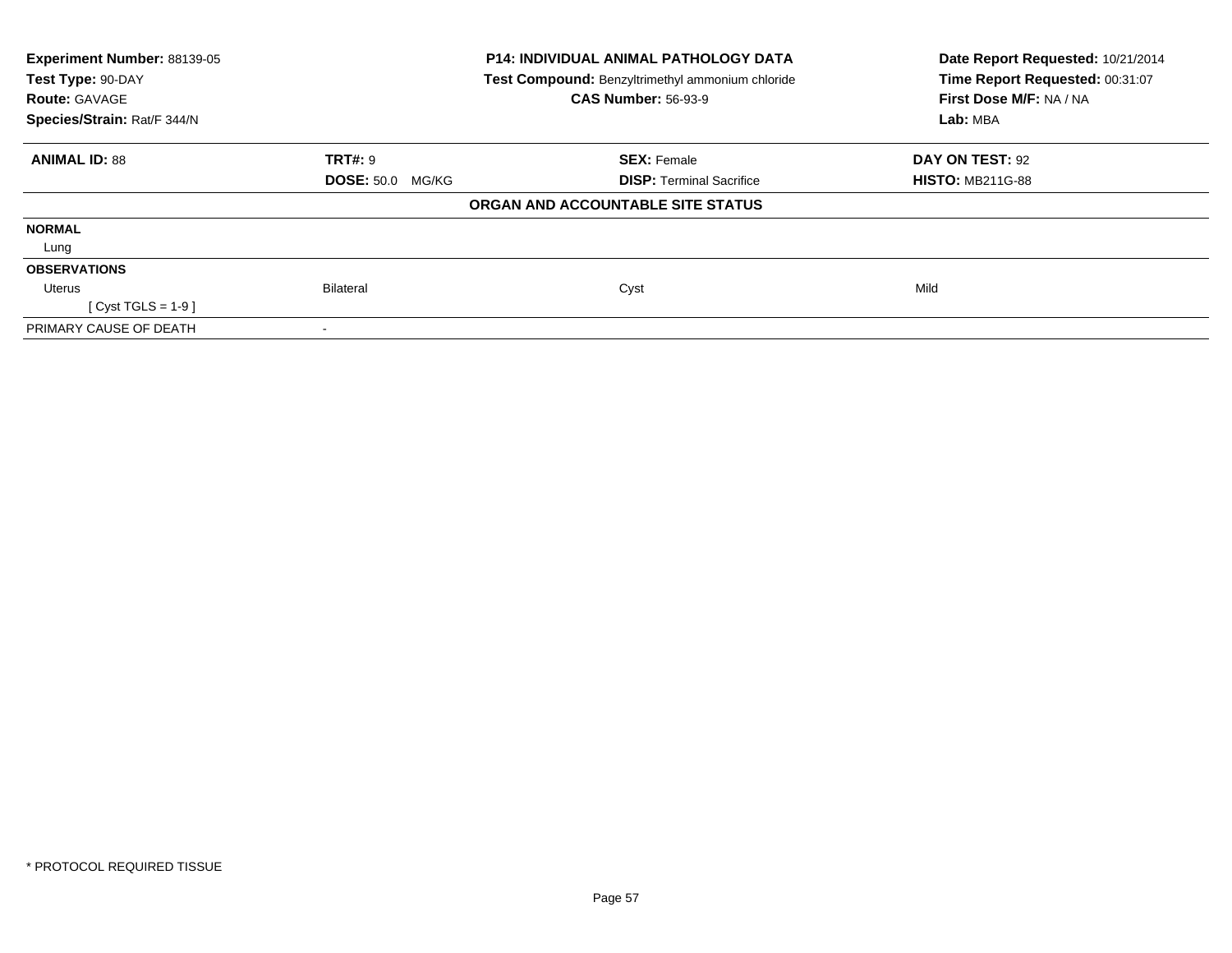| Experiment Number: 88139-05 |                         | <b>P14: INDIVIDUAL ANIMAL PATHOLOGY DATA</b>     | Date Report Requested: 10/21/2014 |  |
|-----------------------------|-------------------------|--------------------------------------------------|-----------------------------------|--|
| Test Type: 90-DAY           |                         | Test Compound: Benzyltrimethyl ammonium chloride | Time Report Requested: 00:31:07   |  |
| <b>Route: GAVAGE</b>        |                         | <b>CAS Number: 56-93-9</b>                       | First Dose M/F: NA / NA           |  |
| Species/Strain: Rat/F 344/N |                         |                                                  | Lab: MBA                          |  |
| <b>ANIMAL ID: 89</b>        | <b>TRT#: 9</b>          | <b>SEX: Female</b>                               | DAY ON TEST: 92                   |  |
|                             | <b>DOSE: 50.0 MG/KG</b> | <b>DISP: Terminal Sacrifice</b>                  | <b>HISTO: MB211G-89</b>           |  |
|                             |                         | ORGAN AND ACCOUNTABLE SITE STATUS                |                                   |  |
| <b>NORMAL</b>               |                         |                                                  |                                   |  |
| Lung                        |                         |                                                  |                                   |  |
| PRIMARY CAUSE OF DEATH      |                         |                                                  |                                   |  |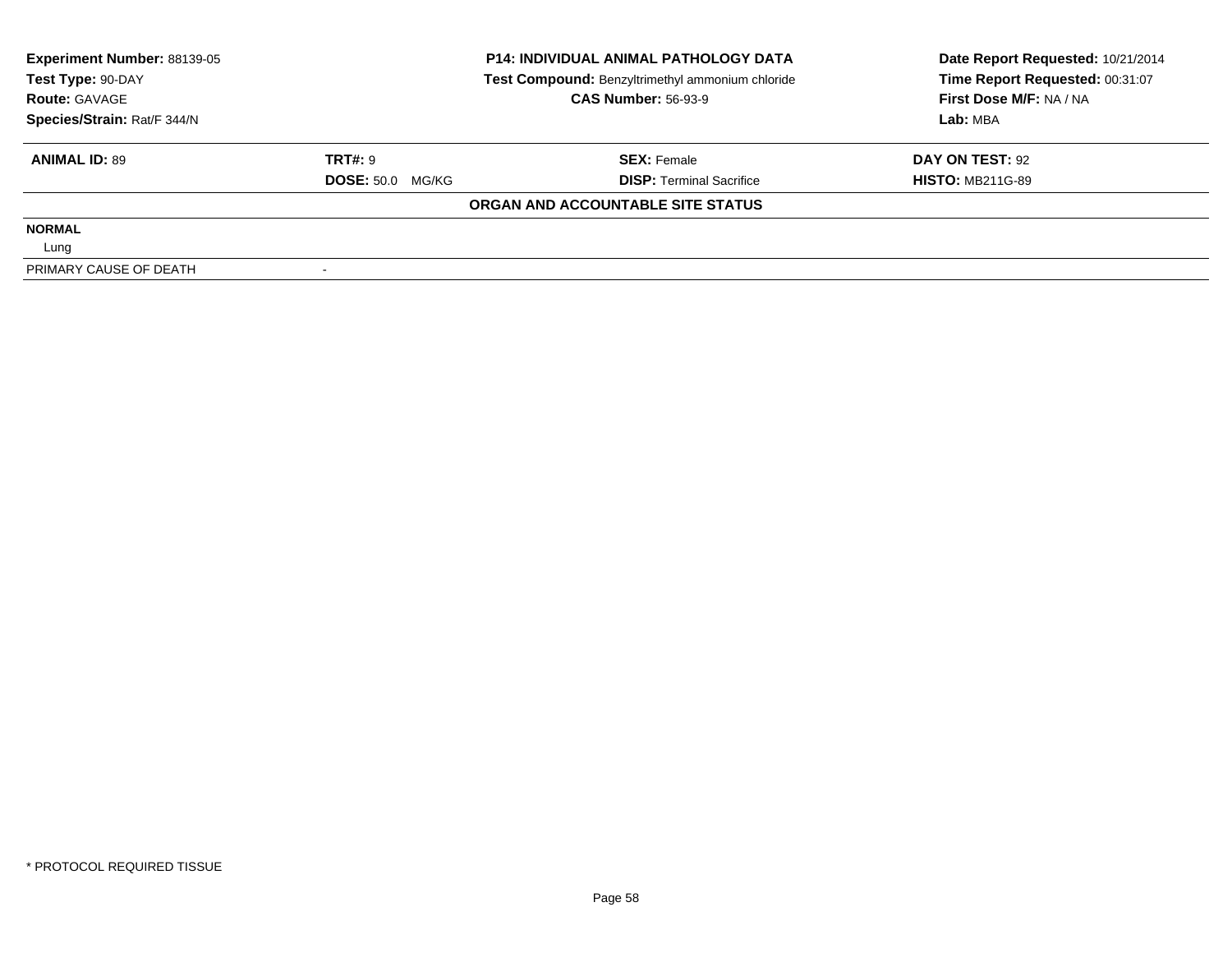| Experiment Number: 88139-05<br>Test Type: 90-DAY<br><b>Route: GAVAGE</b><br>Species/Strain: Rat/F 344/N |                         | <b>P14: INDIVIDUAL ANIMAL PATHOLOGY DATA</b><br>Test Compound: Benzyltrimethyl ammonium chloride<br><b>CAS Number: 56-93-9</b> | Date Report Requested: 10/21/2014<br>Time Report Requested: 00:31:07<br>First Dose M/F: NA / NA<br>Lab: MBA |
|---------------------------------------------------------------------------------------------------------|-------------------------|--------------------------------------------------------------------------------------------------------------------------------|-------------------------------------------------------------------------------------------------------------|
| <b>ANIMAL ID: 90</b>                                                                                    | <b>TRT#:</b> 9          | <b>SEX:</b> Female                                                                                                             | <b>DAY ON TEST: 92</b>                                                                                      |
|                                                                                                         | <b>DOSE: 50.0 MG/KG</b> | <b>DISP: Terminal Sacrifice</b>                                                                                                | <b>HISTO: MB211G-90</b>                                                                                     |
| <b>OBSERVATIONS</b>                                                                                     |                         |                                                                                                                                |                                                                                                             |
| Lung                                                                                                    |                         | Inflammation                                                                                                                   | Focal, Minimal                                                                                              |
| PRIMARY CAUSE OF DEATH                                                                                  |                         |                                                                                                                                |                                                                                                             |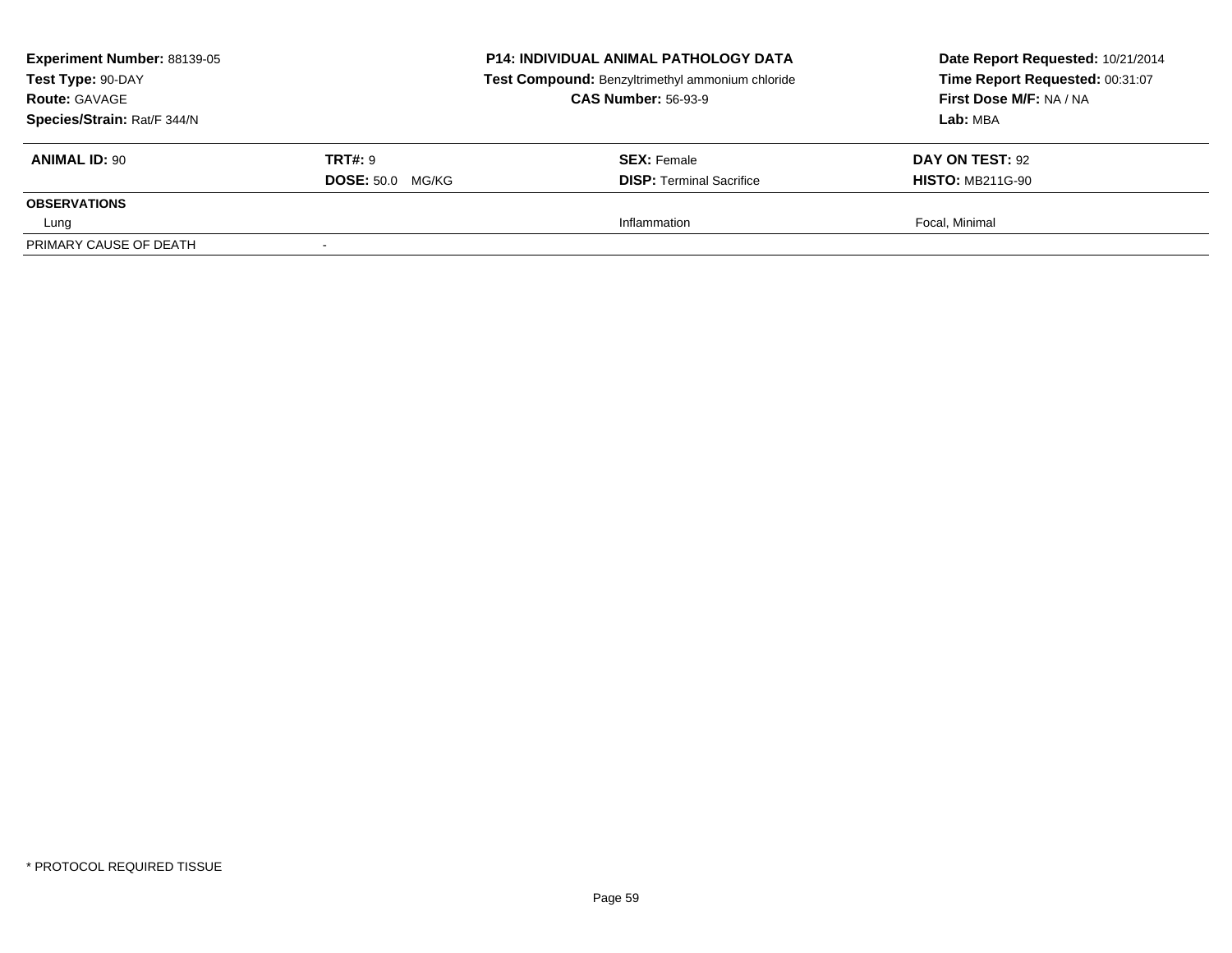| Experiment Number: 88139-05<br>Test Type: 90-DAY<br><b>Route: GAVAGE</b><br>Species/Strain: Rat/F 344/N |                          | <b>P14: INDIVIDUAL ANIMAL PATHOLOGY DATA</b><br>Test Compound: Benzyltrimethyl ammonium chloride<br><b>CAS Number: 56-93-9</b> | Date Report Requested: 10/21/2014<br>Time Report Requested: 00:31:07<br>First Dose M/F: NA / NA<br>Lab: MBA |
|---------------------------------------------------------------------------------------------------------|--------------------------|--------------------------------------------------------------------------------------------------------------------------------|-------------------------------------------------------------------------------------------------------------|
| <b>ANIMAL ID: 91</b>                                                                                    | <b>TRT#: 10</b>          | <b>SEX: Female</b>                                                                                                             | DAY ON TEST: 92                                                                                             |
|                                                                                                         | DOSE: 100.0 MG/KG        | <b>DISP: Terminal Sacrifice</b>                                                                                                | <b>HISTO: MB211G-91</b>                                                                                     |
|                                                                                                         |                          | ORGAN AND ACCOUNTABLE SITE STATUS                                                                                              |                                                                                                             |
| <b>NORMAL</b>                                                                                           |                          |                                                                                                                                |                                                                                                             |
| * Adrenal Cortex                                                                                        | * Adrenal Medulla        | * Blood Vessel                                                                                                                 | * Bone                                                                                                      |
| * Bone Marrow                                                                                           | * Brain                  | * Clitoral Gland                                                                                                               | * Esophagus                                                                                                 |
| * Heart                                                                                                 | * Intestine Large, Cecum | * Intestine Large, Colon                                                                                                       | * Intestine Large, Rectum                                                                                   |
| * Intestine Small, Duodenum                                                                             | * Intestine Small. Ileum | * Intestine Small, Jejunum                                                                                                     | * Islets. Pancreatic                                                                                        |
| * Kidney                                                                                                | * Lung                   | * Lymph Node, Mandibular                                                                                                       | * Lymph Node, Mesenteric                                                                                    |
| * Mammary Gland                                                                                         | * Nose                   | * Ovary                                                                                                                        | * Parathyroid Gland                                                                                         |
| * Pituitary Gland                                                                                       | * Salivary Glands        | * Skeletal Muscle                                                                                                              | * Skin                                                                                                      |
| * Spinal Cord                                                                                           | * Spleen                 | * Stomach, Forestomach                                                                                                         | * Stomach, Glandular                                                                                        |
| * Thymus                                                                                                | * Thyroid Gland          | * Trachea                                                                                                                      | * Urinary Bladder                                                                                           |
| * Uterus                                                                                                |                          |                                                                                                                                |                                                                                                             |
| <b>OBSERVATIONS</b>                                                                                     |                          |                                                                                                                                |                                                                                                             |
| * Liver                                                                                                 |                          | Inflammation                                                                                                                   | Focal, Minimal                                                                                              |
| * Pancreas                                                                                              | Acinus                   | Atrophy                                                                                                                        | Minimal                                                                                                     |
| PRIMARY CAUSE OF DEATH                                                                                  |                          |                                                                                                                                |                                                                                                             |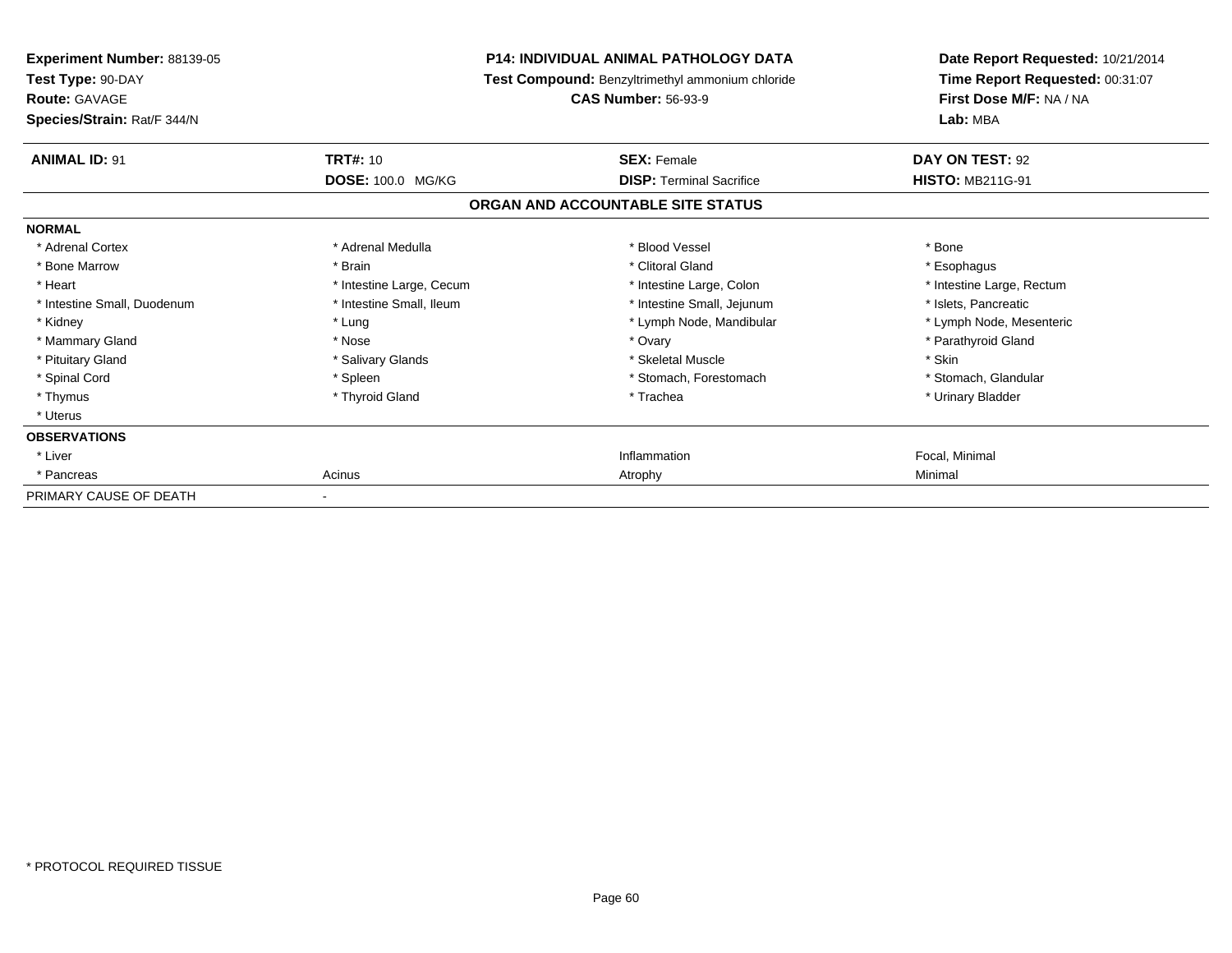| Experiment Number: 88139-05<br>Test Type: 90-DAY<br><b>Route: GAVAGE</b><br>Species/Strain: Rat/F 344/N | <b>P14: INDIVIDUAL ANIMAL PATHOLOGY DATA</b><br>Test Compound: Benzyltrimethyl ammonium chloride<br><b>CAS Number: 56-93-9</b> |                                   | Date Report Requested: 10/21/2014<br>Time Report Requested: 00:31:07<br>First Dose M/F: NA / NA<br>Lab: MBA |  |
|---------------------------------------------------------------------------------------------------------|--------------------------------------------------------------------------------------------------------------------------------|-----------------------------------|-------------------------------------------------------------------------------------------------------------|--|
|                                                                                                         |                                                                                                                                |                                   |                                                                                                             |  |
| <b>ANIMAL ID: 92</b>                                                                                    | <b>TRT#: 10</b>                                                                                                                | <b>SEX: Female</b>                | DAY ON TEST: 92                                                                                             |  |
|                                                                                                         | <b>DOSE: 100.0 MG/KG</b>                                                                                                       | <b>DISP:</b> Terminal Sacrifice   | <b>HISTO: MB211G-92</b>                                                                                     |  |
|                                                                                                         |                                                                                                                                | ORGAN AND ACCOUNTABLE SITE STATUS |                                                                                                             |  |
| <b>NORMAL</b>                                                                                           |                                                                                                                                |                                   |                                                                                                             |  |
| * Adrenal Cortex                                                                                        | * Adrenal Medulla                                                                                                              | * Blood Vessel                    | * Bone                                                                                                      |  |
| * Bone Marrow                                                                                           | * Brain                                                                                                                        | * Clitoral Gland                  | * Esophagus                                                                                                 |  |
| * Intestine Large, Cecum                                                                                | * Intestine Large, Colon                                                                                                       | * Intestine Large, Rectum         | * Intestine Small, Duodenum                                                                                 |  |
| * Intestine Small, Ileum                                                                                | * Intestine Small, Jejunum                                                                                                     | * Islets, Pancreatic              | * Kidney                                                                                                    |  |
| * Liver                                                                                                 | * Lung                                                                                                                         | * Lymph Node, Mandibular          | * Lymph Node, Mesenteric                                                                                    |  |
| * Mammary Gland                                                                                         | * Nose                                                                                                                         | * Ovary                           | * Pancreas                                                                                                  |  |
| * Parathyroid Gland                                                                                     | * Pituitary Gland                                                                                                              | * Salivary Glands                 | * Skeletal Muscle                                                                                           |  |
| * Skin                                                                                                  | * Spinal Cord                                                                                                                  | * Spleen                          | * Stomach, Forestomach                                                                                      |  |
| * Stomach, Glandular                                                                                    | * Thymus                                                                                                                       | * Thyroid Gland                   | * Trachea                                                                                                   |  |
| * Urinary Bladder                                                                                       | * Uterus                                                                                                                       |                                   |                                                                                                             |  |
| <b>OBSERVATIONS</b>                                                                                     |                                                                                                                                |                                   |                                                                                                             |  |
| * Heart                                                                                                 |                                                                                                                                | Inflammation                      | Focal, Minimal                                                                                              |  |
| PRIMARY CAUSE OF DEATH                                                                                  |                                                                                                                                |                                   |                                                                                                             |  |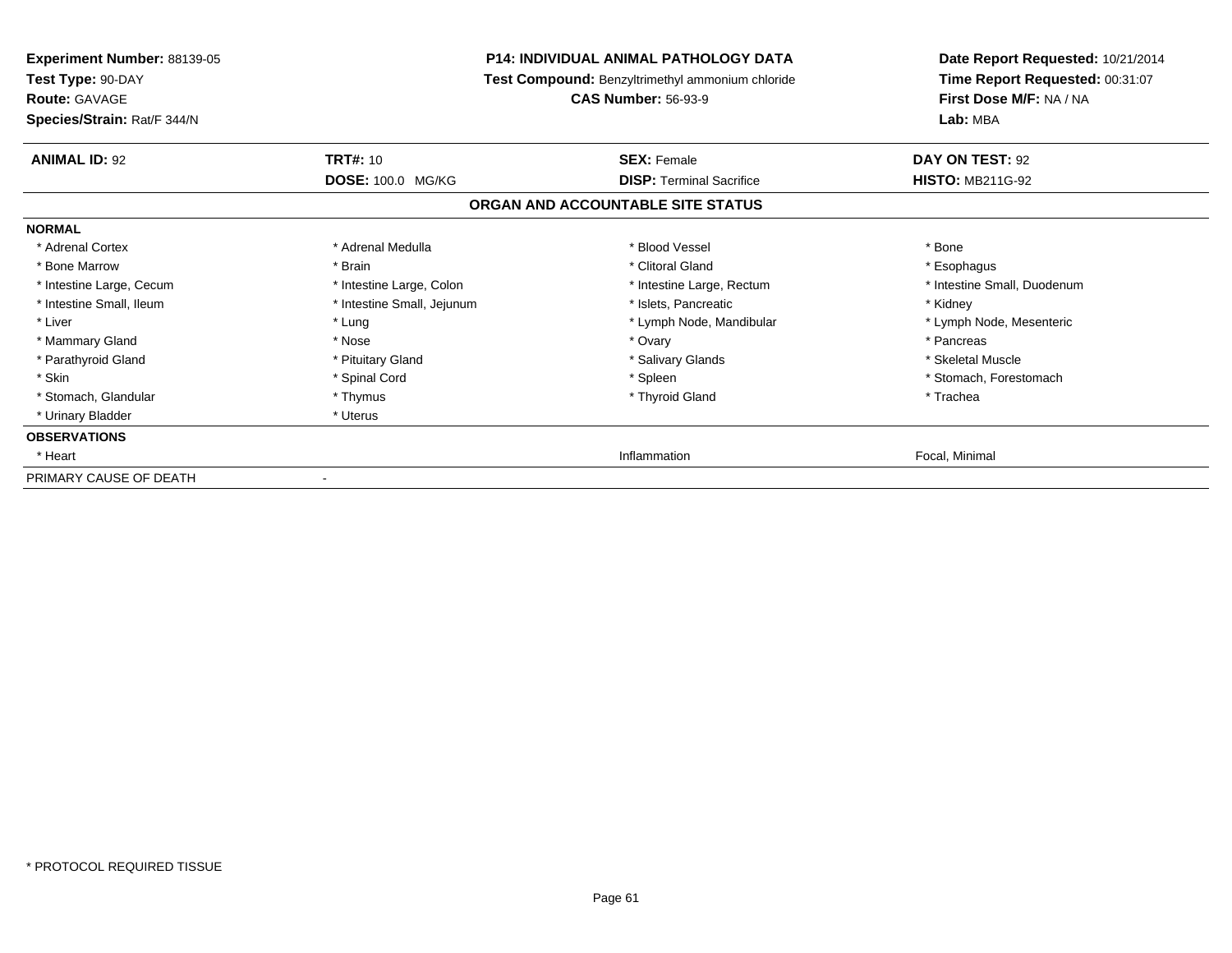| <b>Experiment Number: 88139-05</b><br>Test Type: 90-DAY<br><b>Route: GAVAGE</b> |                          | <b>P14: INDIVIDUAL ANIMAL PATHOLOGY DATA</b><br>Test Compound: Benzyltrimethyl ammonium chloride<br><b>CAS Number: 56-93-9</b> | Date Report Requested: 10/21/2014<br>Time Report Requested: 00:31:07<br>First Dose M/F: NA / NA |
|---------------------------------------------------------------------------------|--------------------------|--------------------------------------------------------------------------------------------------------------------------------|-------------------------------------------------------------------------------------------------|
| Species/Strain: Rat/F 344/N                                                     |                          |                                                                                                                                | Lab: MBA                                                                                        |
| <b>ANIMAL ID: 93</b>                                                            | <b>TRT#: 10</b>          | <b>SEX: Female</b>                                                                                                             | DAY ON TEST: 92                                                                                 |
|                                                                                 | DOSE: 100.0 MG/KG        | <b>DISP: Terminal Sacrifice</b>                                                                                                | <b>HISTO: MB211G-93</b>                                                                         |
|                                                                                 |                          | ORGAN AND ACCOUNTABLE SITE STATUS                                                                                              |                                                                                                 |
| <b>NORMAL</b>                                                                   |                          |                                                                                                                                |                                                                                                 |
| * Adrenal Cortex                                                                | * Adrenal Medulla        | * Blood Vessel                                                                                                                 | * Bone                                                                                          |
| * Bone Marrow                                                                   | * Brain                  | * Clitoral Gland                                                                                                               | * Esophagus                                                                                     |
| * Heart                                                                         | * Intestine Large, Cecum | * Intestine Large, Colon                                                                                                       | * Intestine Large, Rectum                                                                       |
| * Intestine Small, Duodenum                                                     | * Intestine Small, Ileum | * Intestine Small, Jejunum                                                                                                     | * Islets, Pancreatic                                                                            |
| * Kidney                                                                        | * Lung                   | * Lymph Node, Mandibular                                                                                                       | * Lymph Node, Mesenteric                                                                        |
| * Mammary Gland                                                                 | * Nose                   | * Ovary                                                                                                                        | * Pancreas                                                                                      |
| * Parathyroid Gland                                                             | * Pituitary Gland        | * Salivary Glands                                                                                                              | * Skeletal Muscle                                                                               |
| * Skin                                                                          | * Spinal Cord            | * Spleen                                                                                                                       | * Stomach. Forestomach                                                                          |
| * Stomach, Glandular                                                            | * Thymus                 | * Thyroid Gland                                                                                                                | * Trachea                                                                                       |
| * Urinary Bladder                                                               | * Uterus                 |                                                                                                                                |                                                                                                 |
| <b>OBSERVATIONS</b>                                                             |                          |                                                                                                                                |                                                                                                 |
| * Liver                                                                         |                          | Inflammation                                                                                                                   | Focal, Minimal                                                                                  |
| PRIMARY CAUSE OF DEATH                                                          |                          |                                                                                                                                |                                                                                                 |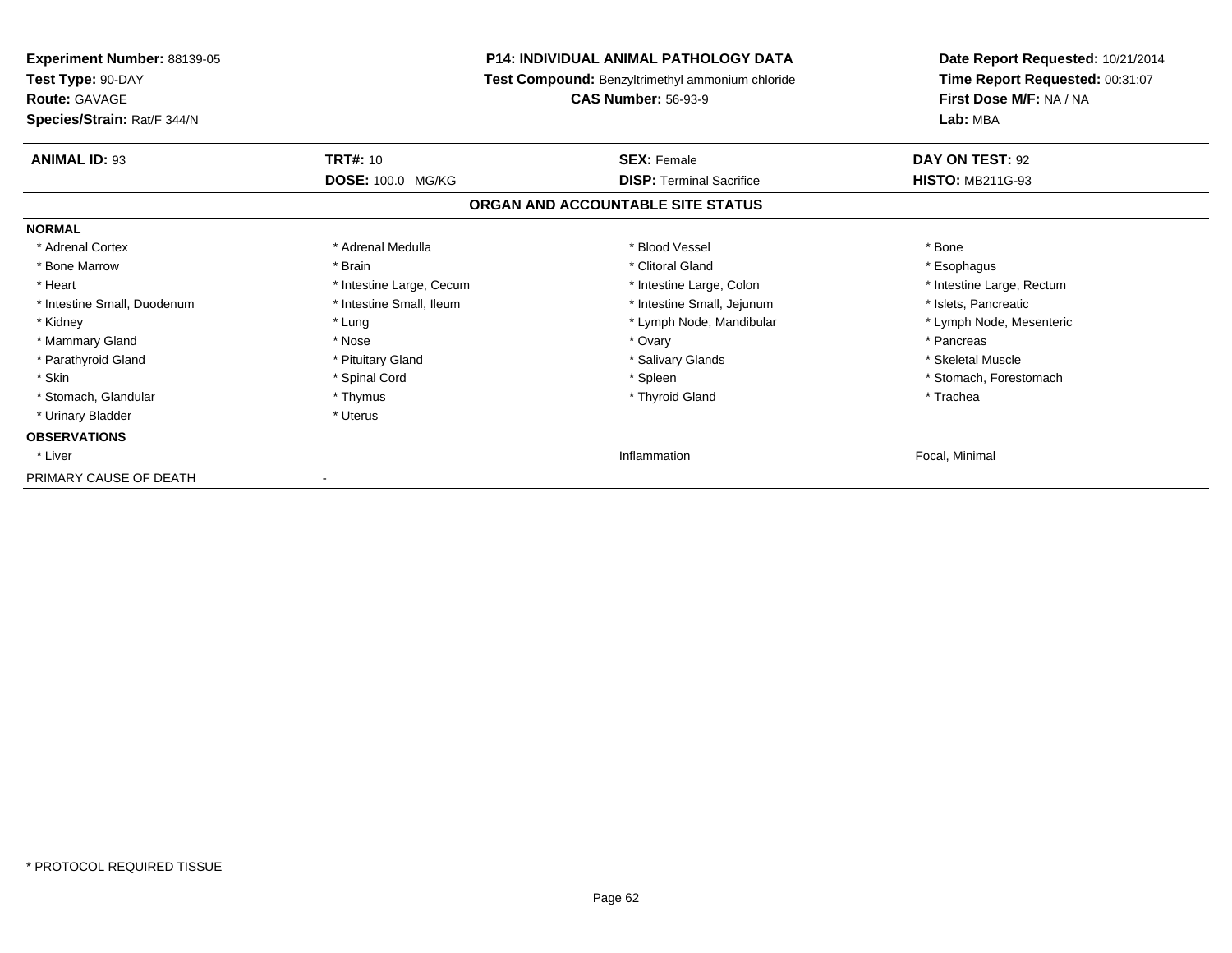| <b>Experiment Number: 88139-05</b><br>Test Type: 90-DAY<br><b>Route: GAVAGE</b><br>Species/Strain: Rat/F 344/N |                            | <b>P14: INDIVIDUAL ANIMAL PATHOLOGY DATA</b><br>Test Compound: Benzyltrimethyl ammonium chloride<br><b>CAS Number: 56-93-9</b> | Date Report Requested: 10/21/2014<br>Time Report Requested: 00:31:07<br>First Dose M/F: NA / NA<br>Lab: MBA |
|----------------------------------------------------------------------------------------------------------------|----------------------------|--------------------------------------------------------------------------------------------------------------------------------|-------------------------------------------------------------------------------------------------------------|
| <b>ANIMAL ID: 94</b>                                                                                           | <b>TRT#: 10</b>            | <b>SEX: Female</b>                                                                                                             | DAY ON TEST: 92                                                                                             |
|                                                                                                                | DOSE: 100.0 MG/KG          | <b>DISP: Terminal Sacrifice</b>                                                                                                | <b>HISTO: MB211G-94</b>                                                                                     |
|                                                                                                                |                            | ORGAN AND ACCOUNTABLE SITE STATUS                                                                                              |                                                                                                             |
| <b>NORMAL</b>                                                                                                  |                            |                                                                                                                                |                                                                                                             |
| * Adrenal Cortex                                                                                               | * Adrenal Medulla          | * Blood Vessel                                                                                                                 | * Bone                                                                                                      |
| * Bone Marrow                                                                                                  | * Brain                    | * Clitoral Gland                                                                                                               | * Esophagus                                                                                                 |
| * Intestine Large, Cecum                                                                                       | * Intestine Large, Colon   | * Intestine Large, Rectum                                                                                                      | * Intestine Small, Duodenum                                                                                 |
| * Intestine Small, Ileum                                                                                       | * Intestine Small, Jejunum | * Islets, Pancreatic                                                                                                           | * Kidney                                                                                                    |
| * Lymph Node, Mandibular                                                                                       | * Lymph Node, Mesenteric   | * Mammary Gland                                                                                                                | * Nose                                                                                                      |
| * Ovary                                                                                                        | * Pancreas                 | * Pituitary Gland                                                                                                              | * Salivary Glands                                                                                           |
| * Skeletal Muscle                                                                                              | * Skin                     | * Spinal Cord                                                                                                                  | * Spleen                                                                                                    |
| * Stomach, Forestomach                                                                                         | * Stomach, Glandular       | * Thymus                                                                                                                       | * Thyroid Gland                                                                                             |
| * Trachea                                                                                                      | * Urinary Bladder          |                                                                                                                                |                                                                                                             |
| <b>MISSING</b>                                                                                                 |                            |                                                                                                                                |                                                                                                             |
| * Parathyroid Gland                                                                                            |                            |                                                                                                                                |                                                                                                             |
| <b>OBSERVATIONS</b>                                                                                            |                            |                                                                                                                                |                                                                                                             |
| * Heart                                                                                                        |                            | Inflammation                                                                                                                   | Focal, Minimal                                                                                              |
| * Liver                                                                                                        |                            | Inflammation                                                                                                                   | Focal, Minimal                                                                                              |
| * Lung                                                                                                         |                            | Inflammation                                                                                                                   | Focal, Minimal                                                                                              |
| * Uterus                                                                                                       | Bilateral                  | <b>Dilatation</b>                                                                                                              | Moderate                                                                                                    |
| [Dilatation TGLS = 1-9 ]                                                                                       |                            |                                                                                                                                |                                                                                                             |
| PRIMARY CAUSE OF DEATH                                                                                         |                            |                                                                                                                                |                                                                                                             |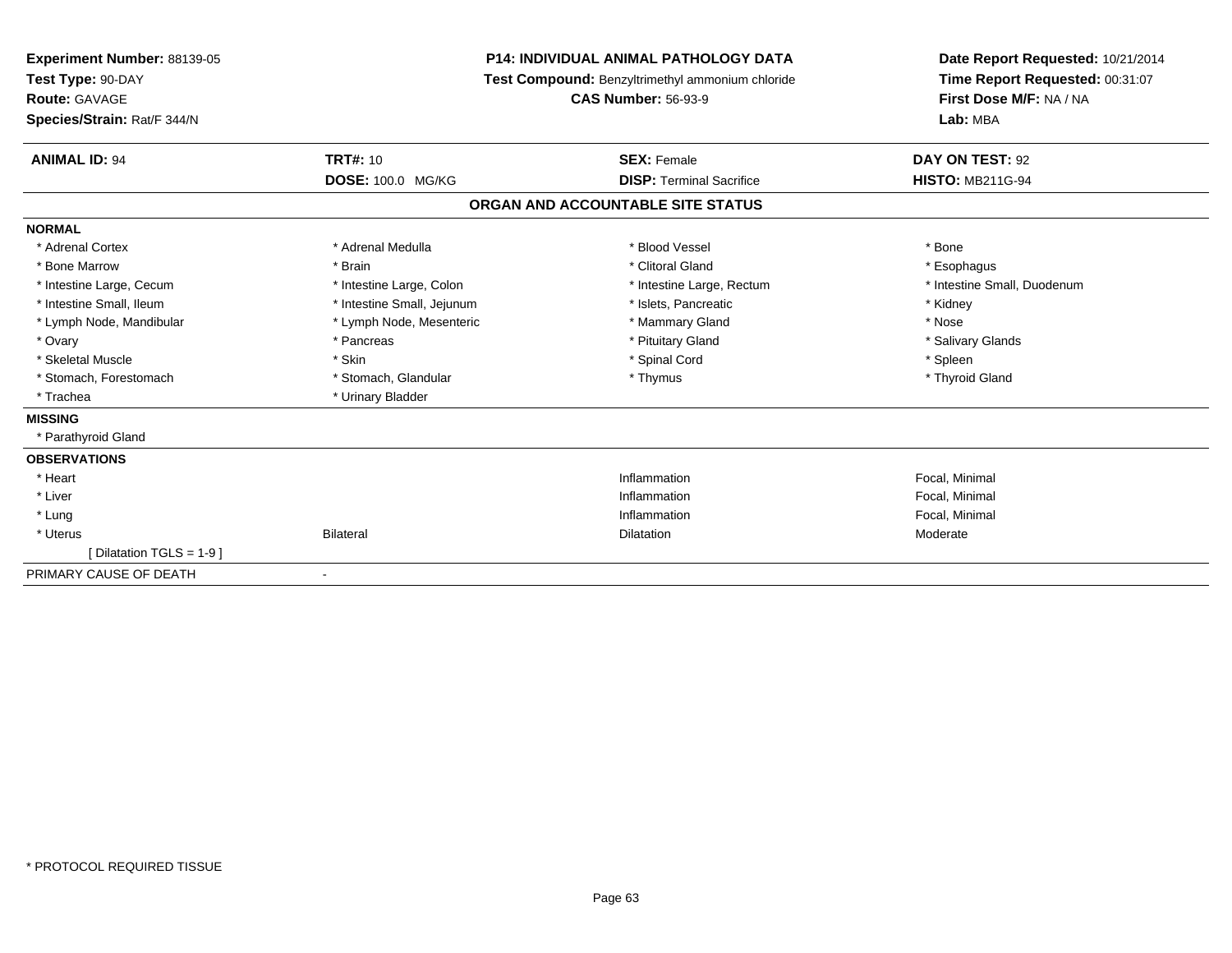| <b>Experiment Number: 88139-05</b><br>Test Type: 90-DAY<br><b>Route: GAVAGE</b><br>Species/Strain: Rat/F 344/N | <b>P14: INDIVIDUAL ANIMAL PATHOLOGY DATA</b><br>Test Compound: Benzyltrimethyl ammonium chloride<br><b>CAS Number: 56-93-9</b> |                                   | Date Report Requested: 10/21/2014<br>Time Report Requested: 00:31:07<br>First Dose M/F: NA / NA<br>Lab: MBA |
|----------------------------------------------------------------------------------------------------------------|--------------------------------------------------------------------------------------------------------------------------------|-----------------------------------|-------------------------------------------------------------------------------------------------------------|
| <b>ANIMAL ID: 95</b>                                                                                           | <b>TRT#: 10</b>                                                                                                                | <b>SEX: Female</b>                | DAY ON TEST: 92                                                                                             |
|                                                                                                                | DOSE: 100.0 MG/KG                                                                                                              | <b>DISP: Terminal Sacrifice</b>   | <b>HISTO: MB211G-95</b>                                                                                     |
|                                                                                                                |                                                                                                                                | ORGAN AND ACCOUNTABLE SITE STATUS |                                                                                                             |
| <b>NORMAL</b>                                                                                                  |                                                                                                                                |                                   |                                                                                                             |
| * Adrenal Cortex                                                                                               | * Adrenal Medulla                                                                                                              | * Blood Vessel                    | * Bone                                                                                                      |
| * Bone Marrow                                                                                                  | * Brain                                                                                                                        | * Clitoral Gland                  | * Esophagus                                                                                                 |
| * Intestine Large, Cecum                                                                                       | * Intestine Large, Colon                                                                                                       | * Intestine Large, Rectum         | * Intestine Small, Duodenum                                                                                 |
| * Intestine Small, Ileum                                                                                       | * Intestine Small, Jejunum                                                                                                     | * Islets, Pancreatic              | * Kidney                                                                                                    |
| * Liver                                                                                                        | * Lung                                                                                                                         | * Lymph Node, Mandibular          | * Lymph Node, Mesenteric                                                                                    |
| * Mammary Gland                                                                                                | * Nose                                                                                                                         | * Ovary                           | * Pancreas                                                                                                  |
| * Parathyroid Gland                                                                                            | * Pituitary Gland                                                                                                              | * Salivary Glands                 | * Skeletal Muscle                                                                                           |
| * Skin                                                                                                         | * Spinal Cord                                                                                                                  | * Spleen                          | * Stomach, Forestomach                                                                                      |
| * Stomach, Glandular                                                                                           | * Thymus                                                                                                                       | * Thyroid Gland                   | * Trachea                                                                                                   |
| * Urinary Bladder                                                                                              | * Uterus                                                                                                                       |                                   |                                                                                                             |
| <b>OBSERVATIONS</b>                                                                                            |                                                                                                                                |                                   |                                                                                                             |
| * Heart                                                                                                        |                                                                                                                                | Inflammation                      | Focal, Minimal                                                                                              |
| PRIMARY CAUSE OF DEATH                                                                                         |                                                                                                                                |                                   |                                                                                                             |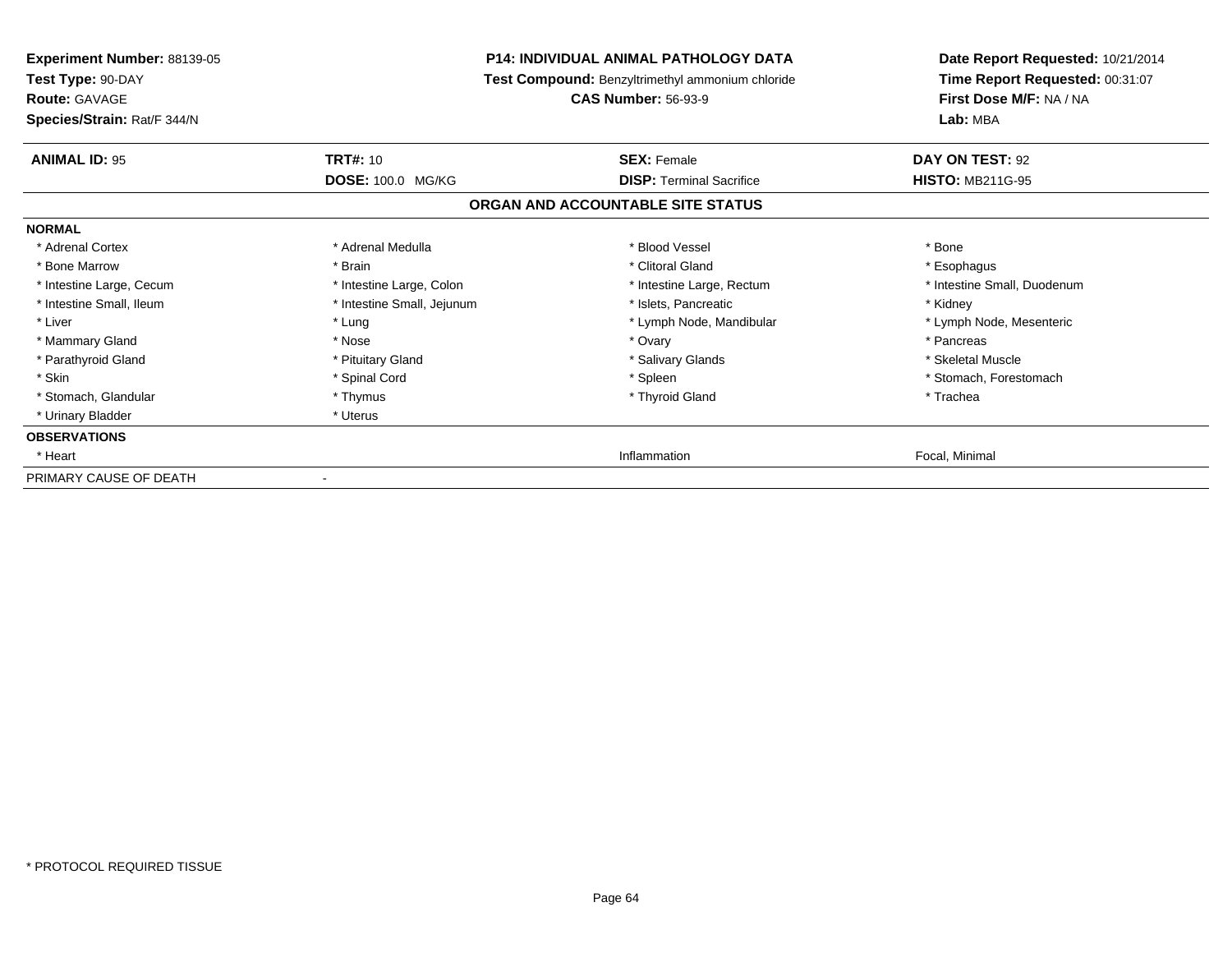| Experiment Number: 88139-05<br>Test Type: 90-DAY<br><b>Route: GAVAGE</b><br>Species/Strain: Rat/F 344/N | <b>P14: INDIVIDUAL ANIMAL PATHOLOGY DATA</b><br>Test Compound: Benzyltrimethyl ammonium chloride<br><b>CAS Number: 56-93-9</b> |                                   | Date Report Requested: 10/21/2014<br>Time Report Requested: 00:31:07<br>First Dose M/F: NA / NA<br>Lab: MBA |
|---------------------------------------------------------------------------------------------------------|--------------------------------------------------------------------------------------------------------------------------------|-----------------------------------|-------------------------------------------------------------------------------------------------------------|
| <b>ANIMAL ID: 96</b>                                                                                    | <b>TRT#: 10</b>                                                                                                                | <b>SEX: Female</b>                | DAY ON TEST: 92                                                                                             |
|                                                                                                         | DOSE: 100.0 MG/KG                                                                                                              | <b>DISP: Terminal Sacrifice</b>   | <b>HISTO: MB211G-96</b>                                                                                     |
|                                                                                                         |                                                                                                                                | ORGAN AND ACCOUNTABLE SITE STATUS |                                                                                                             |
| <b>NORMAL</b>                                                                                           |                                                                                                                                |                                   |                                                                                                             |
| * Adrenal Cortex                                                                                        | * Adrenal Medulla                                                                                                              | * Blood Vessel                    | * Bone                                                                                                      |
| * Bone Marrow                                                                                           | * Brain                                                                                                                        | * Clitoral Gland                  | * Esophagus                                                                                                 |
| * Intestine Large, Cecum                                                                                | * Intestine Large, Colon                                                                                                       | * Intestine Large, Rectum         | * Intestine Small, Duodenum                                                                                 |
| * Intestine Small, Ileum                                                                                | * Intestine Small, Jejunum                                                                                                     | * Islets, Pancreatic              | * Kidney                                                                                                    |
| * Liver                                                                                                 | * Lymph Node, Mandibular                                                                                                       | * Lymph Node, Mesenteric          | * Mammary Gland                                                                                             |
| * Nose                                                                                                  | * Ovary                                                                                                                        | * Pancreas                        | * Parathyroid Gland                                                                                         |
| * Salivary Glands                                                                                       | * Skeletal Muscle                                                                                                              | * Skin                            | * Spinal Cord                                                                                               |
| * Spleen                                                                                                | * Stomach, Forestomach                                                                                                         | * Stomach, Glandular              | * Thymus                                                                                                    |
| * Thyroid Gland                                                                                         | * Trachea                                                                                                                      | * Urinary Bladder                 | * Uterus                                                                                                    |
| <b>OBSERVATIONS</b>                                                                                     |                                                                                                                                |                                   |                                                                                                             |
| * Heart                                                                                                 |                                                                                                                                | Inflammation                      | Focal, Minimal                                                                                              |
| * Lung                                                                                                  |                                                                                                                                | Inflammation                      | Focal, Moderate                                                                                             |
| * Pituitary Gland                                                                                       | Pars Distalis                                                                                                                  | Cyst                              | Minimal                                                                                                     |
| PRIMARY CAUSE OF DEATH                                                                                  |                                                                                                                                |                                   |                                                                                                             |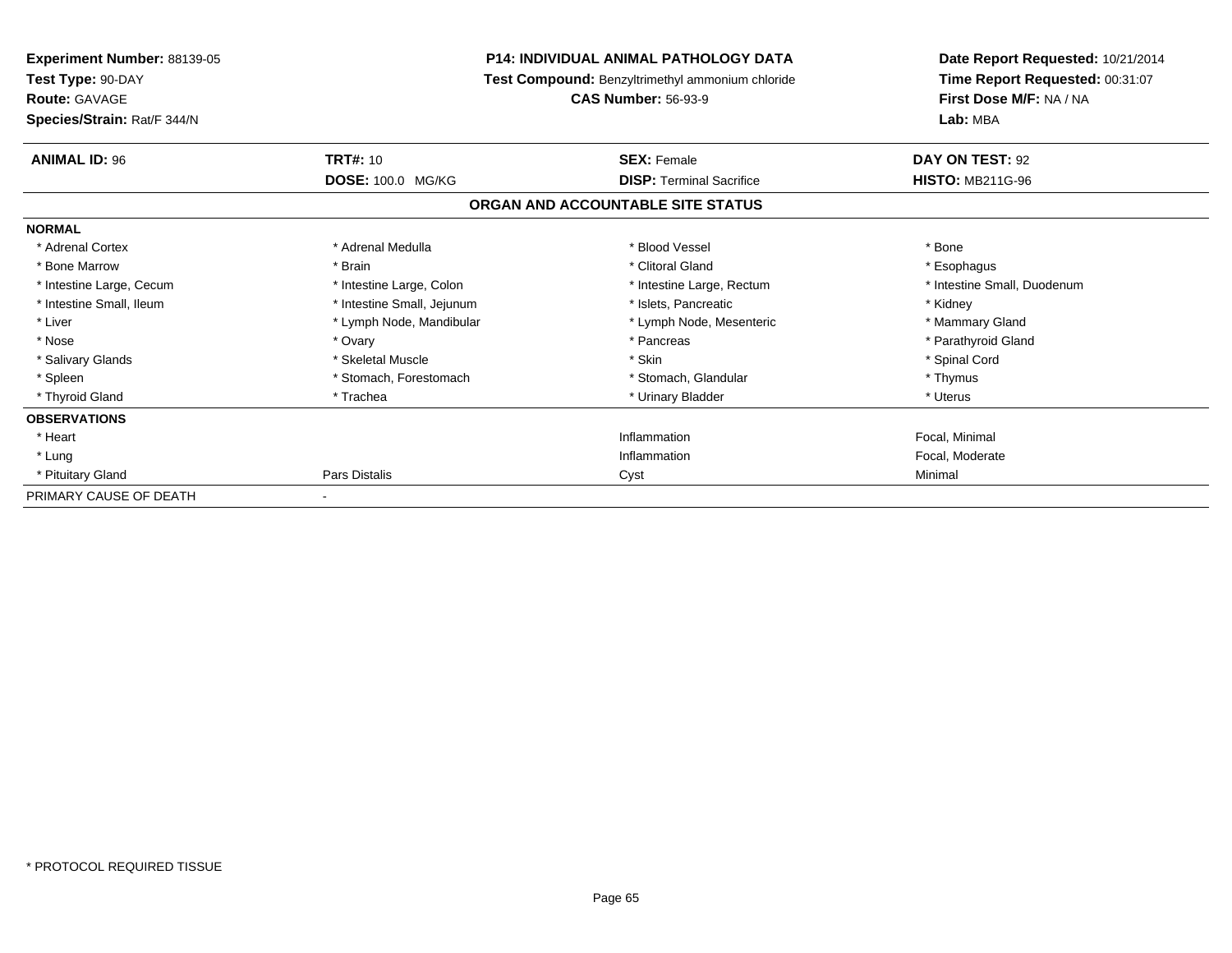| Experiment Number: 88139-05<br>Test Type: 90-DAY<br>Route: GAVAGE<br>Species/Strain: Rat/F 344/N | P14: INDIVIDUAL ANIMAL PATHOLOGY DATA<br>Test Compound: Benzyltrimethyl ammonium chloride<br><b>CAS Number: 56-93-9</b> |                                                  | Date Report Requested: 10/21/2014<br>Time Report Requested: 00:31:07<br>First Dose M/F: NA / NA<br>Lab: MBA |
|--------------------------------------------------------------------------------------------------|-------------------------------------------------------------------------------------------------------------------------|--------------------------------------------------|-------------------------------------------------------------------------------------------------------------|
| <b>ANIMAL ID: 97</b>                                                                             | <b>TRT#: 10</b><br>DOSE: 100.0 MG/KG                                                                                    | <b>SEX: Female</b><br><b>DISP: Natural Death</b> | DAY ON TEST: 83<br><b>HISTO: MB211G-97</b>                                                                  |
|                                                                                                  |                                                                                                                         |                                                  |                                                                                                             |
|                                                                                                  |                                                                                                                         | ORGAN AND ACCOUNTABLE SITE STATUS                |                                                                                                             |
| <b>NORMAL</b>                                                                                    |                                                                                                                         |                                                  |                                                                                                             |
| * Adrenal Cortex                                                                                 | * Adrenal Medulla                                                                                                       | * Blood Vessel                                   | * Bone                                                                                                      |
| * Bone Marrow                                                                                    | * Brain                                                                                                                 | * Clitoral Gland                                 | * Esophagus                                                                                                 |
| <b>Harderian Gland</b>                                                                           | * Heart                                                                                                                 | * Intestine Large, Colon                         | * Intestine Large, Rectum                                                                                   |
| * Intestine Small, Duodenum                                                                      | * Intestine Small, Jejunum                                                                                              | * Islets, Pancreatic                             | * Kidney                                                                                                    |
| * Liver                                                                                          | * Lymph Node, Mandibular                                                                                                | * Lymph Node, Mesenteric                         | * Nose                                                                                                      |
| * Ovary                                                                                          | * Pancreas                                                                                                              | * Parathyroid Gland                              | * Pituitary Gland                                                                                           |
| * Salivary Glands                                                                                | * Skeletal Muscle                                                                                                       | * Skin                                           | * Spinal Cord                                                                                               |
| * Spleen                                                                                         | * Stomach, Forestomach                                                                                                  | * Stomach, Glandular                             | * Thymus                                                                                                    |
| * Thyroid Gland                                                                                  | * Trachea                                                                                                               | * Urinary Bladder                                | * Uterus                                                                                                    |
| <b>MISSING</b>                                                                                   |                                                                                                                         |                                                  |                                                                                                             |
| * Mammary Gland                                                                                  |                                                                                                                         |                                                  |                                                                                                             |
| <b>AUTO PRECLUDES DIAG.</b>                                                                      |                                                                                                                         |                                                  |                                                                                                             |
| * Intestine Large, Cecum                                                                         | * Intestine Small, Ileum                                                                                                |                                                  |                                                                                                             |
| <b>OBSERVATIONS</b>                                                                              |                                                                                                                         |                                                  |                                                                                                             |
| Harderian GI                                                                                     |                                                                                                                         |                                                  |                                                                                                             |
| Note: TGL 4-NCL                                                                                  |                                                                                                                         |                                                  |                                                                                                             |
| * Lung                                                                                           |                                                                                                                         | Congestion                                       | Moderate                                                                                                    |
|                                                                                                  |                                                                                                                         | Inflammation                                     | Focal, Moderate                                                                                             |
| [Congestion TGLS = 1-6]                                                                          |                                                                                                                         |                                                  |                                                                                                             |
| [ Inflammation TGLS = 1-6 ]                                                                      |                                                                                                                         |                                                  |                                                                                                             |
| * Pancreas                                                                                       |                                                                                                                         |                                                  |                                                                                                             |
| Note: TGL 3-NCL                                                                                  |                                                                                                                         |                                                  |                                                                                                             |
| * Stom Forestom                                                                                  |                                                                                                                         |                                                  |                                                                                                             |
| Note: TGL 2-NST                                                                                  |                                                                                                                         |                                                  |                                                                                                             |
| PRIMARY CAUSE OF DEATH                                                                           |                                                                                                                         |                                                  |                                                                                                             |
|                                                                                                  |                                                                                                                         |                                                  |                                                                                                             |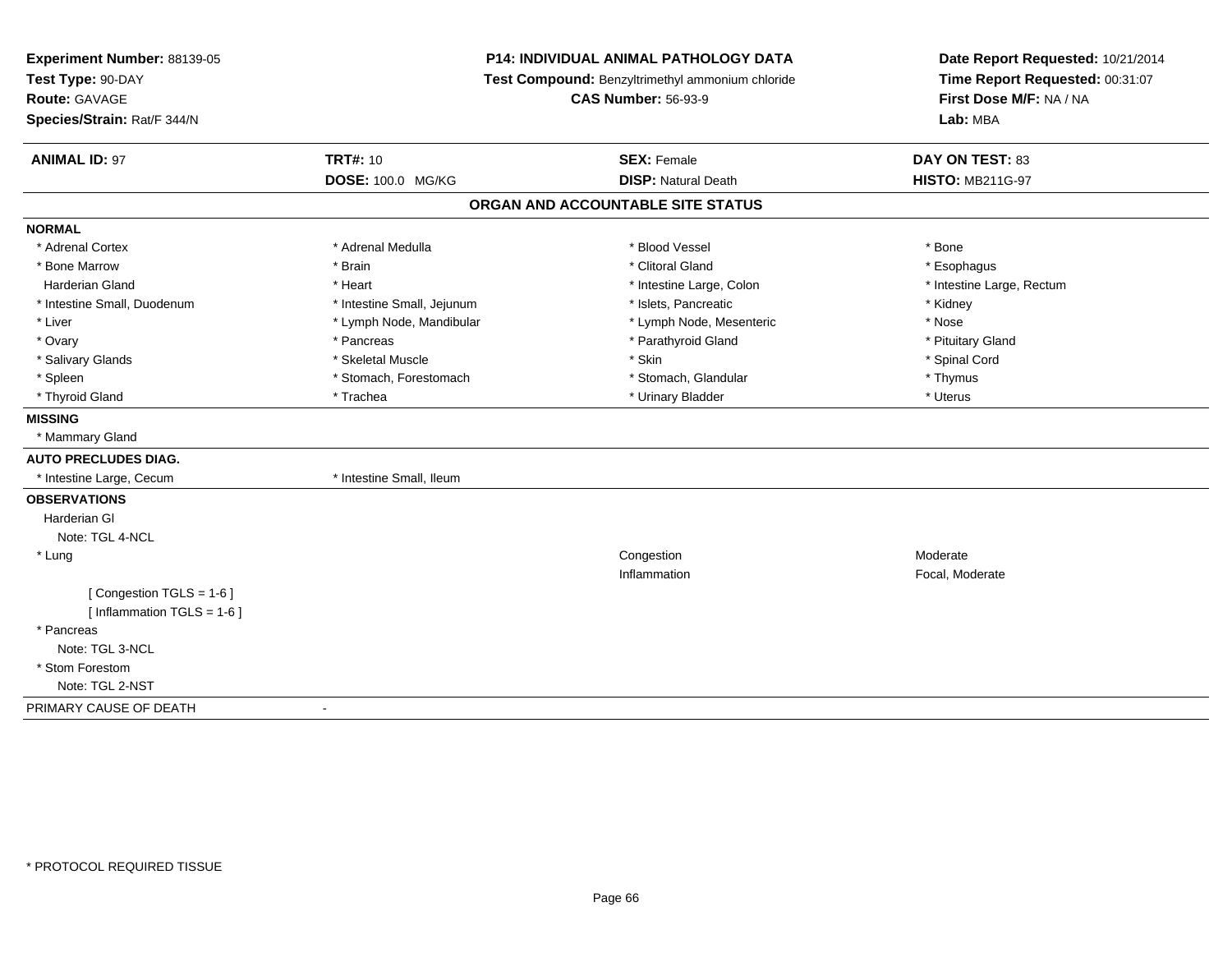| Experiment Number: 88139-05<br>Test Type: 90-DAY<br><b>Route: GAVAGE</b><br>Species/Strain: Rat/F 344/N | <b>P14: INDIVIDUAL ANIMAL PATHOLOGY DATA</b><br>Test Compound: Benzyltrimethyl ammonium chloride<br><b>CAS Number: 56-93-9</b> |                                   | Date Report Requested: 10/21/2014<br>Time Report Requested: 00:31:07<br>First Dose M/F: NA / NA<br>Lab: MBA |
|---------------------------------------------------------------------------------------------------------|--------------------------------------------------------------------------------------------------------------------------------|-----------------------------------|-------------------------------------------------------------------------------------------------------------|
| <b>ANIMAL ID: 98</b>                                                                                    | <b>TRT#: 10</b>                                                                                                                | <b>SEX: Female</b>                | DAY ON TEST: 92                                                                                             |
|                                                                                                         | DOSE: 100.0 MG/KG                                                                                                              | <b>DISP:</b> Terminal Sacrifice   | <b>HISTO: MB211G-98</b>                                                                                     |
|                                                                                                         |                                                                                                                                | ORGAN AND ACCOUNTABLE SITE STATUS |                                                                                                             |
| <b>NORMAL</b>                                                                                           |                                                                                                                                |                                   |                                                                                                             |
| * Adrenal Cortex                                                                                        | * Adrenal Medulla                                                                                                              | * Blood Vessel                    | * Bone                                                                                                      |
| * Bone Marrow                                                                                           | * Brain                                                                                                                        | * Clitoral Gland                  | * Esophagus                                                                                                 |
| * Heart                                                                                                 | * Intestine Large, Cecum                                                                                                       | * Intestine Large, Colon          | * Intestine Large, Rectum                                                                                   |
| * Intestine Small, Duodenum                                                                             | * Intestine Small. Ileum                                                                                                       | * Intestine Small, Jejunum        | * Islets, Pancreatic                                                                                        |
| * Kidney                                                                                                | * Lymph Node, Mandibular                                                                                                       | * Lymph Node, Mesenteric          | * Mammary Gland                                                                                             |
| * Nose                                                                                                  | * Ovary                                                                                                                        | * Pancreas                        | * Parathyroid Gland                                                                                         |
| * Pituitary Gland                                                                                       | * Salivary Glands                                                                                                              | * Skeletal Muscle                 | * Skin                                                                                                      |
| * Spinal Cord                                                                                           | * Spleen                                                                                                                       | * Stomach, Forestomach            | * Stomach, Glandular                                                                                        |
| * Thymus                                                                                                | * Thyroid Gland                                                                                                                | * Trachea                         | * Urinary Bladder                                                                                           |
| * Uterus                                                                                                |                                                                                                                                |                                   |                                                                                                             |
| <b>OBSERVATIONS</b>                                                                                     |                                                                                                                                |                                   |                                                                                                             |
| * Liver                                                                                                 |                                                                                                                                | Inflammation                      | Focal, Minimal                                                                                              |
| * Lung                                                                                                  |                                                                                                                                | Inflammation                      | Focal, Minimal                                                                                              |
| PRIMARY CAUSE OF DEATH                                                                                  |                                                                                                                                |                                   |                                                                                                             |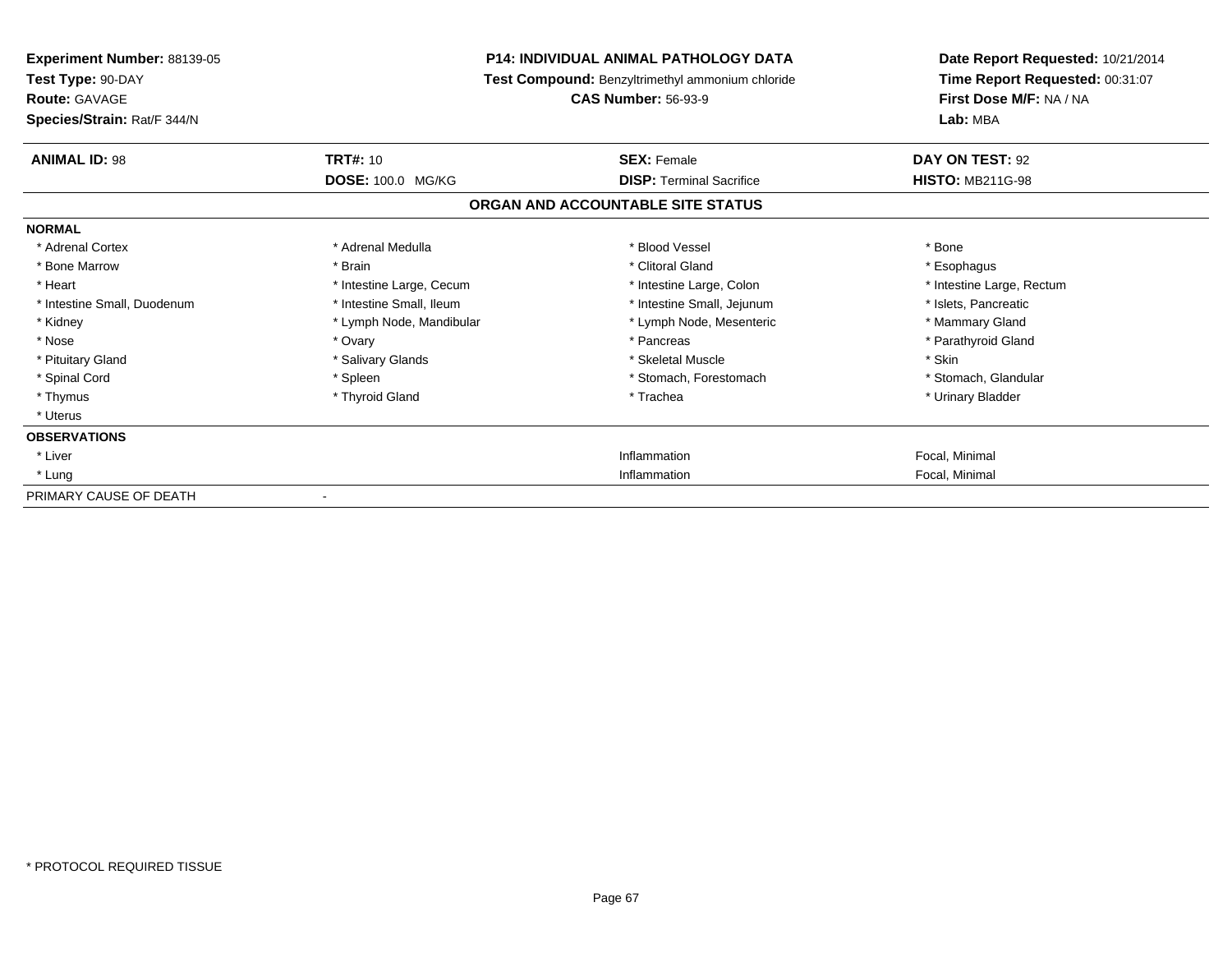| <b>Experiment Number: 88139-05</b><br>Test Type: 90-DAY<br><b>Route: GAVAGE</b><br>Species/Strain: Rat/F 344/N | <b>P14: INDIVIDUAL ANIMAL PATHOLOGY DATA</b><br>Test Compound: Benzyltrimethyl ammonium chloride<br><b>CAS Number: 56-93-9</b> |                                                                      | Date Report Requested: 10/21/2014<br>Time Report Requested: 00:31:07<br>First Dose M/F: NA / NA<br>Lab: MBA |
|----------------------------------------------------------------------------------------------------------------|--------------------------------------------------------------------------------------------------------------------------------|----------------------------------------------------------------------|-------------------------------------------------------------------------------------------------------------|
| <b>ANIMAL ID: 99</b>                                                                                           | <b>TRT#: 10</b>                                                                                                                | <b>SEX: Female</b>                                                   | DAY ON TEST: 92                                                                                             |
|                                                                                                                | DOSE: 100.0 MG/KG                                                                                                              | <b>DISP: Terminal Sacrifice</b><br>ORGAN AND ACCOUNTABLE SITE STATUS | <b>HISTO: MB211G-99</b>                                                                                     |
| <b>NORMAL</b>                                                                                                  |                                                                                                                                |                                                                      |                                                                                                             |
| * Adrenal Cortex<br>* Bone Marrow<br>* Heart                                                                   | * Adrenal Medulla<br>* Brain<br>* Intestine Large, Cecum                                                                       | * Blood Vessel<br>* Clitoral Gland<br>* Intestine Large, Colon       | * Bone<br>* Esophagus<br>* Intestine Large, Rectum                                                          |
| * Intestine Small, Duodenum<br>* Kidney                                                                        | * Intestine Small. Ileum<br>* Liver                                                                                            | * Intestine Small, Jejunum<br>* Lymph Node, Mandibular               | * Islets, Pancreatic<br>* Lymph Node, Mesenteric                                                            |
| * Mammary Gland<br>* Parathyroid Gland                                                                         | * Nose<br>* Pituitary Gland                                                                                                    | * Ovary<br>* Salivary Glands                                         | * Pancreas<br>* Skeletal Muscle                                                                             |
| * Skin<br>* Stomach, Glandular<br>* Urinary Bladder                                                            | * Spinal Cord<br>* Thymus                                                                                                      | * Spleen<br>* Thyroid Gland                                          | * Stomach, Forestomach<br>* Trachea                                                                         |
| <b>OBSERVATIONS</b>                                                                                            |                                                                                                                                |                                                                      |                                                                                                             |
| * Lung<br>* Uterus                                                                                             | <b>Bilateral</b>                                                                                                               | Inflammation<br>Dilatation                                           | Focal, Mild<br>Minimal                                                                                      |
| PRIMARY CAUSE OF DEATH                                                                                         |                                                                                                                                |                                                                      |                                                                                                             |